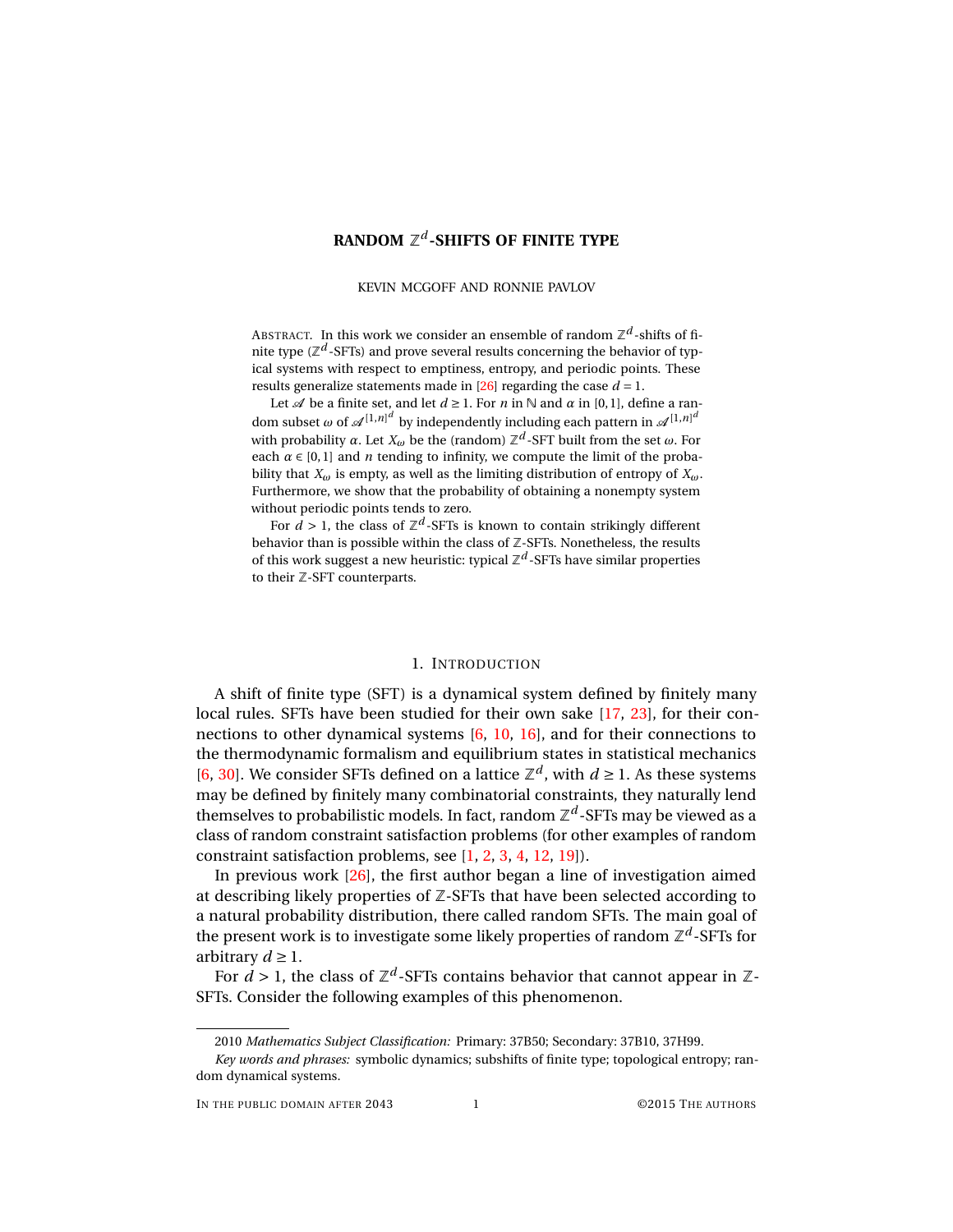- There is an algorithm that decides in finite time whether a given  $Z$ -SFT is empty, whereas no such algorithm exists for  $\mathbb{Z}^d$ -SFTs when  $d > 1$  [\[5\]](#page-42-7).
- Every nonempty  $\mathbb{Z}$ -SFT contains a finite orbit, but for each  $d > 1$ , there exist nonempty  $\mathbb{Z}^d$ -SFTs that contain no finite orbits [\[5\]](#page-42-7).
- The set of real numbers that appear as the entropy of some  $Z$ -SFT has an algebraic characterization [\[24\]](#page-43-6), whereas the corresponding set for  $\mathbb{Z}^d$ -SFTs with  $d > 1$  has a computational characterization [\[15\]](#page-43-7).

For further illustrations of this phenomenon, see  $[8, 9, 14, 29]$  $[8, 9, 14, 29]$  $[8, 9, 14, 29]$  $[8, 9, 14, 29]$  $[8, 9, 14, 29]$  $[8, 9, 14, 29]$  $[8, 9, 14, 29]$ . In light of the presence of such exotic behavior within the class of  $\mathbb{Z}^d$ -SFTs for  $d >$  1, one may ask, "how typical is this behavior?" In principle, the setting of random ℤ<sup>d</sup>-SFTs allows one to answer such questions in a probabilistic sense. From this point of view, a property of  $\mathbb{Z}^d$ -SFTs may be considered typical if it holds with high probability. Indeed, our main results establish typical properties of  $\mathbb{Z}^d$ -SFTs in this sense.

We construct random  $\mathbb{Z}^d$ -SFTs as follows. Consider a finite set  $\mathscr A$  and a natural number *d*. Let  $F_n = [1,n]^d$  be the hypercube with side length *n* in  $\mathbb{Z}^d$ . Consider  $\mathscr{A}^{F_n}$ , the set of all patterns on  $F_n$ , and let  $\Omega_n$  be the power set of  $\mathscr{A}^{F_n}$ . For *n* ≥ 1 and *a* ∈ [0,1], let  $\mathbb{P}_{n,\alpha}$  denote the probability measure on  $\Omega_n$  given by including elements of  $\mathscr{A}^{F_n}$  independently with probability  $\alpha$  (and excluding them with probability  $1-\alpha$ ). The measure  $\mathbb{P}_{n,\alpha}$  depends on  $\mathcal A$  and  $d$ , but we suppress this dependence in our notation. For a subset  $\omega$  of  $\mathscr{A}^{F_n}$ , let  $X_\omega$  be the  $\mathbb{Z}^d$ -SFT built from *ω*:

$$
X_{\omega} = \{x \in \mathscr{A}^{\mathbb{Z}^d} : \forall p \in \mathbb{Z}^d, x|_{F_n + p} \in \omega\}.
$$

We view the elements of  $\mathscr{A}^{F_n} \sim \omega$  as "forbidden patterns," which place constraints on the configurations allowed in  $X_{\omega}$ . When  $\omega$  is chosen at random according to  $\mathbb{P}_{n,\alpha}$ , we view  $X_\omega$  as a random  $\mathbb{Z}^d$ -SFT.

Our first main result concerns the probability that  $X_\omega$  is the empty set. To state the result, we define the following zeta function as a formal power series:

$$
\zeta_X(t) = \prod_i \left(1 - t^{|\gamma_i|}\right)^{-1},
$$

where  $\{\gamma_i\}_i$  is an enumeration of all the finite orbits in  $\mathscr{A}^{\mathbb{Z}^d}$  (see Section [2](#page-3-0) for precise definitions). When  $d = 1$ , the function  $\zeta_X(t)$  is the Artin-Mazur zeta function (see [\[23\]](#page-43-2)); however, for  $d > 1$ , the function  $\zeta_X(t)$  defined here may differ from the zeta function for  $\mathbb{Z}^d$ -actions defined in [\[22\]](#page-43-10).

<span id="page-1-0"></span>**THEOREM 1.1.** *Let*  $\mathcal{A}$  *be a finite set, and let d be in*  $\mathbb{N}$ *. For each n, let*  $\mathcal{E}_n \subset \Omega_n$  *be the event that*  $X_\omega = \emptyset$ *. Then for each*  $\alpha$  *in* [0, 1]*,* 

$$
\lim_n \mathbb{P}_{n,\alpha}(\mathcal{E}_n) = \begin{cases} \zeta_X(\alpha)^{-1}, & \text{if } \alpha \in [0, |\mathcal{A}|^{-1}), \\ 0, & \text{if } \alpha \in [\mathcal{A}]^{-1}, 1]. \end{cases}
$$

*Furthermore, for*  $\alpha \neq |\mathcal{A}|^{-1}$ , the rate of convergence to this limit is at least expo*nential in n.*

Notice that for  $d > 1$ , despite the fact that there is no algorithm to decide in finite time whether a given  $\mathbb{Z}^d$ -SFT  $X_\omega$  is empty, we may nonetheless compute the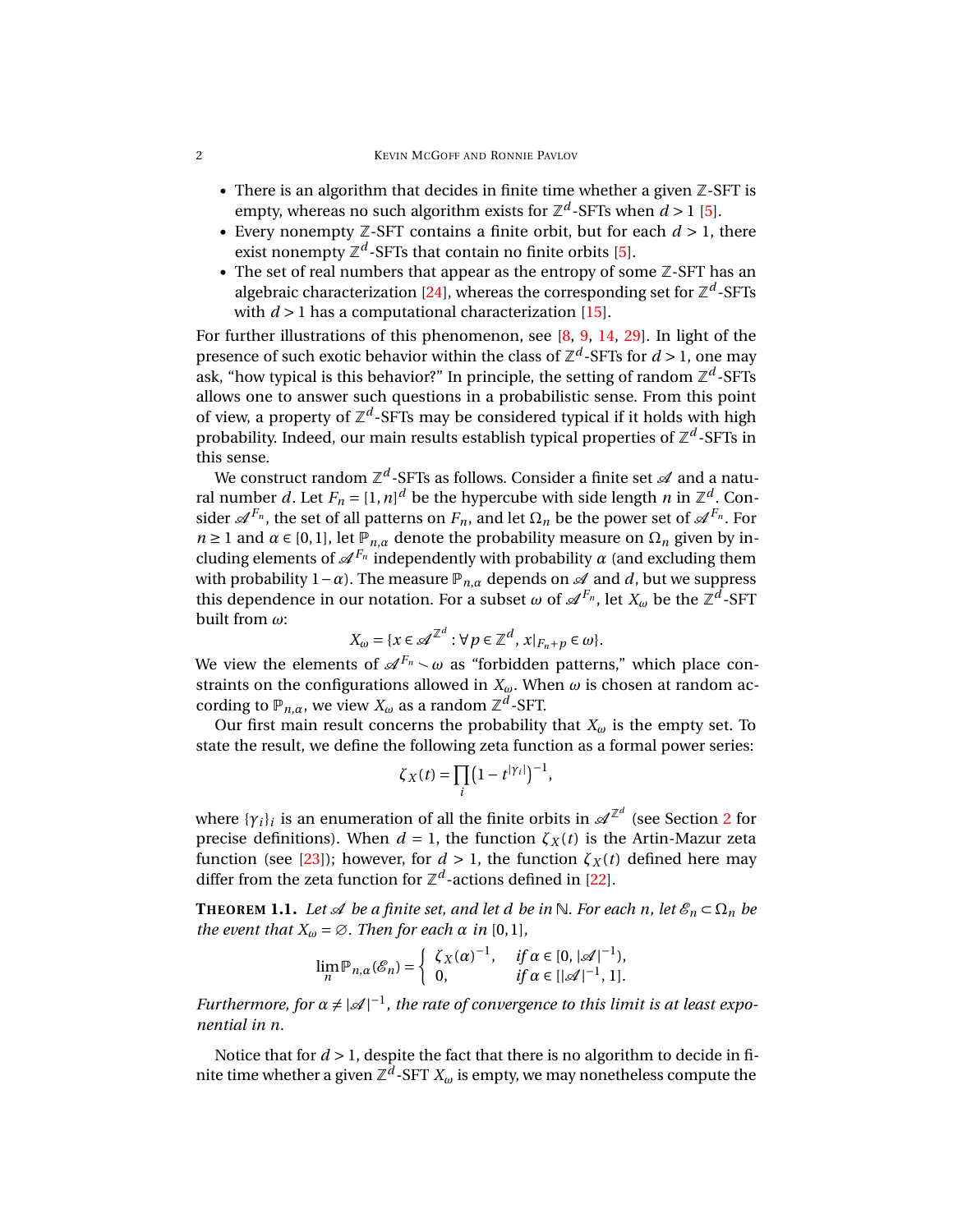limit of the probability of the event  $\mathcal{E}_n$ . In particular, the limit of the probability of emptiness is positive for  $\alpha < |\mathcal{A}|^{-1}$  and equal to zero for  $\alpha \ge |\mathcal{A}|^{-1}$ . A general discussion of random constraint satisfaction problems is beyond the scope of this work; however, let us note that in the language of random constraint satis-faction problems, Theorem [1.1](#page-1-0) identifies  $\alpha = |\mathcal{A}|^{-1}$  as the satisfiability threshold for this model of random  $\mathbb{Z}^d$ -SFTs.

Our second main result concerns the limiting distribution of entropy as *n* tends to infinity. Let  $h(X)$  denote the (topological) entropy of a  $\mathbb{Z}^d\text{-}\mathsf{SFT}~X\text{:}$ 

$$
h(X) = \lim_{k} \frac{1}{k^d} \log \#\{x|_{F_k} : x \in X\}.
$$

Also, let  $log^+(x) = max(0, log(x)).$ 

<span id="page-2-0"></span>**THEOREM** 1.2. *Let*  $\mathcal A$  *be a finite set and d be in* N*. For each*  $\alpha \in [0,1]$  *and*  $\epsilon > 0$ *, there exist*  $\rho > 0$  *and*  $n_0$  *such that if*  $n \ge n_0$ *, then* 

$$
\mathbb{P}_{n,\alpha}\bigg(\bigg|h(X_{\omega})-\log^{+}(\alpha|\mathscr{A}|)\bigg|\geq \varepsilon\bigg)\leq \exp\bigg(-\rho n^d\bigg).
$$

In other words, the distribution of entropy for random  $\mathbb{Z}^d$ -SFTs converges in probability to a point mass at  $log^+(\alpha|\mathcal{A}|)$ , and this convergence is at least exponential in *n*. From the point of view of constraint satisfaction problems, Theorem [1.2](#page-2-0) may be interpreted as describing "how many" solutions exist, as entropy provides a natural notion of the "size" of the solution space.

Observe that Theorems [1.1](#page-1-0) and [1.2](#page-2-0) hold for any  $d \ge 1$ . Thus, from the perspective of emptiness and entropy, it appears that random  $\mathbb{Z}^d$ -SFTs behave similarly to random Z-SFTs, despite the fact that the class of  $\mathbb{Z}^d$ -SFTs for  $d>1$  exhibits strikingly different behavior than the class of  $Z$ -SFTs.

The following two theorems further address the possible differences between Z-SFTs and  $\mathbb{Z}^d$ -SFTs. Recall that any nonempty Z-SFT contains a finite orbit, but for each  $d > 1$ , there exist nonempty  $\mathbb{Z}^d$ -SFTs that contain no finite orbits. The following theorem shows that the probability that a random  $\mathbb{Z}^d$ -SFT is nonempty but contains no finite orbit tends to zero as *n* tends to infinity.

<span id="page-2-1"></span>**THEOREM 1.3.** *Let*  $\mathcal{A}$  *be a finite set and d be in*  $\mathbb{N}$ *. For each n, let*  $\mathcal{G}_n \subset \Omega_n$  *be the event that*  $X_{\omega}$  *is nonempty but contains no finite orbits. Then for each*  $\alpha$  *in* [0,1],

$$
\lim_n \mathbb{P}_{n,\alpha}(\mathscr{G}_n) = 0.
$$

*Furthermore, for*  $\alpha \neq |\mathcal{A}|^{-1}$ , the rate of convergence to this limit is at least expo*nential in n.*

Note that the undecidability result of Berger [\[5\]](#page-42-7), along with many other constructions of exotic or pathological examples, relies on constructing  $\mathbb{Z}^2$ -SFTs in G*<sup>n</sup>* for some *n*. Here we observe the heuristic phenomenon, observed in other random constraint satisfaction problems, that for *d* > 1, exotic or pathological behavior is possible "in the worst case," but such behavior is not typical.

We now consider the periodic entropy of  $\mathbb{Z}^d$ -SFTs. For a  $\mathbb{Z}^d$ -SFT *X*, let  $\mathscr{P}$ be the set of points *x* in *X* such that *x* is contained in a finite orbit. Then the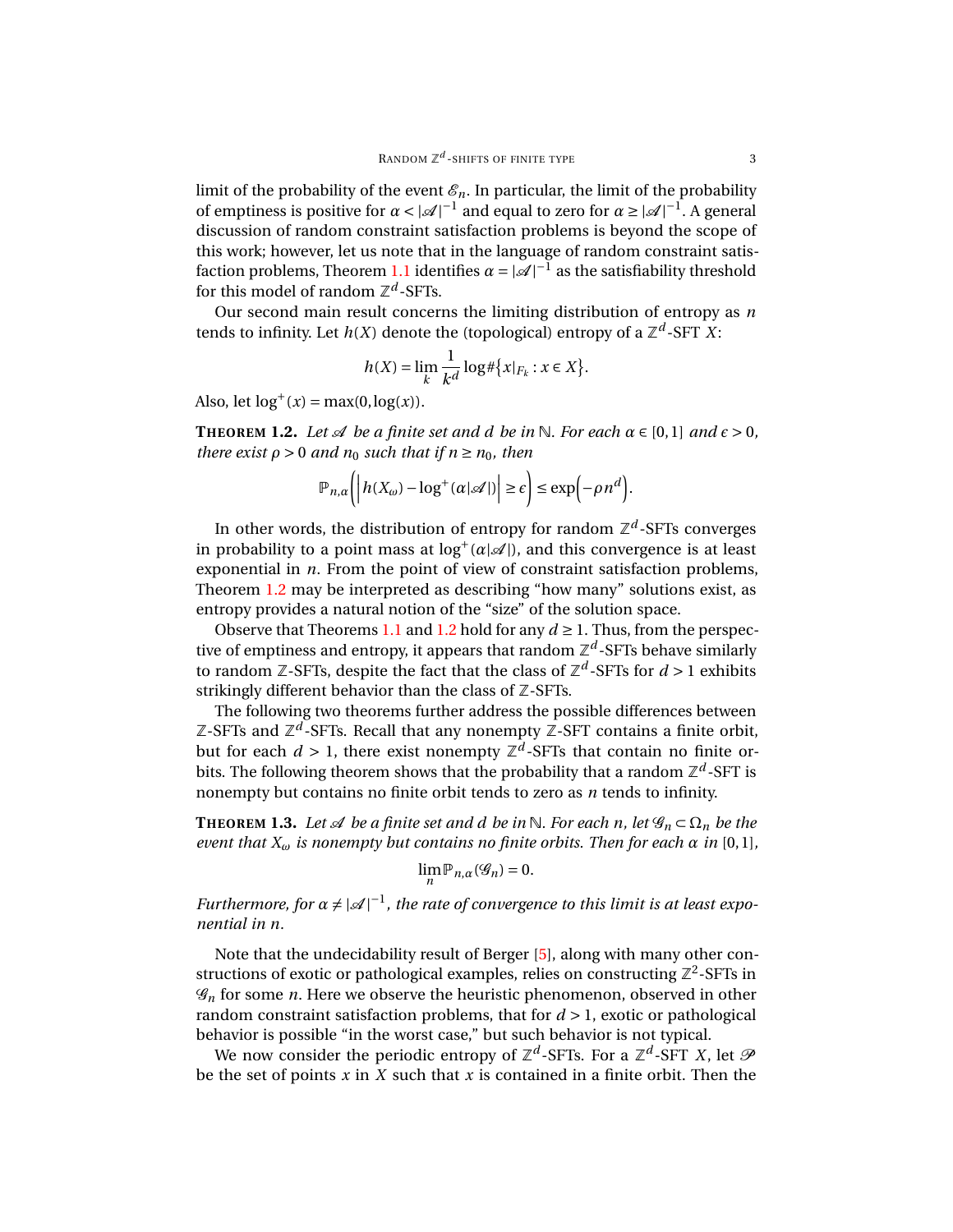periodic entropy of *X* is defined as

$$
h_{\text{per}}(X) = \limsup_{k \to \infty} \frac{1}{k^d} \log |\{x|_{F_k} : x \in \mathcal{P}\}|.
$$

The following theorem gives the limiting distribution of periodic entropy for random  $\mathbb{Z}^d$ -SFTs.

<span id="page-3-1"></span>**THEOREM** 1.4. *Let*  $\mathcal A$  *be a finite set and d be in* N*. For each*  $\alpha \in [0,1]$  *and*  $\epsilon > 0$ *, there exist*  $\rho > 0$  *and*  $n_0$  *such that if*  $n \ge n_0$ *, then* 

$$
\mathbb{P}_{n,\alpha}\bigg(\bigg| h_{per}(X_{\omega}) - \log^+(\alpha|\mathscr{A}|) \bigg| \ge \epsilon\bigg) \le \exp\bigg(-\rho n^d\bigg).
$$

For any Z-SFT *X*, we have that  $h_{\text{per}}(X) = h(X)$ , but for  $\mathbb{Z}^d$ -SFTs with  $d > 1$ , this equality need not hold. Nonetheless, Theorems [1.2](#page-2-0) and [1.4](#page-3-1) show that for large *n*, in a typical  $\mathbb{Z}^d$ -SFT defined by forbidding blocks of size *n*, the growth rate of the number finite orbits is about the same as the growth rate of the number of all orbits, which once again suggests that typical  $\mathbb{Z}^d$ -SFTs are not dramatically different from typical Z-SFTs.

The paper is organized as follows. In Section [2](#page-3-0) we present the necessary notation and define random  $\mathbb{Z}^d$ -SFTs in detail. Section [3](#page-8-0) deals with emptiness and finite orbits and contains the proofs of Theorems [1.1](#page-1-0) and [1.3.](#page-2-1) That section is the longest and most difficult of the paper, reflecting the difficulty of studying emptiness for  $\mathbb{Z}^d$ -SFTs with  $d > 1$ . Indeed, our proofs in Section [3](#page-8-0) employ funda-mentally different methods from those used in [\[26\]](#page-43-0) for the case  $d = 1$ . Section [4](#page-30-0) details our considerations related to entropy, as well as the proofs of Theorems [1.2](#page-2-0) and [1.4.](#page-3-1) These proofs use a second moment argument similar in structure to the one given in  $[26]$  for  $d = 1$ , although the proofs here differ from the previous proofs in the details. Finally, we conclude the paper with some brief remarks and open questions in Section [5.](#page-41-0)

# 2. PRELIMINARIES

<span id="page-3-0"></span>In this section, we give a precise description of the objects under consideration.

# 2.1. **Basic notation.**

2.1.1. *General subsets of*  $\mathbb{Z}^d$  . Let  $d$  be a natural number. First, we set some notation regarding subsets of  $\mathbb{Z}^d$ . Let  $\{e_i\}_{i=1}^d$  denote the standard basis in  $\mathbb{Z}^d$ . We use interval notation to denote subsets of  $\mathbb{Z}$ , e.g.,  $[1,4] = \{1,2,3,4\}$ . For a subset *E* of  $\mathbb{Z}^d$  and a vector *v* in  $\mathbb{Z}^d$ , let  $E + v = \{u + v : u \in E\}$ . Also, let  $\mathbf{1} = (1, \ldots, 1) \in \mathbb{Z}^d$ . We use the  $\ell_{\infty}$  metric: for *u*, *v* in  $\mathbb{R}^d$ , let  $\rho(u, v) = \max\{|u_i - v_i| : 1 \le i \le d\}$ . For *x* in  $\mathbb{R}^d$  and  $r \ge 0$ , we let *B*(*x*, *r*) denote the closed ball centered at *x* of radius *r* in  $\mathbb{Z}^d$ . We will have use for the inner boundary of a set: for  $E \subset \mathbb{Z}^d$  and  $r > 0$ , define

$$
\partial_r E = \{x \in E : \exists y \notin E, \rho(x, y) \le r\}.
$$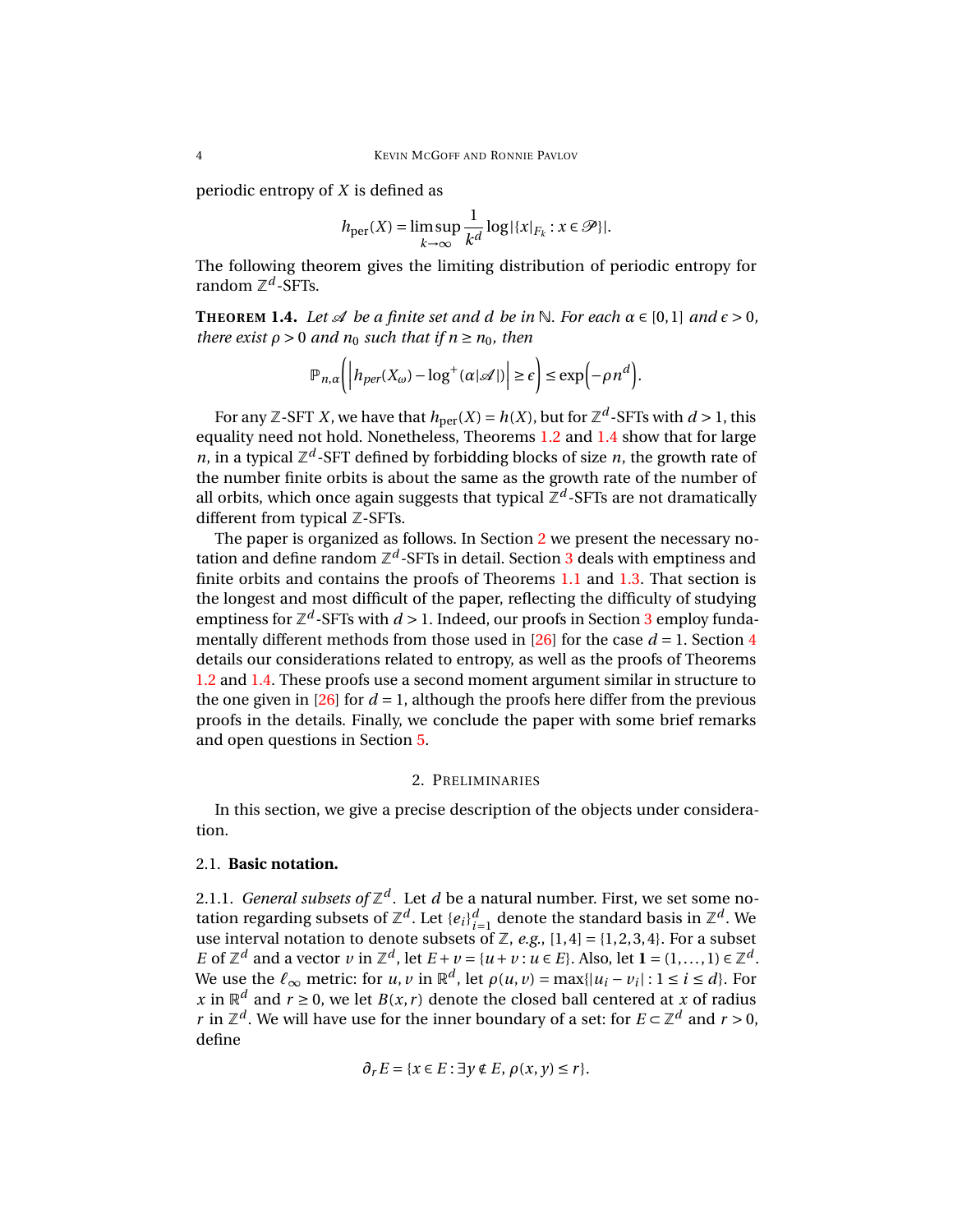We denote the *r* -interior of a set *E* by

$$
int_r(E) = \{x \in E : B(x, r) \subset E\},\
$$

and we denote the *r* -thickening of *E* by

$$
B(E,r)=\bigcup_{x\in E}B(x,r).
$$

Let "<" denote the lexicographic ordering on  $\mathbb{Z}^d$ : for  $p \neq q$  in  $\mathbb{Z}^d$ , let  $i = \min\{j :$  $p_j \neq q_j$ , and define *p* < *q* whenever *p*<sub>*i*</sub> < *q*<sub>*i*</sub>. Also, for each *i* in [1, *d*] and *v* ⊂  $\mathbb{Z}^d$ , let  $\pi_i(v)$  denote the projection of *v* to the hyperplane passing through **1** perpendicular to  $e_i$ , *i.e.*,  $(\pi_i(v))_i = 1$  and  $(\pi_i(v))_j = v_j$  for  $j \neq i$ .

<span id="page-4-0"></span>2.1.2. *Rectangles and hypercubes.* We also require some definitions regarding the geometry of rectangles and hypercubes in  $\mathbb{Z}^d$ . For *n* in N, let  $F_n$  be the hypercube with side length  $n$  in  $\mathbb{Z}^d$ , *i.e.*,  $F_n = [1, n]^d \subset \mathbb{Z}^d$ . Let  $k$  be in  $\mathbb N$ . For each  $\mathcal{I} \subset [1, d]$  and  $s : \mathcal{I} \to \{1, k\}$ , define

$$
F_k(\mathcal{I}, s) = \{(x_1, \ldots, x_d) \in F_k : \forall i \in \mathcal{I}, x_i = s(i)\}.
$$

A set of the form  $F_k(\mathcal{I}, s)$  is called a *face* of  $F_k$ , and we define the *dimension* of  $F_k(\mathscr{I}, s)$  to be dim $(F_k(\mathscr{I}, s)) = d - |\mathscr{I}|$ . For example, if  $\mathscr{I} = \emptyset$  (and  $s : \emptyset \to \{1, k\}$ is the empty map), then  $F_k(\emptyset, s) = F_k$ , which has dimension *d*. For  $0 \le \ell \le d$ , define  $F_{k,\ell}$  to be the  $\ell$ -skeleton of  $F_k$ :

$$
F_{k,\ell} = \bigcup_{\substack{E \text{ face of } F_k \\ \dim(E) = \ell}} E.
$$

Note that the number of faces of dimension  $\ell$  is  $2^{d-\ell} \binom{d}{\ell}$  $^{\alpha}_{\ell}$ ), which we denote by  $c_{d,\ell}$ .

For a face  $E = F_k(\mathcal{I}, s)$ , we also require the "*n*-thickened interior" of *E*:

$$
T_n(E) = \left\{ p \in F_k : \forall i \in \mathcal{I}, |s(i) - p_i| \le n, \text{ and}
$$

$$
\forall i \notin \mathcal{I}, p_i \in [n+1, k-n] \right\}.
$$

A face *E* has some restricted coordinates (indexed by  $\mathcal{I}$ ) and some free coordinates (those not in  $\mathcal{I}$ ). In this sense,  $T_n(E)$  consists of the *n*-thickening of *E* in the restricted directions and the *n*-interior of *E* in the free directions (see Figure [1\)](#page-5-0). For  $k > 2n$ , the collection of sets  $T_n(E)$ , where *E* ranges over all faces of  $F_k$ , is a partition of  $F_k$  (see Figure [1\)](#page-5-0). Furthermore, note that for any  $\ell \in [0, d]$ , we have

<span id="page-4-1"></span>(2.1) 
$$
F_k = \left(F_k \cap B(F_{k,\ell}, n)\right) \cup \left(\bigsqcup_{\substack{E \text{ face of } F_k \\ \dim(E) > \ell}} T_n(E)\right).
$$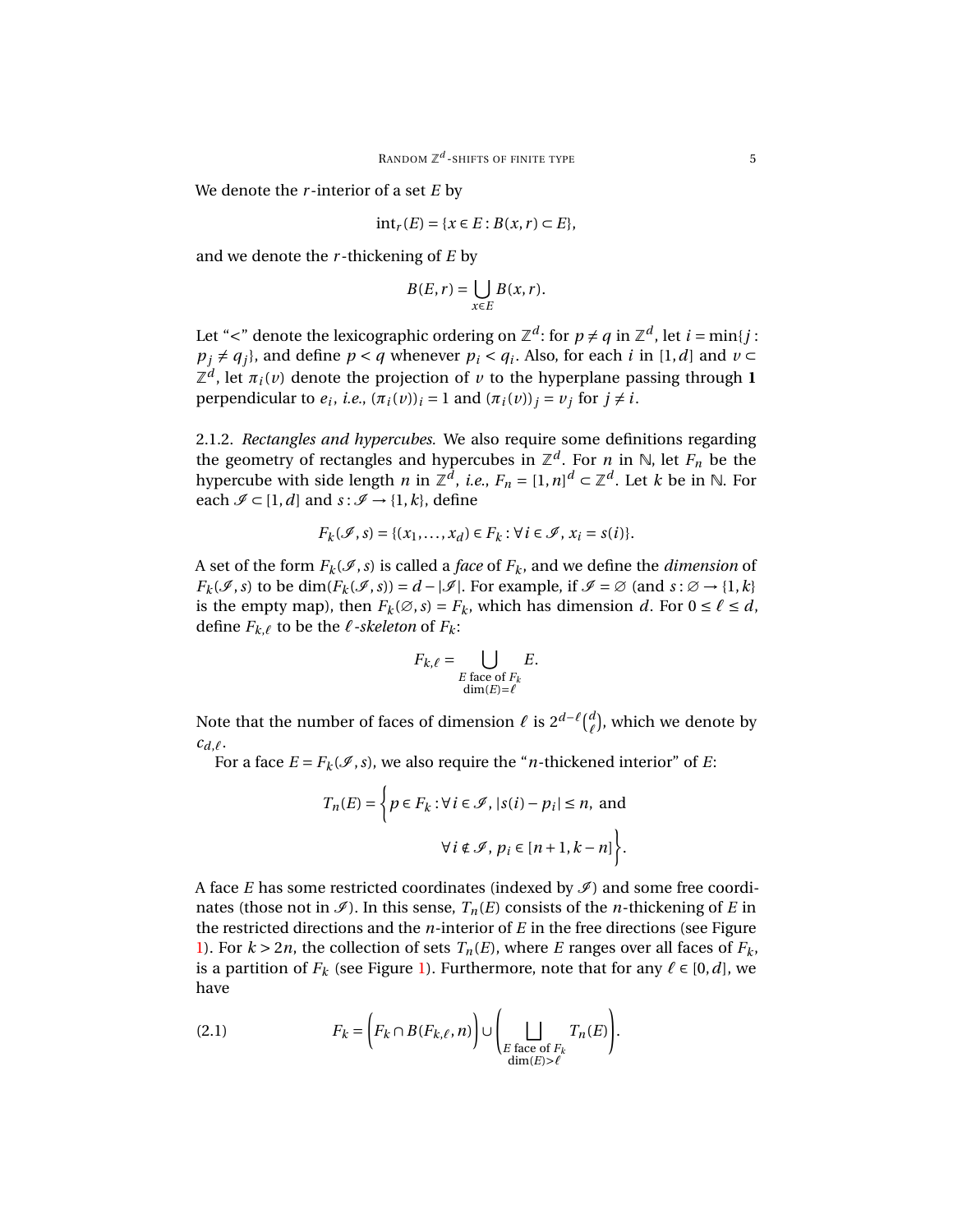6 KEVIN MCGOFF AND RONNIE PAVLOV



<span id="page-5-0"></span>FIGURE 1. Partition of  $F_k$  by the sets  $T_n(E)$ , where *E* runs over all faces. For each corner *E* (*i.e.*, face of dimension 0),  $T_n(E)$  is shaded with broken lines. For each edge *E* (*i.e.* face of dimension 1),  $T_n(E)$  is shaded in gray. For the square  $F_k$  (*i.e.*, the only face of dimension 2),  $T_n(F_k)$  is the unshaded central region.

<span id="page-5-1"></span>2.1.3. *Patterns, repeats, and repeat covers.* Let us establish some basic terminology. A *configuration* is an element of  $\mathscr{A}^{\mathbb{Z}^d}.$  For a finite set  $E \subset \mathbb{Z}^d$  and a finite set  $\mathscr A$ , a *pattern* on  $E$  is an element of  $\mathscr A^E.$  If  $u$  is a pattern on  $E$ , then we say that *u* has shape *E*. A pattern *u* on *E* may also be referred to as an *E*-pattern or a pattern with shape *E*. For ease of notation, we consider patterns to be defined only up to translation, as follows. If  $F = E + v$  for some  $v$  in  $\mathbb{Z}^d$  and  $u$  is in  $\mathcal{A}^S$ where  $E \cup F \subset S$ , then we write  $u|_F = u|_E$  to denote the statement that  $u_{t+v} = u_t$ for all *t* in *E*.

For finite  $E \subset \mathbb{Z}^d$ , let  $\mathscr{C}_n(E)$  denote the set of *n*-cubes contained in *E*, *i.e.*,

$$
\mathcal{C}_n(E) = \{F_n + \nu : \nu \in \mathbb{Z}^d, F_n + \nu \subset E\}.
$$

For a finite set  $S \subset \mathbb{Z}^d$ , let  $m(S)$  be the lexicographically minimal element of *S*. Note that for an *n*-cube *S*, we have the relation  $S = F_n + m(S) - 1$ .

In the following, we will work with sets of pairs of *n*-cubes; that is, we will work with sets  $J \subset \mathscr{C}_n(E) \times \mathscr{C}_n(E)$  for various choices of  $E \subset \mathbb{Z}^d$ . For such a set *J*, let |*J*| denote the number of pairs in *J*, and let  $A$ (*J*) ⊂ *E* be defined as follows:

$$
A(J) = \bigcup_{(S_1, S_2) \in J} S_2.
$$

We will seek to understand the structure of "repeated sub-patterns" within patterns on finite subsets of  $\mathbb{Z}^d.$  We make this notion precise with the following definition, which plays an important role in Section [3.](#page-8-0)

**DEFINITION 2.1.** Let  $\mathscr A$  be a finite set. Let  $E \subset \mathbb Z^d$ , and let *u* be in  $\mathscr A^E$ . A pair  $(S_1, S_2)$  in  $\mathcal{C}_n(E) \times \mathcal{C}_n(E)$  is an *n*-*repeat* in *u* if  $S_1 \neq S_2$ ,  $u|_{S_1} = u|_{S_2}$ , and  $S_1$  is the lexicographically minimal appearance of the pattern  $u|_{S_1}$  in  $u$ . If  $(S_1, S_2)$  is an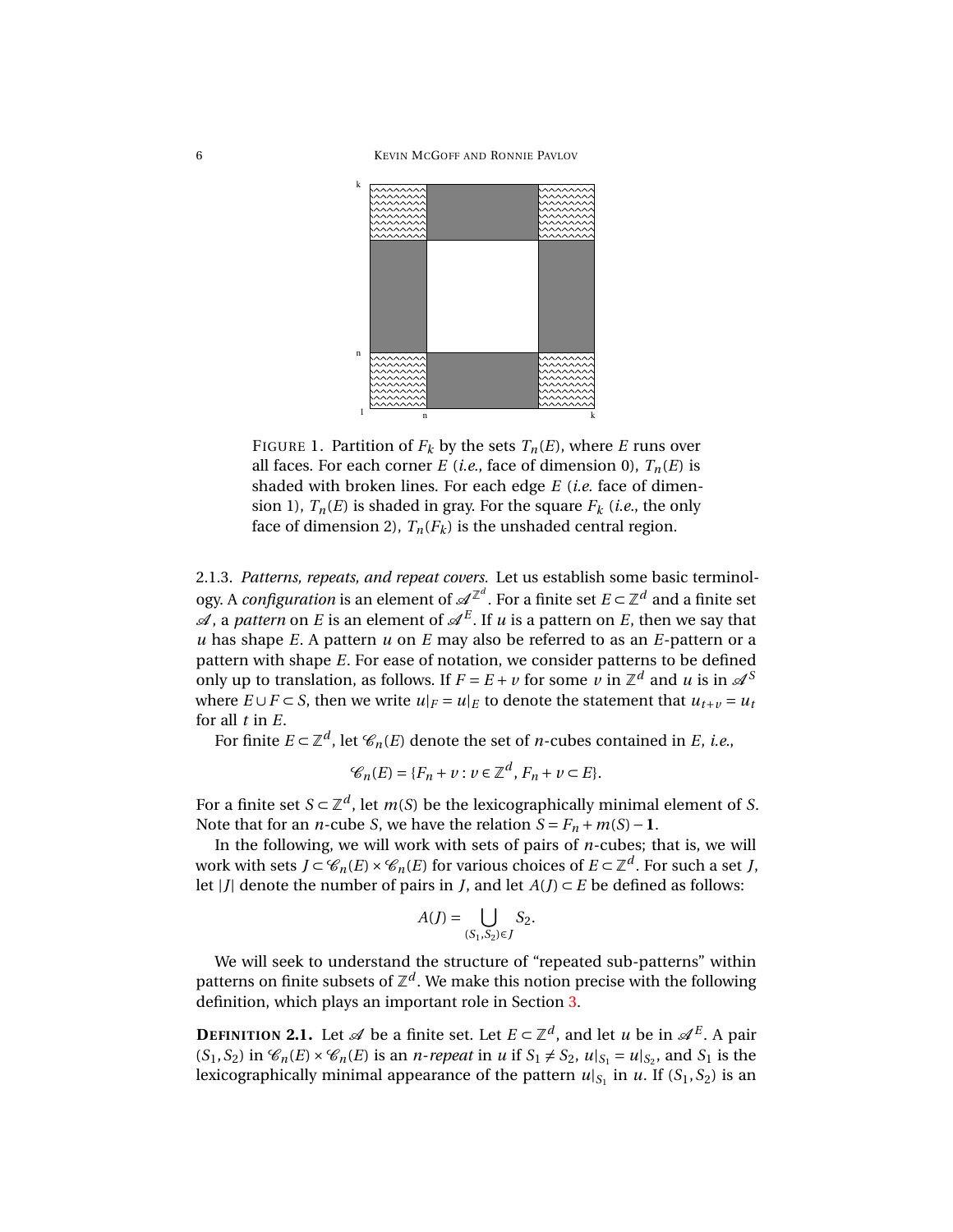*n*-repeat in *u*, then the pattern  $w = u|_{S_1} = u|_{S_2}$  is called a *repeated*  $F_n$ -pattern. A set  $J \subset \mathcal{C}_n(E) \times \mathcal{C}_n(E)$  is an *n*-*repeat cover* for *u* if

- 1. each  $(S_1, S_2)$  ∈ *J* is an *n*-repeat in *u*, and
- 2. if  $(S_1, S_2)$  is an *n*-repeat in *u*, then  $S_2 \subset A(J)$ .

When *n* is clear from context, we drop the prefix *n* from this terminology.

Let us make two remarks about this definition. First, if *J* is a repeat cover for *u*, then the set *A*(*J*) depends only on *u* and not on the particular choice of repeat cover *J*. Second, repeat covers always exist, since the set of all pairs in  $\mathcal{C}_n(E) \times \mathcal{C}_n(E)$  satisfying property (1) gives an *n*-repeat cover. However, we will often seek "more efficient" repeat covers, in the sense of including fewer repeats  $(i.e.,$  minimizing  $|J|$ ). This pursuit is taken up in Section [3.4.](#page-17-0)

2.2. **Symbolic dynamical systems.** Now we introduce symbolic dynamical systems and Z<sup>d</sup>-SFTs. Let A be a finite set (alphabet). For any set *Y* contained in  $\mathscr{A}^{\mathbb{Z}^d}$ , let  $W_n(Y)$  be the set of  $F_n$ -patterns seen in  $Y$ :

$$
W_n(Y) = \{u \in \mathcal{A}^{F_n} : \exists x \in Y, \exists v \in \mathbb{Z}^d, u = x|_{F_n + v}\}.
$$

Endow  $\mathscr{A}^{\mathbb{Z}^d}$  with the product topology induced by the discrete topology on  $\mathscr{A},$ and let  $\sigma$  :  $\mathscr{A}^{\mathbb{Z}^d}\to \mathscr{A}^{\mathbb{Z}^d}$  denote the shift action, defined for each  $x$  in  $\mathscr{A}^{\mathbb{Z}^d}$  and  $p, q$  in  $\mathbb{Z}^d$  by

$$
\left(\sigma^p(x)\right)_q = x_{p+q}.
$$

Note that  $\mathscr{A}^{\mathbb{Z}^d}$  is a compact, metrizable space, and  $\sigma^p$  is a homeomorphism for each  $p$  in  $\mathbb{Z}^d$ . A set  $Y$  contained in  $\mathscr{A}^{\mathbb{Z}^d}$  is a  $\mathbb{Z}^d$ *-subshift* if  $Y$  is closed and shiftinvariant (*i.e.,*  $\sigma^p(Y) = Y$  *for all*  $p$  *in*  $\mathbb{Z}^d$ ). A set  $X$  contained in  $\mathscr{A}^{\mathbb{Z}^d}$  is a  $\mathbb{Z}^d$ *-shift of finite type* ( $\mathbb{Z}^d$ -SFT) if there exist a natural number *n* and a set  $\mathscr{F} \subset \mathscr{A}^{F_n}$  such that

$$
X = \{x \in \mathscr{A}^{\mathbb{Z}^d} : \forall p \in \mathbb{Z}^d, \sigma^p(x)|_{F_n} \notin \mathscr{F}\}.
$$

Any  $\mathbb{Z}^d$ -SFT is a  $\mathbb{Z}^d$ -subshift, but the converse is false.

For  $S \subset \mathbb{Z}^d$  and a pattern  $u \in \mathcal{A}^S$ , define  $W_n(u)$  to be the set of  $F_n$ -patterns that appear in *u*:

$$
W_n(u) = \{v \in \mathcal{A}^{F_n} : \exists S' \in \mathcal{C}_n(S), u|_{S'} = v\}.
$$

For a fixed alphabet  $\mathscr A$ , if  $n \leq k$  and  $j \in [1, (k-n+1)^d]$ , then we define  $N_n^j$  $n_{n,k}^{\prime}$  to be the number of patterns with shape  $F_k$  containing exactly *j* distinct  $F_n$ -patterns:

<span id="page-6-0"></span>(2.2) 
$$
N_{n,k}^j = \{u \in \mathcal{A}^{F_k} : |W_n(u)| = j\}.
$$

Let *X* be a  $\mathbb{Z}^d$ -subshift. A *finite orbit* in *X* is a nonempty finite set  $\gamma \subset X$  such that for each *x* in *γ*, it holds that  $\{\sigma^p(x) : p \in \mathbb{Z}^d\} = \gamma$ . A point *x* in *X* is a *totally periodic point* if *x* is contained in a finite orbit. Let  $\{\gamma_i\}_i$  be an enumeration of the countable set of finite orbits contained in *X* such that if  $i < j$  then  $|\gamma_i| \leq |\gamma_j|$ . We formally define a zeta function for *X* as follows:

$$
\zeta_X(t) = \prod_i \left(1 - t^{|\gamma_i|}\right)^{-1}.
$$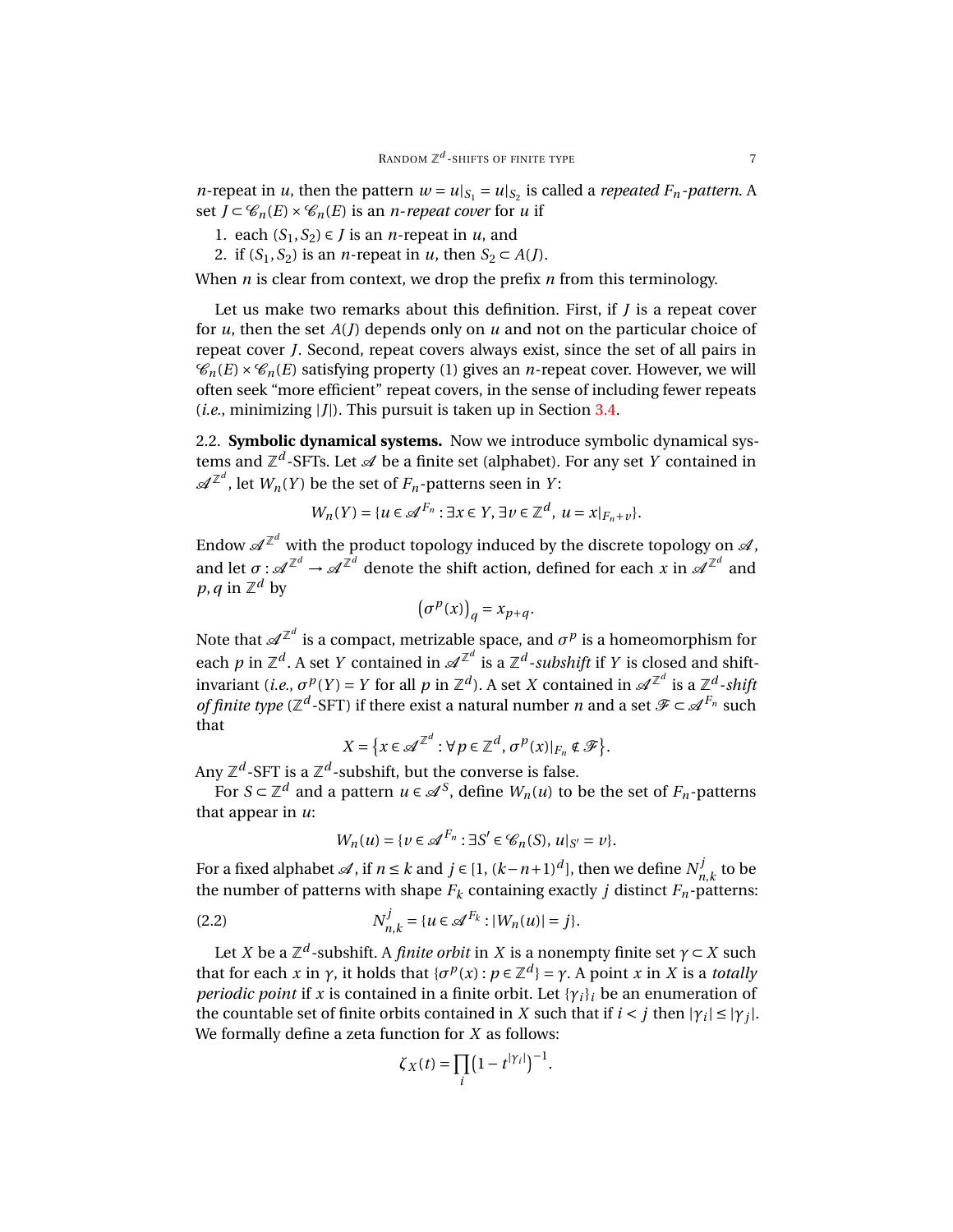Simple computations show that if  $X = \mathscr{A}^{\mathbb{Z}^d}$  , then the radius of convergence of  $\zeta_X(t)$  is  $|\mathcal{A}|^{-1}$  and  $\zeta_X(t)$  diverges to infinity at  $t = |\mathcal{A}|^{-1}$ .

2.3. **Random**  $\mathbb{Z}^d$ -SFTs. Consider a fixed alphabet  $\mathscr{A}$  and a natural number  $d$ . Let  $X = \mathscr{A}^{\mathbb{Z}^d}$ . For each  $\alpha \in [0,1]$  and  $n$  in  $\mathbb{N}$ , we make the following definitions. Set  $\Omega_n = \{0,1\}^{W_n(X)}$ . For each *u* in  $W_n(X)$ , let  $\xi_u : \Omega_n \to \{0,1\}$  be the projection onto the *u*-coordinate. Let  $\mathbb{P}_{n,\alpha}$  be the product measure on  $\Omega_n$  defined for each  $u$  in  $W_n(X)$  by

$$
\mathbb{P}_{n,\alpha}(\xi_u=1)=\alpha.
$$

We view  $\mathbb{P}_{n,\alpha}$  as a probability measure on the  $\mathbb{Z}^d$ -SFTs contained in  $\mathscr{A}^{\mathbb{Z}^d}$ , which we explain as follows. For  $n \ge 1$  and  $\omega$  in  $\Omega_n$ , let

$$
\mathscr{F}(\omega) = \{ u \in W_n(X) : \xi_u(\omega) = 0 \}.
$$

Then for each  $\omega$  in  $\Omega_n$ , let  $X_\omega$  be the  $\mathbb{Z}^d$ -SFT built from  $\omega$  by forbidding the patterns in  $\mathcal{F}(\omega)$ :

$$
X_{\omega} = \{x \in X : \forall p \in \mathbb{Z}^d, \sigma^p(x)|_{F_n} \notin \mathcal{F}(\omega)\}.
$$

This definition is equivalent to the description given in the introduction.

Let  $K_n(X)$  denote the finite set of  $\mathbb{Z}^d$ -SFTs contained in  $X$  that may be defined by forbidding only patterns in  $W_n(X)$ . We include the empty  $\mathbb{Z}^d$ -SFT as an element of  $K_n(X)$  for all *n*. Then the map  $\omega \mapsto X_\omega$  is a surjection from  $\Omega_n$  onto *K<sub>n</sub>*(*X*). Therefore  $\mathbb{P}_{n,\alpha}$  projects to a probability measure on *K<sub>n</sub>*(*X*), and it is in this sense that we refer to  $X_\omega$  as a *random*  $\mathbb{Z}^d$ -SFT.

2.4. **Two simple combinatorial lemmas.** We will use the following two elementary lemmas, whose proofs are included for completeness.

<span id="page-7-0"></span>**LEMMA 2.2.** *Suppose S is a finite set and*  $\{U_i : i \in \mathcal{I}\}\)$  *is a collection of subsets of S such that for each s in S,*

$$
|\{i\in\mathcal{I}:s\in U_i\}|\leq c.
$$

*Then*

$$
\sum_{i\in\mathcal{I}}|U_i|\leq c|S|.
$$

*Proof.* Let  $\tilde{S} = \{(i, s) \in \mathcal{I} \times S : s \in U_i\}$ . Then we have

$$
\sum_{i \in \mathcal{J}} |U_i| = |\tilde{S}| = \sum_{s \in S} |\{(i, s) : s \in U_i\}| \le c|S|.
$$

 $\Box$ 

<span id="page-7-1"></span>**LEMMA 2.3.** *Let*  $\{L_i\}_{i \in \mathcal{I}}$  *be a finite set of intervals in*  $\mathbb{Z}$ *. Then there exists*  $\mathcal{I}' \subset \mathcal{I}$ *such that*

$$
\bigcup_{i\in\mathscr{I}}L_i=\bigcup_{i\in\mathscr{I}'}L_i,
$$

*and for each x in* Z*, it holds that*

$$
|\{i\in\mathscr{I}':x\in L_i\}|\leq 2.
$$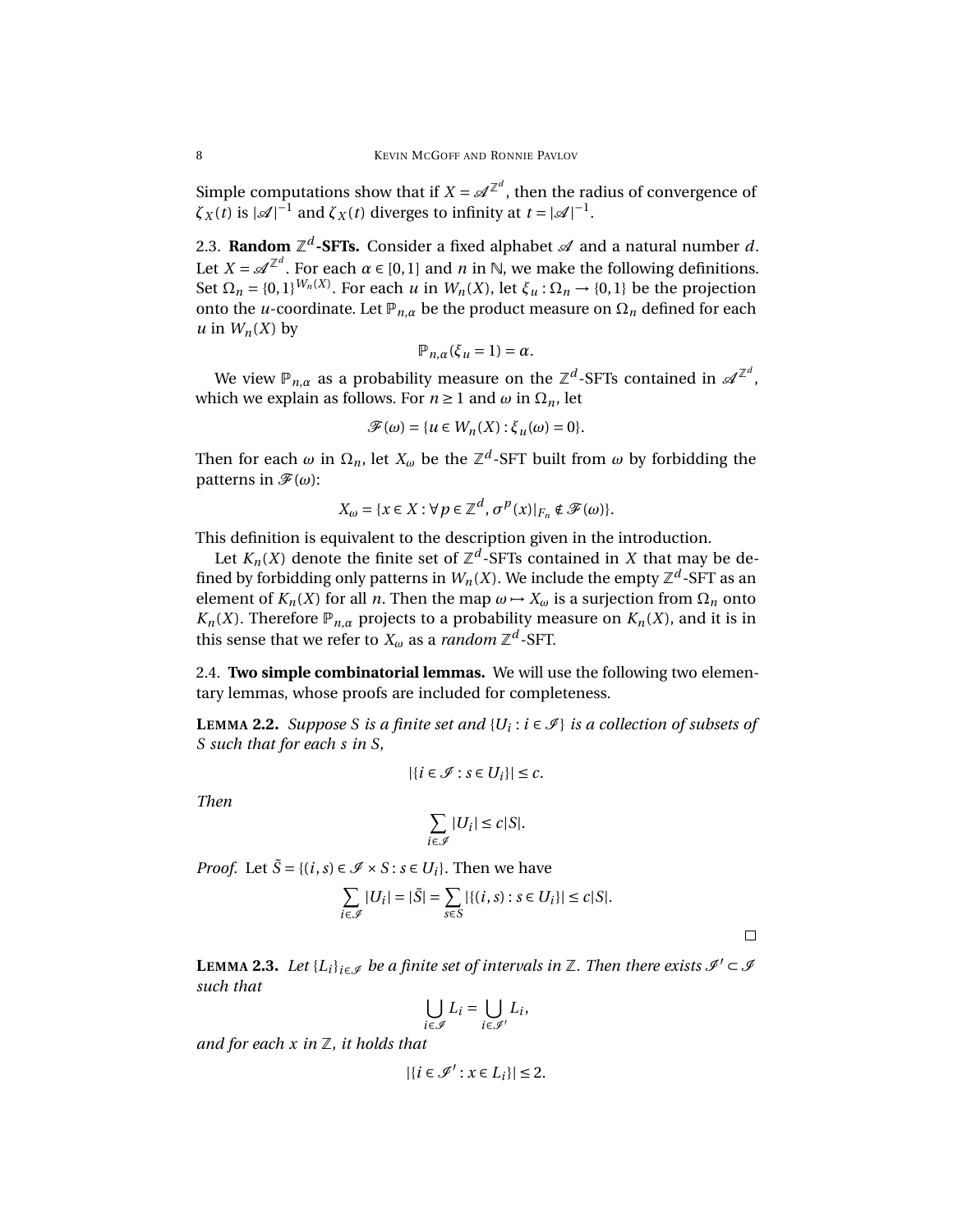*Proof.* Let  $\mathcal{I}_0 = \mathcal{I}$ . Now assume for induction (on *m*) that  $\mathcal{I}_m$  is defined. If there exist  $i_1, i_2, i_3 \in \mathcal{I}_m$  such that  $L_{i_1} \subset L_{i_2} \cup L_{i_3}$ , then let  $\mathcal{I}_{m+1} = \mathcal{I}_m \setminus \{i_1\}$ . As  $I$  is finite, this process eventually halts, resulting in a set  $I$ <sup> $\subset$ </sup>  $I$ . Note that the union of intervals in each  $\mathcal{I}_m$  is the same as the union of the intervals in  $\mathscr I$ . Also, if there exists  $x$  in  $\mathbb Z$  contained in three distinct intervals in  $\mathscr I'$ , then at least one of those intervals is contained in the union of the other two, which contradicts the definition of  $\mathcal{I}'$ . Hence  $\mathcal{I}'$  has the desired properties.  $\Box$ 

#### 3. EMPTINESS AND FINITE ORBITS

<span id="page-8-0"></span>In this section, we investigate the probability of the event that the random  $\mathbb{Z}^d$ -SFT is empty, an event that we refer to simply as *emptiness*. As evidenced by the presence of the zeta function in Theorem [1.1,](#page-1-0) the probability of emptiness is intimately related to the probabilities associated to allowing each of the finite orbits. For an idea about how this connection might arise, consider the basic observation that any finite orbit  $\gamma$  is contained in the random  $\mathbb{Z}^d$ -SFT with probability  $\alpha^{|W_n(\gamma)|}$ , since  $\gamma$  is in  $X_\omega$  precisely when each of the  $F_n$ -patterns in  $\gamma$  is allowed. If *n* is large relative to  $|\gamma|$ , then  $|\gamma| = |W_n(\gamma)|$ . In this case, the probability of forbidding  $\gamma$  is  $1-\alpha^{|\gamma|}$ . Now if each of the finite orbits were forbidden independently (which is most certainly *not* the case), then the probability of forbidding all the finite orbits would be the infinite product  $\prod (1 - \alpha^{|\gamma_i|}) = \zeta_X(\alpha)^{-1}$ . Fur-

*i* thermore, if emptiness were equivalent to forbidding all the finite orbits (which is also not the case), then we would obtain that the probability of emptiness equals  $\zeta_X(\alpha)^{-1}$ . The proof of Theorem [1.1](#page-1-0) involves showing that despite the fact that above heuristics are not true, the result still holds asymptotically as *n* tends to infinity.

Let us give a brief outline of this section. To find the limiting behavior of the probability of emptiness, we find upper and lower bounds on this probability for finite *n* and then deduce the limiting behavior from these bounds. The upper bound, which is not difficult, appears in Section [3.1.](#page-8-1) Note that the upper bound alone implies Theorem [1.1](#page-1-0) in the case  $\alpha \ge |\mathcal{A}|^{-1}$ , since the upper bound tends to zero in that regime. The most difficult part of the paper involves finding an appropriate lower bound for the probability of emptiness in the sub-critical regime,  $\alpha < |\mathcal{A}|^{-1}$ . Towards that end, we investigate the behavior of finite orbits in Section [3.2.](#page-11-0) In Sections [3.3](#page-14-0) and [3.4,](#page-17-0) we prove several lemmas that help us show that the dominant contribution to the probability of emptiness comes from the finite orbits; that is, if the finite orbits are forbidden from the random  $\mathbb{Z}^d$ -SFT, then with high probability, all other orbits are forbidden as well. Finally, we put these pieces together in Section [3.5](#page-26-0) and prove Theorems [1.1](#page-1-0) and [1.3.](#page-2-1)

<span id="page-8-1"></span>3.1. **Upper bound on probability of emptiness.** The purpose of this section is to present Proposition [3.2,](#page-9-0) which gives upper bounds on the probability of emptiness. For  $X = \mathcal{A}^{\mathbb{Z}^d}$ , by [\[26,](#page-43-0) Remark 6.3], the following upper bound holds,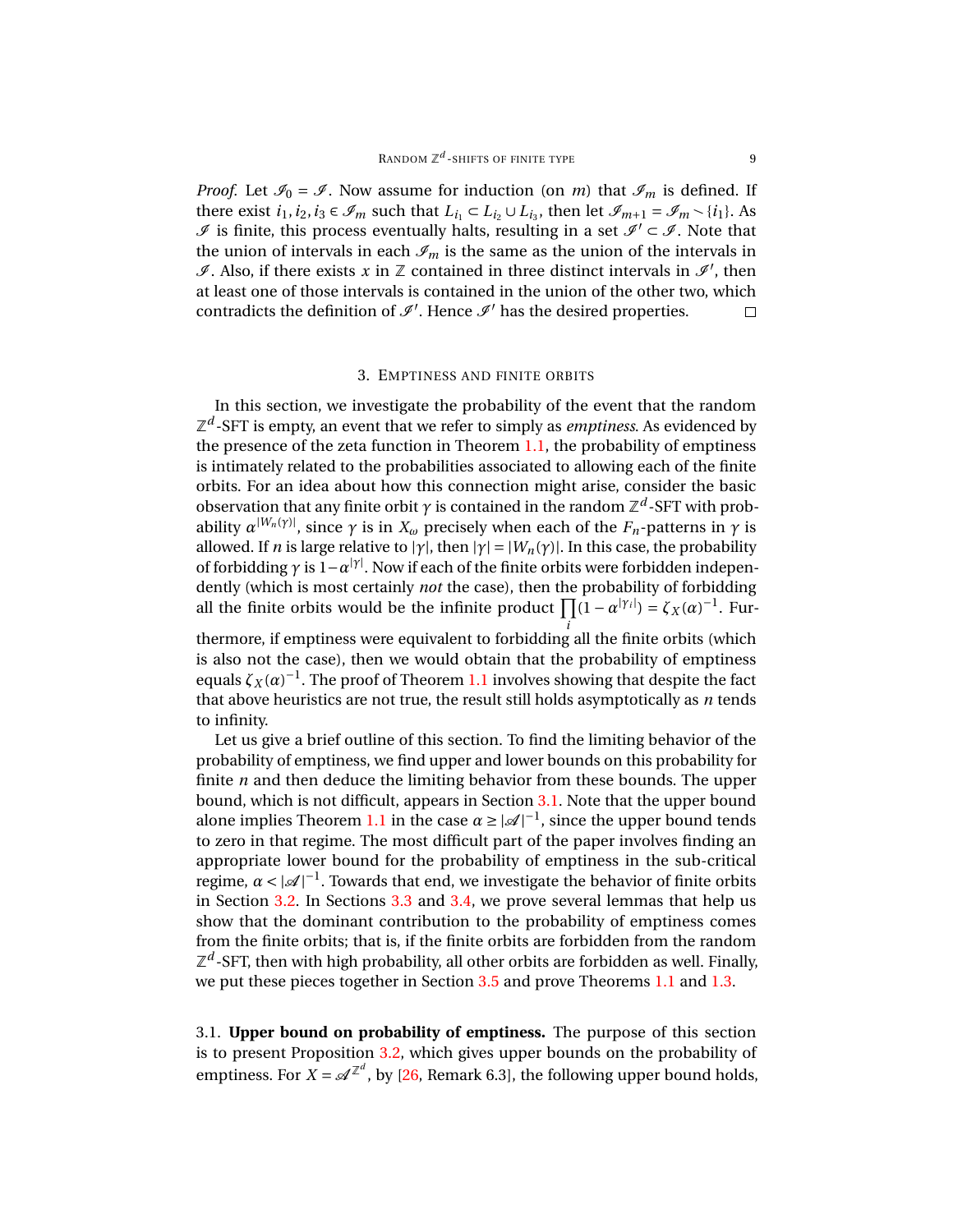with  $R_{per}$  as the radius of convergence of  $\zeta_X$  and  $\mathcal{E}_n$  as the event  $X_\omega = \varnothing$ :

$$
\limsup_n \mathbb{P}_{n,\alpha}(\mathcal{E}_n) \leq \begin{cases} \zeta_X(\alpha)^{-1}, & \text{if } \alpha \in [0,R_{per}) \\ 0, & \text{if } \alpha \in [R_{per},1]. \end{cases}
$$

This bound is sufficient to give the correct upper bound on the limit in Theorem [1.1,](#page-1-0) but in order to establish a rate of convergence of  $\mathbb{P}_{n,\alpha}(\mathscr{E}_n)$  to its limit, we use the more detailed estimates in Proposition [3.2.](#page-9-0)

Before we prove Proposition [3.2,](#page-9-0) we require the following lemma, which gives a condition under which two distinct finite orbits have disjoint sets of *Fn*-patterns. The importance of this lemma is that if a collection of orbits has disjoint sets of *F<sub>n</sub>*-patterns, then these orbits behave independently with respect to  $\mathbb{P}_{n,\alpha}$ .

<span id="page-9-1"></span>**LEMMA** 3.1. *Suppose*  $\gamma_1 \neq \gamma_2$  *are finite orbits such that*  $|\gamma_i| \leq n/2$  *for*  $i = 1, 2$ *. Then*  $W_n(\gamma_1) \cap W_n(\gamma_2) = \emptyset$ .

*Proof.* Suppose for contradiction that  $\gamma_1$  and  $\gamma_2$  are finite orbits with  $|\gamma_i| \leq n/2$ and  $W_n(\gamma_1) \cap W_n(\gamma_2) \neq \emptyset$ . We would like to show that  $\gamma_1 = \gamma_2$ . Let *u* be in  $W_n(\gamma_1) \cap W_n(\gamma_2)$ , and let  $x^i$  be in  $\gamma_i$  such that  $x^i|_{F_n-1} = u$ . Let us show that  $x^1 = x^2$ , which implies that  $\gamma_1 = \gamma_2$  (since they are assumed to be finite orbits).

Let  $p = (p_1, ..., p_d)$  be in  $\mathbb{Z}^d$ . Let us show that  $x^1(p) = x^2(p)$ . Define  $q_0 =$ 0 ∈  $\mathbb{Z}^d$ , and  $q_k = \sum_{j=1}^k p_j e_j$ , for  $k = 1,...,d$ . Let us prove by induction on  $k$ that  $\sigma^{q_k}(x^1)|_{F_n-1} = \sigma^{q_k}(x^2)|_{F_n-1}$  for  $k = 0, ..., d$ . Since  $x^1|_{F_n-1} = u = x^2|_{F_n-1}$  by construction, the statement holds for  $k = 0$ . Now suppose that  $\sigma^{q_k}(x^1)|_{F_n-1} =$  $\sigma^{q_k}(x^2)|_{F_n-1}$  for some  $k < d$ . Recall that  $\pi_{k+1}(F_n) = \{v \in F_n : v_{k+1} = 1\}$ . For  $i = 1, 2$ , define  $f_i : \mathbb{Z} \to \mathcal{A}^{\pi_{k+1}(F_n)}$  by

$$
f_i(m) = \sigma^{q_k}(x_i)|_{\pi_{k+1}(F_n)-1+me_{k+1}}.
$$

Since  $\gamma_i$  is a finite orbit and  $|\gamma_i| \leq n/2$ , we have that  $f_i$  is periodic with period less than or equal to  $n/2$ . Furthermore, by the inductive hypothesis,  $f_1(m)$  =  $f_2(m)$  for  $m = 0, \ldots, n - 1$ . Thus, by the Fine-Wilf Theorem [\[11\]](#page-42-10), we have that *f*<sub>1</sub> = *f*<sub>2</sub>. In particular, we have shown that  $\sigma^{q_{k+1}}(x^1)|_{F_n-1} = \sigma^{q_{k+1}}(x^2)|_{F_n-1}$ , which completes the inductive step. Hence,  $\sigma^p(x^1)|_{F_n-1} = \sigma^p(x^2)|_{F_n-1}$ , which gives in particular that  $x^1(p) = x^2(p)$ . Since p was arbitrary, we conclude that  $x^1 = x^2$ , which finishes the proof.  $\Box$ 

The following proposition gives upper bounds on the asymptotic behavior of the probability of emptiness. The main idea of the proof is to use Lemma [3.1](#page-9-1) to find a large set of finite orbits which are independent with respect to  $\mathbb{P}_{n,\alpha}$ .

<span id="page-9-0"></span>**PROPOSITION 3.2.** Let  $\mathscr A$  be a finite set,  $d$  be in  $\mathbb N$ , and  $X = \mathscr A^{\mathbb Z^d}$ . Let  $\text{Per}(X_\omega)$  be *the set of finite orbits in*  $X_\omega$ *. Then for each*  $\alpha$  *in* [0,1] *and any n*,

<span id="page-9-2"></span>(3.1) 
$$
\mathbb{P}_{n,\alpha}\big(\text{Per}(X_{\omega})=\varnothing\big)\leq \prod_{|\gamma|\leq n/2}\big(1-\alpha^{|\gamma|}\big),
$$

*where the product runs over the finite orbits*  $\gamma$  *in*  $X$  *satisfying*  $|\gamma| \leq n/2$ *. Furthermore, for each*  $\alpha < |\mathcal{A}|^{-1}$ , there exist  $C > 0$  and  $\beta \in (0,1)$  such that for large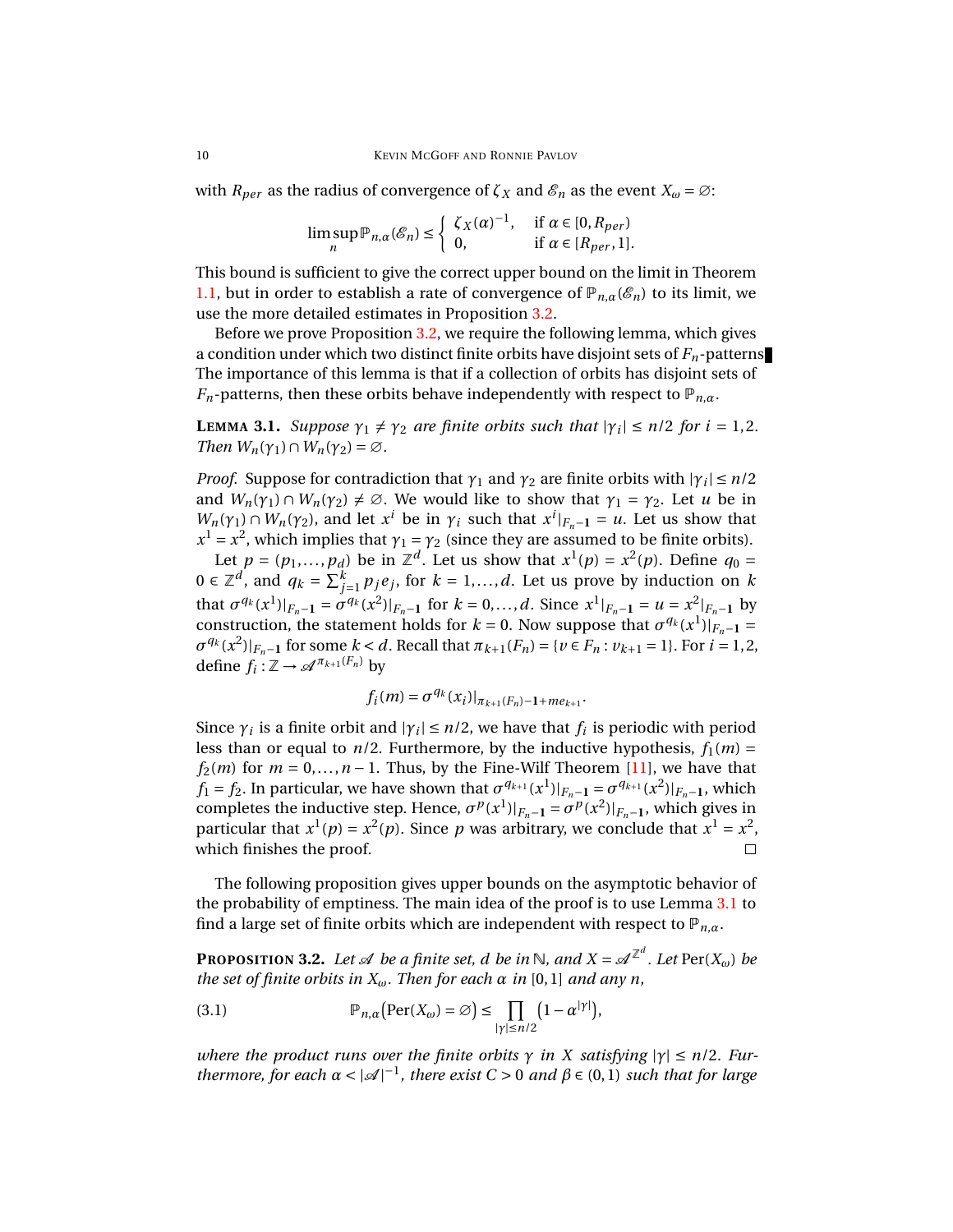*enough n,*

<span id="page-10-1"></span>(3.2) 
$$
\mathbb{P}_{n,\alpha}(\text{Per}(X_{\omega}) = \emptyset) \le \zeta_X(\alpha)^{-1}(1 + C\beta^n),
$$

*and for each*  $\alpha > |\mathcal{A}|^{-1}$ , there exist  $C > 0$  and  $\beta > 1$  such that for large enough n,

<span id="page-10-2"></span>(3.3) 
$$
\mathbb{P}_{n,\alpha}(\text{Per}(X_{\omega}) = \varnothing) \leq \exp(-C\beta^{n}).
$$

*Proof.* Let *X* and Per( $X_\omega$ ) be as above, and let  $\alpha$  be in [0,1]. For a finite orbit  $\gamma$  in *X*, let *F*(*γ*) be the event that *γ* is forbidden in  $X_\omega$  (*i.e.*,  $\gamma \notin \text{Per}(X_\omega)$ ). By Lemma [3.1,](#page-9-1) if  $\gamma_1 \neq \gamma_2$  and  $|\gamma_i| \leq n/2$  for  $i = 1, 2$ , then  $W_n(\gamma_1) \cap W_n(\gamma_2) = \emptyset$ , and therefore the events  $F(\gamma_1)$  and  $F(\gamma_2)$  are independent. In fact, the entire collection of events  $\{F(\gamma): |\gamma| \leq n/2\}$  is independent. Thus, by inclusion, independence, and the fact that  $\mathbb{P}_{n,\alpha}(F(\gamma)) = 1 - \alpha^{|W_n(\gamma)|} = 1 - \alpha^{|{\gamma}|}$  whenever  $|{\gamma}| \leq n/2$ , we have

$$
\mathbb{P}_{n,\alpha}(\text{Per}(X_{\omega}) = \varnothing) \le \mathbb{P}_{n,\alpha} \left( \bigcap_{|\gamma| \le n/2} F(\gamma) \right)
$$

$$
= \prod_{|\gamma| \le n/2} \mathbb{P}_{n,\alpha} \left( F(\gamma) \right)
$$

$$
= \prod_{|\gamma| \le n/2} \left( 1 - \alpha^{|\gamma|} \right),
$$

which proves  $(3.1)$ .

Now suppose  $\alpha < |\mathcal{A}|^{-1}$  (so that  $\alpha |\mathcal{A}| < 1$ ). Choose  $\lambda$  such that  $|\mathcal{A}| < \lambda$  and *αλ* < 1. Let *P<sub>j</sub>* be the set of finite orbits *γ* in  $\mathscr{A}^{\mathbb{Z}^d}$  such that  $|\gamma| = j$ . Then by [\(3.1\)](#page-9-2) and the fact that  $0 < \zeta_X(\alpha) < \infty$  for  $\alpha < |\mathcal{A}|^{-1}$ , we have

<span id="page-10-0"></span>(3.4)  
\n
$$
\mathbb{P}_{n,\alpha}(\text{Per}(X_{\omega}) = \varnothing) \le \prod_{|\gamma| \le n/2} \left(1 - \alpha^{|\gamma|}\right)
$$
\n
$$
= \zeta_X(\alpha)^{-1} \exp\left(-\sum_{|\gamma| > n/2} \log(1 - \alpha^{|\gamma|})\right)
$$
\n
$$
= \zeta_X(\alpha)^{-1} \exp\left(-\sum_{j > n/2} |P_j| \log(1 - \alpha^j)\right).
$$

Note that for all *j* in  $\mathbb{N}$ , we have  $|P_j| \leq j^{d+1} |\mathscr{A}|^j$  (see [\[22,](#page-43-10) Proposition 4.3]). Thus, there exists  $n_0$  such that for  $j > n_0/2$ , it holds that  $|P_j| \leq \lambda^j$ . Let  $\beta_1 = (\alpha \lambda)^{1/2}$ , and note that  $\beta_1 < 1$  (since  $\alpha \lambda < 1$ ). By calculus, there exist  $C_1, C_2 > 0$  and  $n_1 \ge$ *n*<sup>0</sup> such that if  $n \ge n_1$  and  $j > n/2$ , then  $-\log(1 - \alpha^j) \le C_1 \alpha^j$  and  $\exp(C_1(1 - \alpha^j))$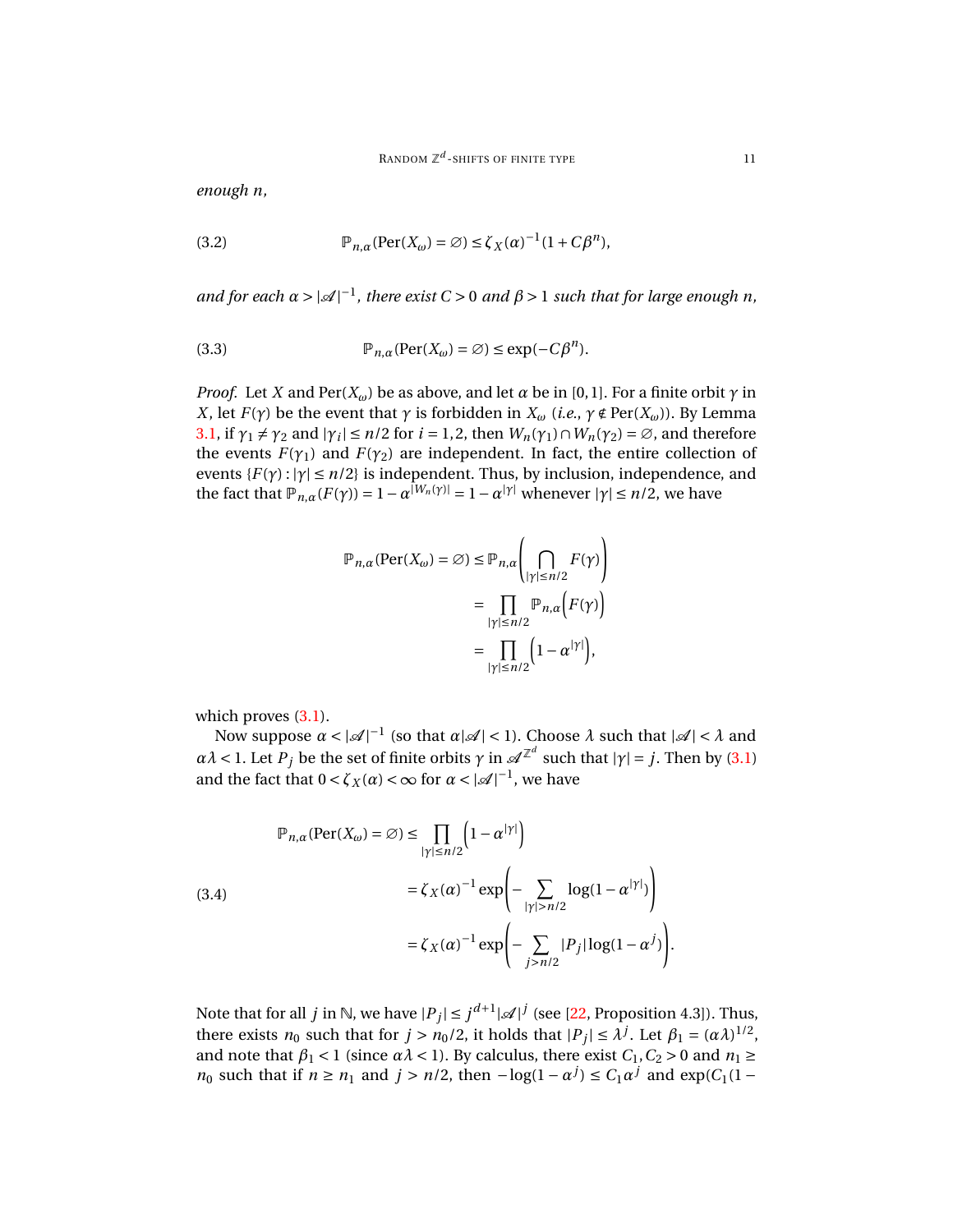$\alpha \lambda$ <sup>-1</sup> $\beta_1^n$ ) ≤ 1 +  $C_2 \beta_1^n$ . Then for  $n \ge n_1$ , using these facts and [\(3.4\)](#page-10-0), we obtain

$$
\mathbb{P}_{n,\alpha} \left( \text{Per}(X_{\omega}) = \varnothing \right) \le \zeta_X(\alpha)^{-1} \exp \left( - \sum_{j>n/2} |P_j| \log(1 - \alpha^j) \right)
$$
  

$$
\le \zeta_X(\alpha)^{-1} \exp \left( C_1 \sum_{j>n/2} \lambda^j \alpha^j \right)
$$
  

$$
= \zeta_X(\alpha)^{-1} \exp \left( C_1 \beta_1^n (1 - \alpha \lambda)^{-1} \right)
$$
  

$$
\le \zeta_X(\alpha)^{-1} (1 + C_2 \beta_1^n).
$$

Taking  $C = C_2$  and  $\beta = \beta_1$ , we obtain [\(3.2\)](#page-10-1).

Now suppose  $\alpha > |\mathcal{A}|^{-1}$  (so that  $\alpha |\mathcal{A}| > 1$ ). Choose  $\lambda < |\mathcal{A}|$  such that  $\alpha \lambda > 1$ . By  $(3.1)$ , we have

<span id="page-11-1"></span>(3.5)  
\n
$$
\mathbb{P}_{n,\alpha}(\text{Per}(X_{\omega}) = \varnothing) \le \prod_{|\gamma| \le n/2} \left(1 - \alpha^{|\gamma|}\right)
$$
\n
$$
= \exp\left(\sum_{j \le n/2} |P_j| \log(1 - \alpha^j)\right).
$$

To get a lower bound on  $|P_j|$ , we count the finite orbits of cardinality  $j$  that are constant along directions  $e_2$ ,..., $e_d$ . A point in such an orbit can be obtained by concatenating a word of length *w* of length *j* along direction *e*1, provided that the infinite sequence of repeated  $w$ 's has least period  $j$ . There are at least  $|\mathscr{A}|^j$  /2 words *w* that with that property, which shows that there are at least  $|\mathcal{A}|^{j}/(2j)$ finite orbits of size  $j$  obtained in this way. Hence,  $|P_j| \geq |\mathscr{A}|^j/(2j)$ , and therefore there exists  $n_2$  such that if  $j \geq \lfloor n_2/2 \rfloor$ , then  $\lambda^j < |P_j|$ . Also, there exist  $C_3 > 0$  and *n*<sub>3</sub> ≥ *n*<sub>2</sub> such that if *j* ≥  $\lfloor n_3/2 \rfloor$ , then  $\log(1 - \alpha^j) \le -C_3 \alpha^j$ . Hence, for *n* ≥ *n*<sub>3</sub>, by these facts and [\(3.5\)](#page-11-1), we have

$$
\mathbb{P}_{n,\alpha}(\text{Per}(X_{\omega}) = \varnothing) \le \exp\left(\sum_{j \le n/2} |P_j| \log(1 - \alpha^j)\right)
$$
  

$$
\le \exp\left(\lambda^{\lfloor n/2 \rfloor} \log(1 - \alpha^{\lfloor n/2 \rfloor})\right)
$$
  

$$
\le \exp\left(-C_3(\alpha \lambda)^{\lfloor n/2 \rfloor}\right).
$$

Setting  $C = C_3(\alpha \lambda)^{-1}$  and  $\beta = (\alpha \lambda)^{1/2}$  completes the proof of [\(3.3\)](#page-10-2).

<span id="page-11-0"></span>3.2. **Periodic behavior.** The ultimate goal of this section is to prove Lemma [3.5,](#page-13-0) which states that if  $|W_n(u)|$  is small enough, then there exists a finite orbit  $\gamma$ such that  $\gamma$  is allowed whenever *u* is allowed. First, we need some preliminary notation and lemmas.

For the next few lemmas, we'll consider combinatorics of patterns with  $d = 1$ , which we will call *words*. Suppose *k* and *n* are fixed and *k* > *n*. For a word *u* in  $\mathscr{A}^k$ , let  $W'_m(u)$  be the set of words of length *m* that appear in *u* at least once

 $\Box$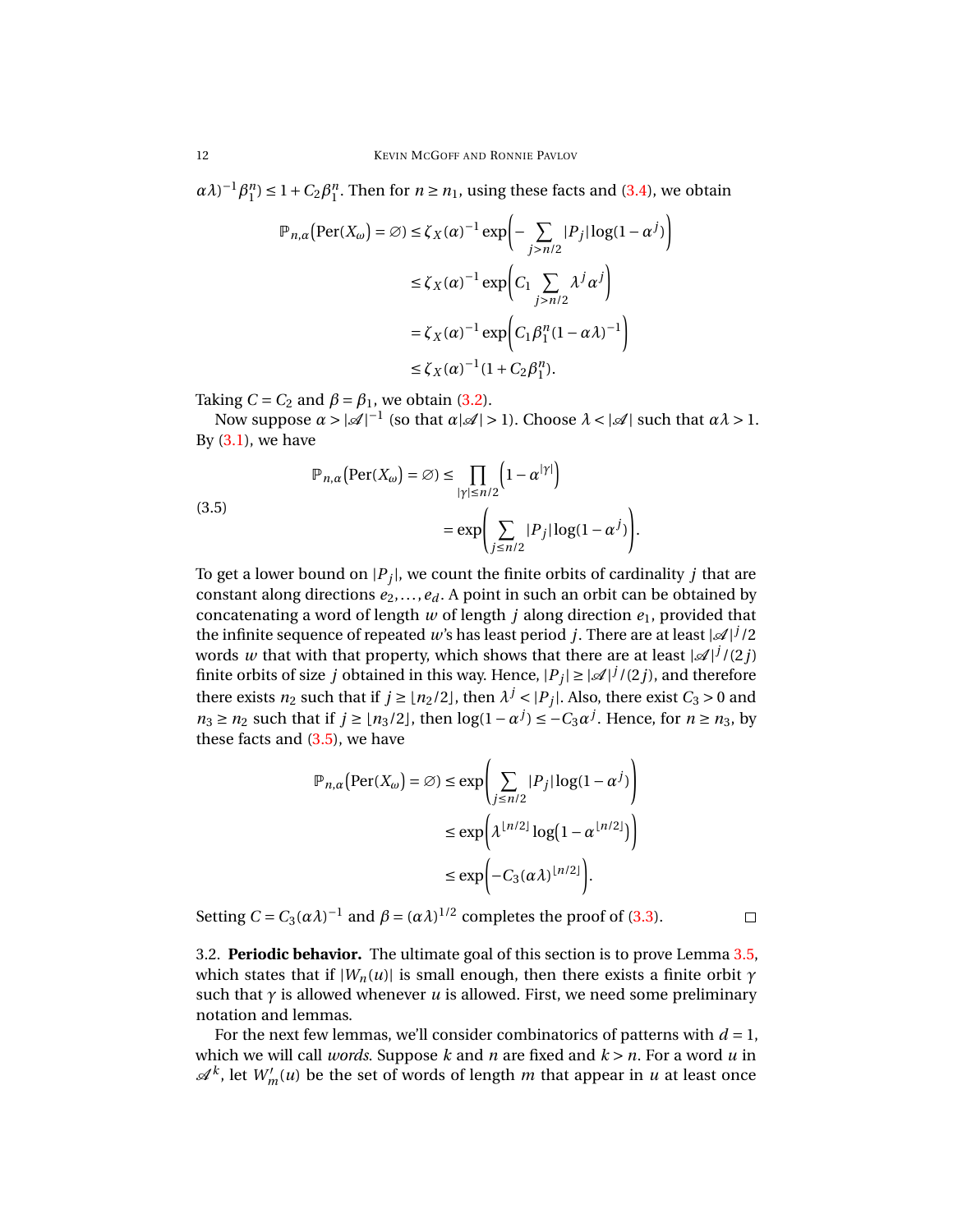with first coordinate not greater than  $k - n + 1$ :

$$
W'_{m}(u) = \{w : \exists 1 \le i \le k - n + 1, u[i, i + m - 1] = w\}.
$$

The following two lemmas are restatements of results by Morse and Hedlund [\[27\]](#page-43-11). Nonetheless, we include proofs for completeness.

<span id="page-12-0"></span>**LEMMA** 3.3. *Suppose*  $k > n$ ,  $u \in \mathcal{A}^k$ , and  $|W_n(u)| \leq n$ . Then at least one of the *following conditions holds: (i) there exists*  $m$  *<*  $n$  *such that every word in*  $W_m'(u)$ has a unique right extension in  $W_{m+1}^{\prime}(u)$ , or (ii) there exists a symbol  $b$  in  ${\mathscr A}$  such *that*  $u_t = b$  *for*  $t \in [1, k - n + 1]$ *.* 

*Proof.* For  $1 \le m < n$ , let  $\rho_m : W'_{m+1}(u) \to W'_{m}(u)$  be defined by removing the last symbol of any word of length  $m+1$ , *i.e.*, if w is in  $\mathcal{A}^m$  and a is in  $\mathcal{A}$ , then  $\rho_m(wa) = w$ . Then  $\rho_m$  is surjective, so  $|W'_{m+1}(u)| \ge |W'_m(u)|$ .

If (ii) holds, then we're done. Suppose (ii) does not hold, and therefore we  $\text{must have } |W_1'(u)| \geq 2. \text{ If } |W_{m+1}'(u)| = |W_m'(u)| \text{ for some } m < n \text{, then } \rho_m \text{ is a }$ bijection, and hence every word in  $W'_m(u)$  has a unique extension in  $W'_{m+1}(u)$ . Otherwise,  $|W'_{m+1}(u)| > |W'_{m}(u)|$  for  $m = 1,...,n-1$ , and therefore  $|W'_{n}(u)| \geq (n-1)$  $|W'_{1}(u)| \ge n+1$ , which contradicts  $|W'_{n}(u)| \le |W_{n}(u)| \le n$ . We conclude that if (ii) does not hold, then (i) must hold. П

In the following lemma, we show that words  $u$  (still in the setting  $d = 1$ ) satisfying  $|W_n(u)| \le n$ , can be decomposed into a prefix, a periodic part, and a suffix, and we give bounds on the lengths of these parts.

<span id="page-12-1"></span>**LEMMA** 3.4. *Suppose*  $k > 3n$  *and*  $|W_n(u)| = j \le n$ . *Then the word*  $u[n, k - n]$  *is periodic with period not greater than j.*

*Proof.* If there exists a symbol *b* in  $\mathcal A$  such  $u_t = b$  for  $t \in [1, k - n + 1]$ , then the conclusion holds trivially. By Lemma [3.3,](#page-12-0) if there is no such symbol, then there exists  $m < n$  such that every word in  $W'_m(u)$  has a unique extension in *W*<sup>*m*</sup><sub>*m*+1</sub>(*u*). Let *i* ∈ [1, *k* − 2*n*], and let *w* = *u*[*i*, *i* + *n* − 1]. Write *w* = *w*<sub>1</sub>*w*<sub>2</sub>, where  $|w_2| = m$ . Note that  $w_2$  is in  $W'_m(u)$  (since  $i < k - 2n$  and w has length *n*), and therefore  $w_2$  has a unique right extension in  $W'_{m+1}(u)$ . Hence, w has a unique right extension in  $W'_{n+1}(u)$ . We have shown that  $u[i+1, i+n]$  is determined uniquely by  $u[i, i + n − 1]$  for each *i* in  $[1, k - 2n]$ . Since  $|W_n(u)| = j$ , there exist 1 ≤ *t*<sub>1</sub> < *t*<sub>2</sub> ≤ *j* + 1 such that *u*[*t*<sub>1</sub>, *t*<sub>1</sub> + *n* − 1] = *u*[*t*<sub>2</sub>, *t*<sub>2</sub> + *n* − 1]. Since *u*[*i* + 1, *i* + *n*] is determined uniquely by  $u[i, i + n - 1]$  for each *i* in [1, $k - 2n$ ], we now have that  $u[t_1 + \ell(t_2 - t_1), t_1 + \ell(t_2 - t_1) + n - 1] = u[t_1, t_1 + n - 1]$  for all  $\ell$  such that *t*<sub>1</sub> +  $\ell$ (*t*<sub>2</sub> − *t*<sub>1</sub>) ≤ *k* − 2*n*. Thus, the word *u*[*n*,*k* − *n*] is periodic with period not greater than *j*.

We now return to the general setting of patterns on subsets of  $\mathbb{Z}^d$ , with arbitrary  $d \geq 1$ . Suppose  $u$  is in  $\mathscr{A}^{F_k}$ . The following lemma shows that if  $|W_n(u)|$  is small enough, then there exists a finite orbit *γ* such that *γ* appears in *X<sup>ω</sup>* whenever *u* does. In the proof, we show that if  $|W_n(u)| \le n/2$ , then  $u|_{int_n(F_k)}$  is a totally periodic pattern that can be extended to a totally periodic configuration on  $\mathbb{Z}^d$ without adding any new *Fn*-patterns.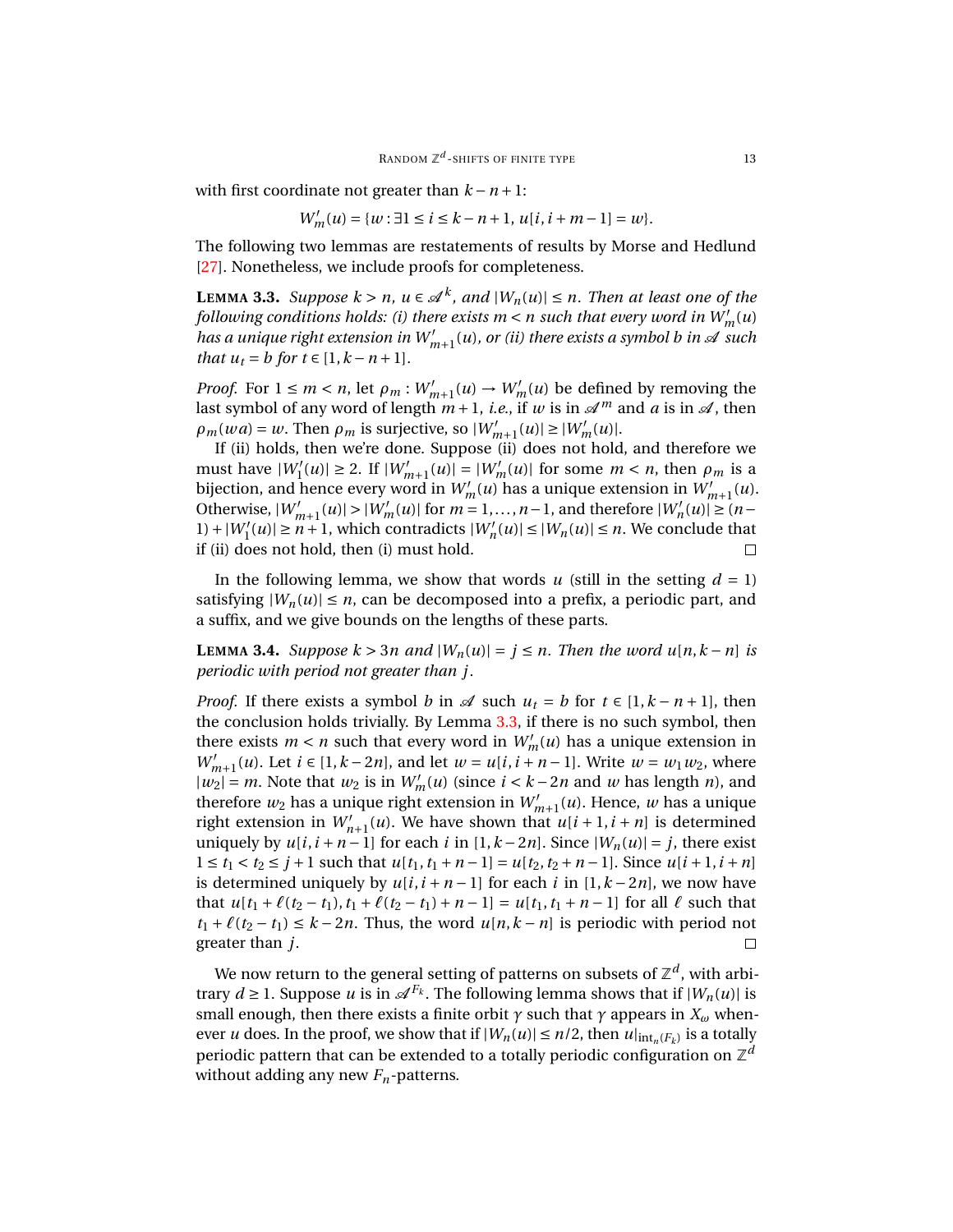<span id="page-13-0"></span>**LEMMA** 3.5. *Suppose*  $k > 4n$ ,  $u \in \mathcal{A}^{F_k}$ , and  $|W_n(u)| \leq n/2$ . Then there exists a *finite orbit*  $\gamma$  *such that*  $W_n(u) \supset W_n(\gamma)$  *and*  $|\gamma| \leq n/2$ *.* 

*Proof.* Let  $k > 4n$  and  $u \in \mathcal{A}^{F_k}$  with  $|W_n(u)| \le n/2$ . Recall that  $\pi_i$  is the projection of  $\mathbb{Z}^d$  onto the hyperplane passing through  $\boldsymbol{1}$  perpendicular to the standard basis vector  $e_i$ . For each  $i \in [1, d]$ , we define  $f_i : [0, k-1] \rightarrow \mathscr{A}^{\pi_i(F_n)}$  by

<span id="page-13-1"></span>(3.6) 
$$
f_i(m) = u|_{\pi_i(F_n) + me_i}.
$$

Viewing  $f_i$  as a word of length  $k$  (with alphabet  $\mathscr{A}^{\pi_i(F_n)}$  and  $d=1$ ), we see that each word of length *n* in  $f_i$  corresponds to an  $F_n$ -pattern in *u*. Hence  $|W_n(f_i)| \le$  $|W_n(u)|$  ≤ *n*/2. Then by Lemma [3.4,](#page-12-1) we obtain that  $f_i|_{[n,k-n]}$  is periodic with period not greater than *n*/2.

For each *i* in [1,*d*], define  $r_i$  as the least period of  $f_i|_{[n,k-n]}$ . Let *L* be the lattice in  $\mathbb{Z}^d$  generated by { $r_1e_1,\ldots,r_de_d$ }. Let us now show that if  $p\in L$  and  $F_n + (n-1)\mathbf{1} + p \subset \text{int}_n(F_k)$ , then

<span id="page-13-3"></span>(3.7) 
$$
u|_{F_n + (n-1)\mathbf{1}} = u|_{F_n + (n-1)\mathbf{1} + p}.
$$

Fix such a *p*, and note that  $r_i$  divides  $p_i$  for each  $i = 1, ..., d$ . For each *j* in [1, *d*], let  $q_j = \sum_{i=1}^j p_i e_i$ , so that  $p = q_d$ . Let  $q_0 = 0 \in \mathbb{Z}^d$ . We claim by induction on *j* that  $u|_{F_n+(n-1)1} = u|_{F_n+(n-1)1+q_j}$  for each *j* ∈ [0, *d*]. The base case (*j* = 0) is trivial. Now suppose for induction that  $u|_{F_n+(n-1)1} = u|_{F_n+(n-1)1+q_i}$  holds for some  $j < d$ . Define  $g : [0, k-1] \rightarrow \mathcal{A}^{\pi_{j+1}(F_n)}$  by

$$
g(m) = u|_{\pi_{j+1}(F_n) + (n-1)\mathbf{1} + q_j + me_{j+1}}.
$$

Viewing *g* as a word of length *k*, we see that  $|W_n(g)| \le |W_n(u)| \le n/2$ . Then by Lemma [3.4,](#page-12-1) we obtain that *g* |[*n*,*k*−*n*] is periodic with period not greater than *n*/2. Furthermore, the inductive hypothesis gives that  $g|_{[n,2n-1]} = f_{j+1}|_{[n,2n-1]}$  (recall that  $f_{i+1}$  was defined in [\(3.6\)](#page-13-1) above). Then by the Fine-Wilf Theorem [\[11\]](#page-42-10), we conclude that  $g|_{[n,k-n]} = f_{j+1}|_{[n,k-n]}$ . Since  $r_{j+1}$  is a period for  $f_{j+1}|_{[n,k-n]}$  (by definition of  $r_{j+1}$ ) and  $g|_{[n,k-n]} = f_{j+1}|_{[n,k-n]}$ , we see that  $r_{j+1}$  is a period for  $g|_{[n,k-n]}$ . Since  $r_{j+1}$  divides  $p_{j+1}$  (since  $p$  is in the lattice *L*), we conclude that

<span id="page-13-2"></span>(3.8) 
$$
u|_{F_n + (n-1)\mathbf{1} + q_{j+1}} = u|_{F_n + (n-1)\mathbf{1} + q_j}.
$$

Combining the inductive hypothesis with  $(3.8)$ , we obtain

$$
u|_{F_n + (n-1)\mathbf{1} + q_{j+1}} = u|_{F_n + (n-1)\mathbf{1} + q_j} = u|_{F_n + (n-1)\mathbf{1}}.
$$

which concludes the inductive step. Hence  $u|_{F_n+(n-1)1} = u|_{F_n+(n-1)1+p}$ , and we have verified  $(3.7)$ .

With [\(3.7\)](#page-13-3) established, let us now construct the finite orbit in the conclusion of the lemma. Let  $D = n\mathbf{1} + \prod_{i=1}^{d} [0, r_i - 1]$ . Let *x* be the point in  $\mathscr{A}^{\mathbb{Z}^d}$  defined by  $x|_D = u|_D$  and  $x(v+r_ie_i) = x(v)$  for all  $v$  in  $\mathbb{Z}^d$ . Let  $\gamma$  be the finite orbit containing *x*. Note that *D* is a fundamental domain for  $\gamma$  (meaning that every point in  $\gamma$ is uniquely determined by its restriction to *D*). Then by [\(3.7\)](#page-13-3) and the fact that  $k > 4n$ , we have that

<span id="page-13-4"></span>(3.9) 
$$
\{x|_{F_n+v-1} : v \in D\} = \{u|_{F_n+v-1} : v \in D\}.
$$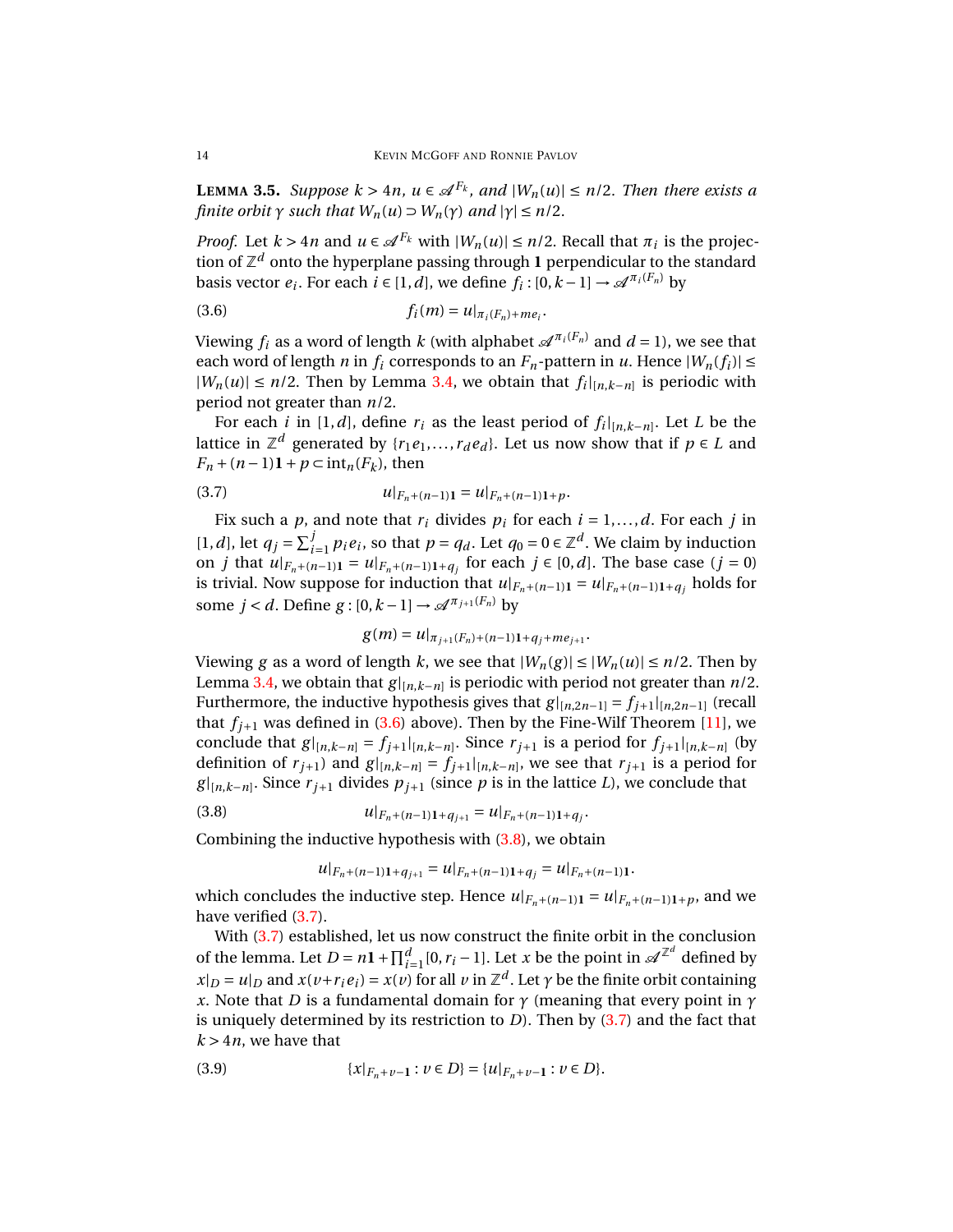By [\(3.9\)](#page-13-4), we obtain

$$
W_n(\gamma) = W_n(x)
$$
  
= {x| $F_n+v-1$  :  $v \in D$ }  
= {u| $F_n+v-1$  :  $v \in D$ }  
 $\subset W_n(u)$ .

Furthermore, since  $D \subset F_n + (n-1)$ **1** and any point in  $\gamma$  is determined by its restriction to *D*, we have that  $|\gamma| = |W_n(x)|$ . Therefore we have that  $|\gamma| = |W_n(x)| \le$  $|W_n(u)| \leq n/2$ , which concludes the proof.  $\Box$ 

<span id="page-14-0"></span>3.3. **Basics of repeat covers.** In the following lemmas, we establish some basic results relevant to repeat covers. (Recall that repeat covers and associated notation are defined in Section [2.1.3.](#page-5-1)) These results are used in Section [3.5.](#page-26-0) First, we show that a pattern *u* with shape *E* is uniquely characterized by a repeat cover *J* of *u* and the pattern  $u|_{E \setminus A(J)}$ .

<span id="page-14-1"></span>**LEMMA 3.6.** *Suppose J* ⊂  $\mathscr{C}_n(E) \times \mathscr{C}_n(E)$  *and*  $w \in \mathscr{A}^{E \sim A(f)}$ . *Then there is at most one pattern u in*  $\mathscr{A}^E$  such that  $u|_{E \setminus A(J)} = w$  and *J is a repeat cover for u.* 

*Proof.* Let  $J \subset \mathcal{C}_n(E) \times \mathcal{C}_n(E)$  and  $w \in \mathcal{A}^{E \setminus A(J)}$  be given, and suppose  $u, v \in \mathcal{A}^E$ satisfy

- (a)  $u|_{E \setminus A(J)} = v|_{E \setminus A(J)} = w$ ,
- (b) *J* is a repeat cover for *u*, and
- (c) *J* is a repeat cover for *v*.

We will show that  $u = v$ . In fact, we will show that  $u_t = v_t$  for each *t* in *E* by induction on *t* (in the lexicographic ordering). Let  $m = m(E)$  be the lexicographically minimal element of *E*. By the definition of repeat cover, *m* is not in *A*(*J*). Therefore  $u_m = v_m = w_m$  by (a). Now suppose for induction that *t* is in *E* and  $u_s = v_s$  for all *s* in *E* with  $s < t$ . If *t* is not in *A*(*J*), then  $u_t = v_t = w_t$  by (a). Suppose that *t* is in *A*(*J*). Then there exists  $(S_1, S_2) \in J$  such that  $t \in S_2$ . Let  $p = m(S_2) - m(S_1)$ . Since  $(S_1, S_2)$  is a repeat for both *u* and *v* (by (b) and (c)), we have that  $u_t = u_{t-p}$  and  $v_t = v_{t-p}$ . Since  $m(S_1) < m(S_2)$ , we have that  $t - p < t$ , and therefore  $u_{t-p} = v_{t-p}$  by the induction hypothesis. Hence, we have shown that  $u_t = u_{t-p} = v_{t-p} = v_t$ , which completes the proof.  $\Box$ 

In the following lemma, for a pattern  $u$  with shape  $F_k$  and an  $n$ -repeat cover *J* for *u*, we bound the cardinality of  $F_k \setminus A(J)$  in terms of the number of distinct  $F_n$ -patterns in *u*. The rough idea is that each *p* in  $F_k$  can be associated to a pattern in  $W_n(u)$ . The pattern associated to  $p$  is either the lexicographically first occurrence of that pattern, in which case it contributes to  $|W_n(u)|$ , or it is a repeated  $F_n$ -pattern, in which case it contributes to  $|A(J)|$ . This imprecise argument gives the idea that  $|F_k| \approx |W_n(u)| + |A(f)|$ . The following lemma makes this idea precise by defining an injective map from a large subset of  $F_k \sim A(J)$ into  $W_n(u)$ .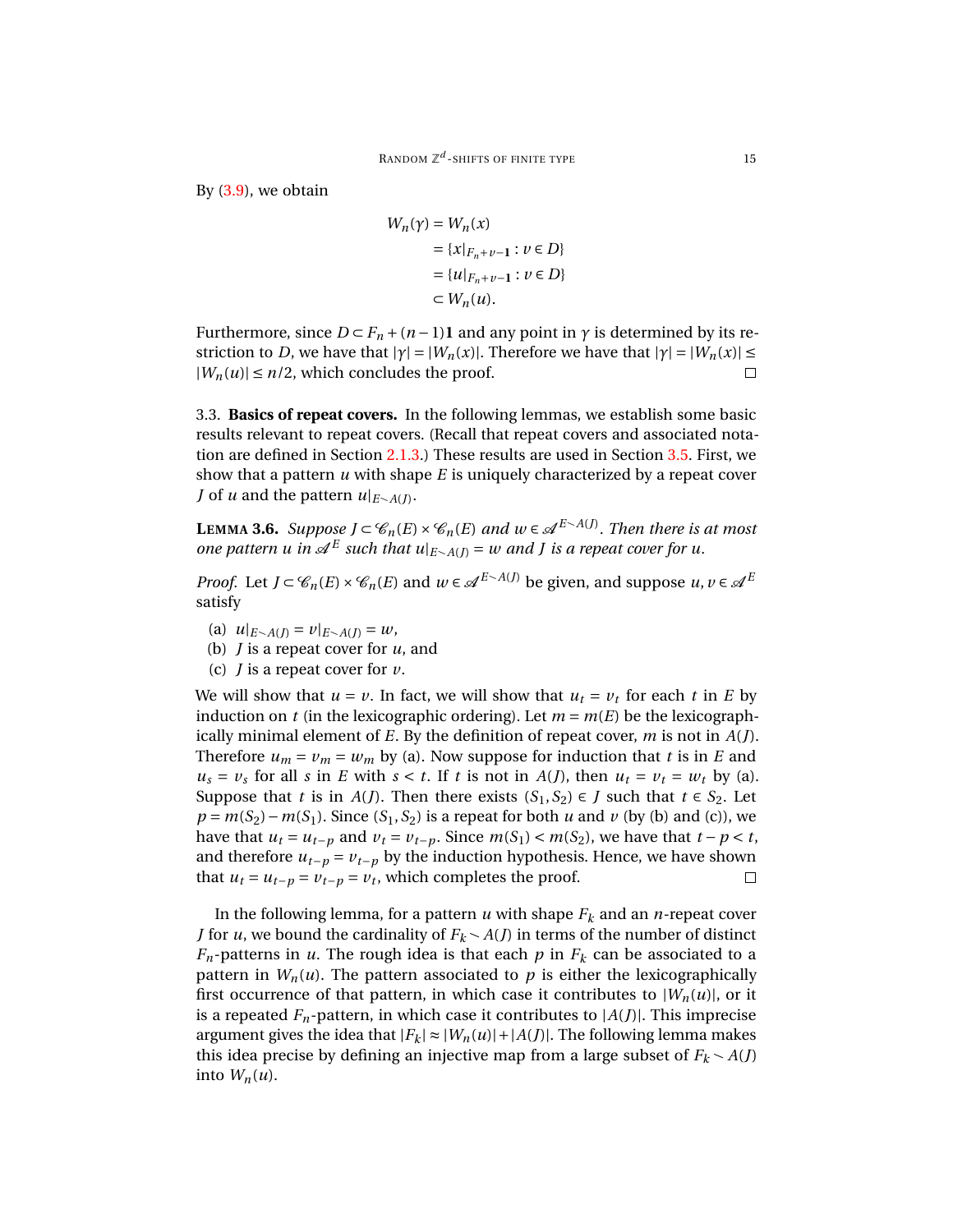

<span id="page-15-1"></span>FIGURE 2. An example of the set  $T = A(J) \cup (H_1^{\ell(1)} \cup H_2^{\ell(2)}$  $2^{\ell(2)}$ ). The set  $A(J)$  appears shaded. Here  $\ell(i)$  is labeled  $\overline{L}(i)$  for each  $i =$ 1,2, and the sets  $H_i^{\ell(i)}$  $\sum_{i}^{\ell(i)}$  are bounded by dashed lines.

<span id="page-15-3"></span>**LEMMA** 3.7. *Suppose*  $k > (2d+1)n$ ,  $u \in \mathcal{A}^{F_k}$  *with*  $|W_n(u)| = j$ , and *J is an nrepeat cover for u. Then*

$$
k^d - |A(J)| \le j\bigg(1 + \frac{4dn}{k}\bigg).
$$

*Proof.* Let  $k > (2d + 1)n$ , and let *u* be in  $\mathcal{A}^{F_k}$  with  $|W_n(u)| = j$ . Let *J* be an *n*repeat cover for *u*. For  $i \in [1, d]$  and  $\ell \in [1, k - n + 1]$ , define  $H_i^{\ell}$  to be the width-*n* hyperplane perpendicular to  $e_i$  at position  $\ell$ :

$$
H_i^{\ell} = \{ v \in F_k : v_i \in [\ell, \ell + n - 1] \}.
$$

Note that  $\bigcup_{\ell} (H_i^{\ell} \setminus A(J)) = F_k \setminus A(J)$ , and for each point *p* in  $F_k$ ,

$$
|\{\ell : p \in H_i^{\ell}\}| \leq n.
$$

Therefore (by Lemma [2.2\)](#page-7-0),

<span id="page-15-0"></span>(3.10) 
$$
\sum_{\ell} |H_i^{\ell} \setminus A(J)| \le n |F_k \setminus A(J)| = n(k^d - |A(J)|).
$$

For each  $i \in [1, d]$ , choose  $\ell(i)$  such that  $|H_i^{\ell(i)}|$  $\mathcal{A}(i) \setminus A(J)| \leq |H_i^{\ell} \setminus A(J)|$  for all  $\ell$ . Using that the minimum of a finite set of real numbers is less than or equal to the average and then applying  $(3.10)$ , we have that

<span id="page-15-2"></span>
$$
(3.11) \t\t |H_i^{\ell(i)} \sim A(J)| \leq \frac{1}{k - n + 1} \sum_{\ell} |H_i^{\ell} \sim A(J)| \leq \frac{n(k^d - |A(J)|)}{k - n + 1}.
$$

For ease of notation, define the set

$$
T = A(J) \cup \left(\bigcup_i H_i^{\ell(i)}\right);
$$

see Figure [2.](#page-15-1) We now claim that there is an injection from  $F_k \setminus T$  into  $W_n(u)$ ,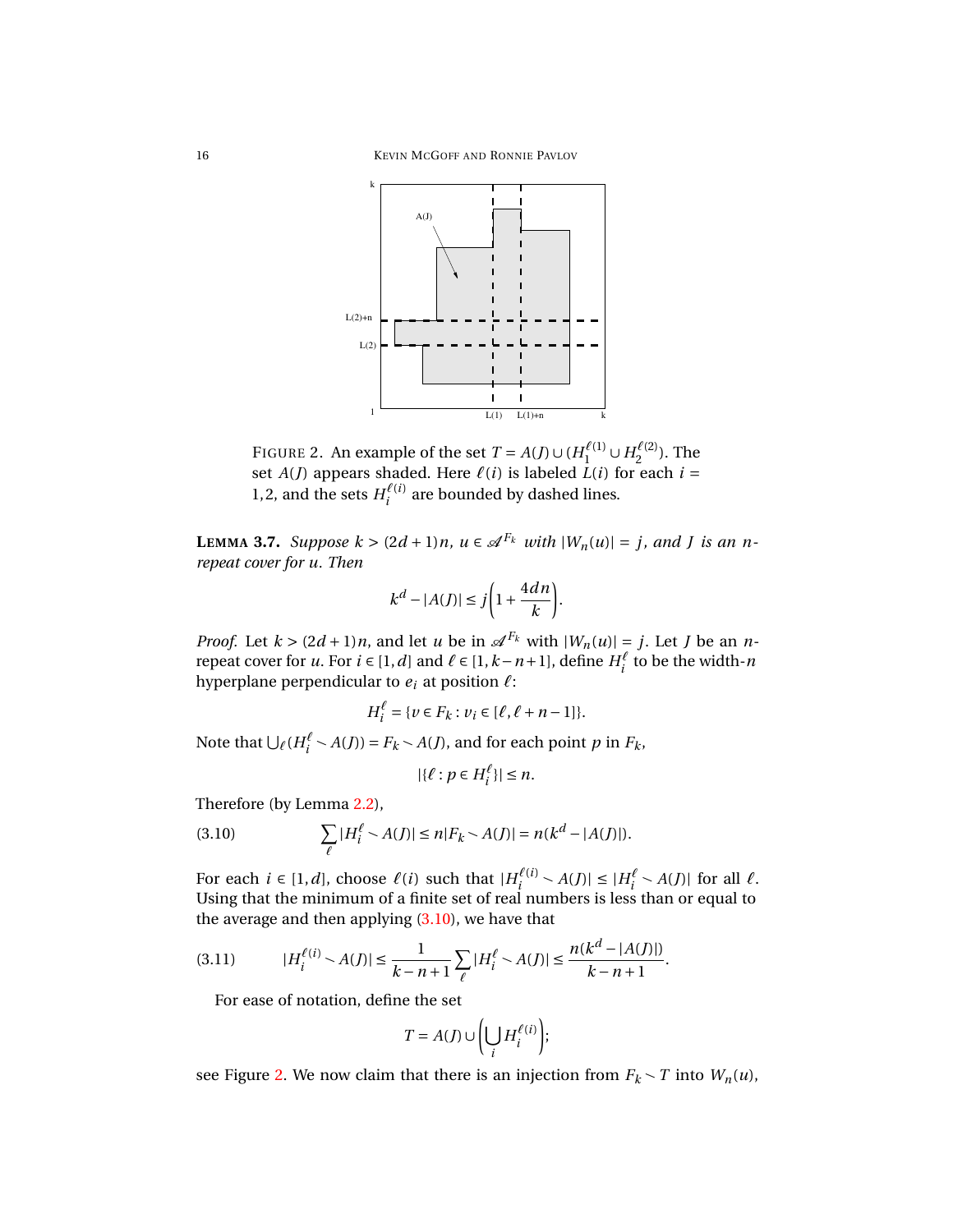

<span id="page-16-0"></span>FIGURE 3. A decomposition of  $F_k$  as  $R_1^- \sqcup H_1^{\ell(1)} \sqcup R_1^+$  $_1^+$ ; here  $R_1^-$ 1 appears shaded, *R* +  $_1^+$  appears with stripes,  $H_1^{\ell(1)}$  $i_1^{\ell(1)}$  appears in between, and  $L = \ell(1)$ .

and therefore

<span id="page-16-1"></span>
$$
(3.12)\qquad \qquad \left|F_k \setminus T\right| \leq |W_n(u)| = j.
$$

Let us prove the claim. For each  $i \in [1, d]$ , let  $R_i^+$ <sup>+</sup>  $(R_i^ \binom{1}{i}$  be the "half-hypercube" on the "+" ("−") side of the thickened hyperplane  $H_i^{(\ell(i))}$  $\hat{i}^{(\ell(i))}$ , *i.e.*,  $R_i^+$ *i*<sup>+</sup> = { $p ∈ F_k : p_i >$  $\ell(i) + n - 1$ } and  $R_i^$  $i = {p \in F_k : p_i < \ell(i)}$  (so that  $F_k = R_i^ \sum_i^ \sqcup$   $H_i^{\ell(i)}$  $\frac{d^{i}(i)}{i} \sqcup R_i^+$  $i<sub>i</sub>$ , as in Figure [3\)](#page-16-0). For each *w* in {+, -}<sup>*d*</sup>, let *R*(*w*) be the "hyper-quadrant" *R*(*w*) =  $\bigcap_i R_i^{w_i}$  $\int_i^{w_i}$ . Also, for an *n*-cube *S* in  $\mathcal{C}_n(F_k)$ , let *S*(*w*) be the corner in *S* specified by *w*: if  $S = F_n + v$ , then  $S(w)$  is the point whose *i*-th coordinate satisfies

$$
S(w)_i = v_i + \begin{cases} 1, & \text{if } w_i = -\\ n, & \text{if } w_i = + \end{cases}
$$

Now for *p* in *R*(*w*), let *S<sub>p</sub>* be the *n*-cube in  $\mathcal{C}_n(F_k)$  such that *S*(*w*) = *p*. Since each  $H_i^{\ell(i)}$  $\frac{f^{(i)}}{i}$  has width *n* (in the *i*-th direction), we have that the map  $F_k \setminus (U_i H_i^{\ell(i)})$  $\frac{\ell(i)}{i}$   $\rightarrow$  $\mathcal{C}_n(F_k)$  given by  $p \mapsto S_p$  is an injection. Finally, we have that the map from  $F_k \setminus T$ into  $W_n(u)$  given by  $p \mapsto u|_{S_p}$  is an injection. Indeed, if  $p, q \notin T$  and  $u|_{S_p} = u|_{S_q}$ , then  $S_p = S_q$  (since *J* is a repeat cover and  $p, q \notin A(J)$ ), and therefore  $p = q$ (since  $p \mapsto S_p$  is injective).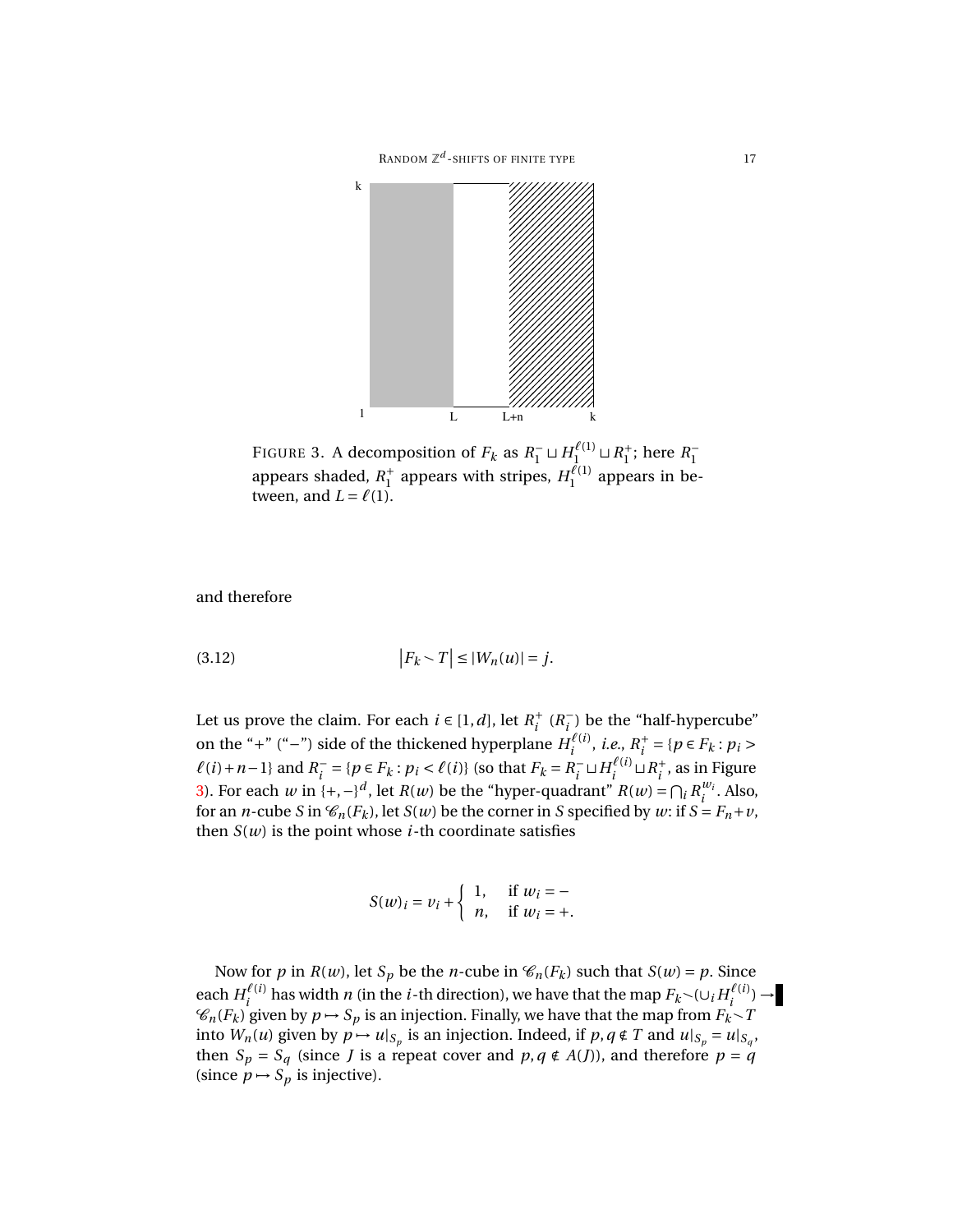By  $(3.12)$ , union bound, and  $(3.11)$  we have that

$$
j \ge |F_k \setminus T| = k^d - |A(J)| - \left| \bigcup_i H_i^{\ell(i)} \setminus A(J) \right|
$$
  

$$
\ge k^d - |A(J)| - \sum_i |H_i^{\ell(i)} \setminus A(J)|
$$
  

$$
\ge k^d - |A(J)| - \frac{dn(k^d - |A(J)|)}{k - n + 1}
$$
  

$$
= (k^d - |A(J)|) \left( 1 - \frac{dn}{k - n + 1} \right).
$$

Dividing by  $1 - \frac{dn}{k - n + 1}$  gives

<span id="page-17-1"></span>(3.13) 
$$
k^{d} - |A(J)| \leq j \bigg( \frac{1}{1 - \frac{dn}{k - n + 1}} \bigg).
$$

Since  $k > (2d+1)n$ , we have that  $n-1 < k/2$  and  $dn/(k-n+1) < 1/2$ . Using these facts, along with [\(3.13\)](#page-17-1) and the elementary fact that if  $0 \le x \le 1/2$ , then  $\frac{1}{1-x}$  ≤ 1 + 2*x*, we see that

$$
k^d - |A(J)| \le j\left(\frac{1}{1 - \frac{dn}{k - n + 1}}\right) \le j\left(1 + \frac{2dn}{k - n + 1}\right) \le j\left(1 + \frac{4dn}{k}\right),
$$

 $\Box$ 

as desired.

<span id="page-17-0"></span>3.4. **Repeat covering lemmas.** The purpose of this section is to construct "efficient" repeat covers *J*, where "efficient" means that |*J*| is small enough for our purposes. Consider *u* in  $\mathscr{A}^{F_k}$  with  $|W_n(u)| = j$ . The case  $j \leq n/2$  is handled by Lemma [3.5,](#page-13-0) and we will not deal with that case in this section. For  $j \ge n/2$ , we construct a repeat cover of  $u$  by decomposing  $F_k$  into three regions and covering the repeated  $F<sub>n</sub>$ -patterns in each region separately. The decomposition of  $F_k$  that we use depends on *j* as follows. If  $\ell \geq 1$  is an integer such that  $n^{\ell}/5^d \le j < n^{\ell+1}/3^d$ , then we decompose  $F_k$  into the following three regions: i) a (relatively) small neighborhood of the  $\ell$ -skeleton of  $F_k$ , ii) the *n*-neighborhood of the  $\ell$ -skeleton of  $F_k$  (minus the first region), and iii) the complement of the first two regions. These three regions are handled separately with help from Lemmas [3.8,](#page-18-0) [3.9,](#page-20-0) and [3.10,](#page-21-0) respectively. In Lemma [3.11,](#page-22-0) we combine these lemmas to produce a repeat cover *J* for *u* with an upper bound on |*J*|. The culmination of this section is Lemma [3.12,](#page-24-0) which gives an asymptotic upper bound on |*J*| under some conditions on the asymptotic relationship between the parameters involved in constructing these repeat covers. The purpose of all of this work is that Lemma [3.12](#page-24-0) plays an important role in the proof of Theorem [1.1](#page-1-0) given in Section [3.5.](#page-26-0)

<span id="page-17-2"></span>3.4.1. *Covering sets near a face.* The following lemma allows us to find efficient covers of sets near a face of dimension at least 1. For example, see Figure [4.](#page-18-1) We achieve this efficiency by reducing the problem to a one-dimensional covering problem and applying Lemma [2.3.](#page-7-1)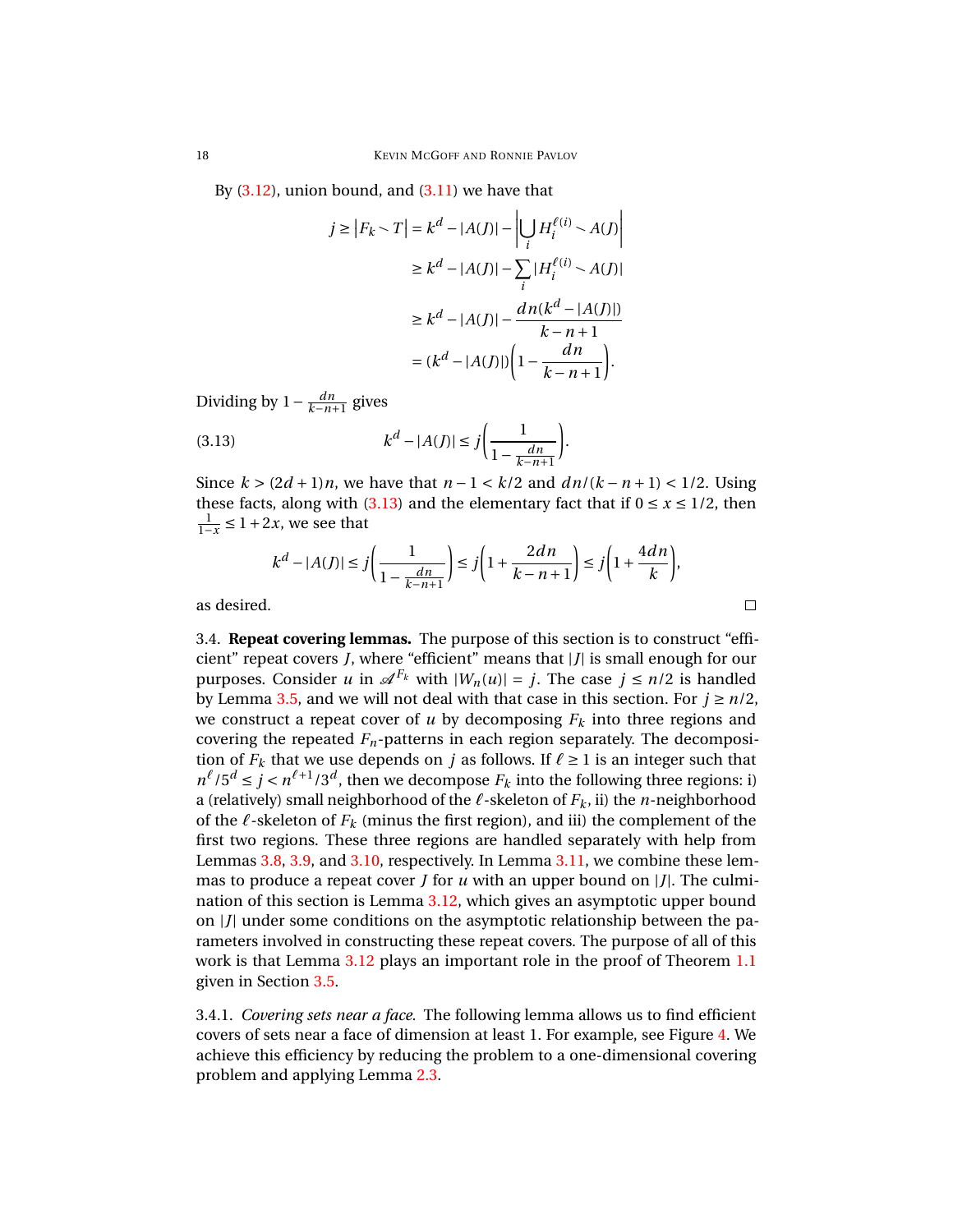

<span id="page-18-1"></span>FIGURE 4. A union of *n*-cubes in  $F_k$ , near the face  $E = F_k(\mathcal{I}, s)$ , which is chosen to be the left edge. Notice that the bold *n*-cube may be removed without changing the union of the collection.

<span id="page-18-0"></span>**LEMMA** 3.8. Suppose  $E = F_k(\mathcal{I}, s)$  *is a face of dimension*  $\ell \ge 1$  *in*  $F_k$ *, and let R* = *B*(*E*,*n*)∩*F*<sub>*k*</sub>. Further suppose that  $\mathcal{C} \subset \mathcal{C}_n(F_k)$ , and let  $U = \cup_{S \in \mathcal{C}}(S \cap R)$ . Then *there exists*  $\mathcal{C}' \subset \mathcal{C}$  *such that*  $U = \bigcup_{S \in \mathcal{C}'} (S \cap R)$  *and*  $|\mathcal{C}'| \leq 2|U|/n$ .

*Proof.* Let *E*,  $R$ ,  $\mathcal{C}$  and *U* be as above. Since *E* has dimension at least 1, we may assume without loss of generality that  $1 \notin \mathcal{I}$ . (If  $\mathcal{I}$  does not satisfy this condition, then we may rotate  $F_k$  so that it does.) Let  $L_n$  be the line segment of *F<sub>n</sub>* in direction  $e_1$  passing through **1**, *i.e.*,  $L_n = \{1 + me_1 : m \in [0, n-1]\}$ . For each *S* in  $\mathcal{C}$ , we define the line segment  $\phi(S) = L_n + v$ , where *v* is the unique vector satisfying  $S = F_n + v$ .

Let *L* be a line in direction  $e_1$  that intersects *R*, and let

$$
F = \bigcup_{S \in \mathscr{C}} \phi(S) \cap L.
$$

By definition, *F* is contained in the line *L*, and  $\{\phi(S) \cap F : S \in \mathcal{C}\}\$  is a cover of *F* by intervals. By Lemma [2.3,](#page-7-1) we obtain that there is a subset  $\mathcal{C}(L)$  of  $\mathcal{C}$  such that

- $F \subset \bigcup_{S \in \mathscr{C}(L)} \phi(S)$ ,
- $\phi(S) \subset L$  for each  $S \in \mathcal{C}(L)$ , and
- for each point *p* in *F*, we have  $|\{S \in \mathcal{C}(L) : p \in \phi(S)\}| \leq 2$ .

Now let

$$
\mathscr{C}'=\bigcup_{L}\mathscr{C}(L).
$$

where the union is over all lines *L* in direction  $e_1$  such that  $L \cap R \neq \emptyset$ .

As  $\mathscr{C}' \subset \mathscr{C}$ , we have  $\bigcup_{S \in \mathscr{C}'} S \cap R \subset U$ . To show the reverse containment, let *x* ∈ *U*. By definition of *U*, there exists *S* in  $\mathcal C$  such that *x* ∈ *S*∩*R*. Let *L* be the line in direction  $e_1$  containing  $\phi(S)$ . By construction of  $\mathcal{C}(L)$ , we have that  $\phi(S) \subset$  $∪_{S' \in \mathcal{C}(L)}$ φ(*S'*), and therefore *S* ⊂ ∪<sub>*S'*∈  $\mathcal{C}(L)$ </sub>*S'*. Hence there exists *S'* in  $\mathcal{C}'$  such that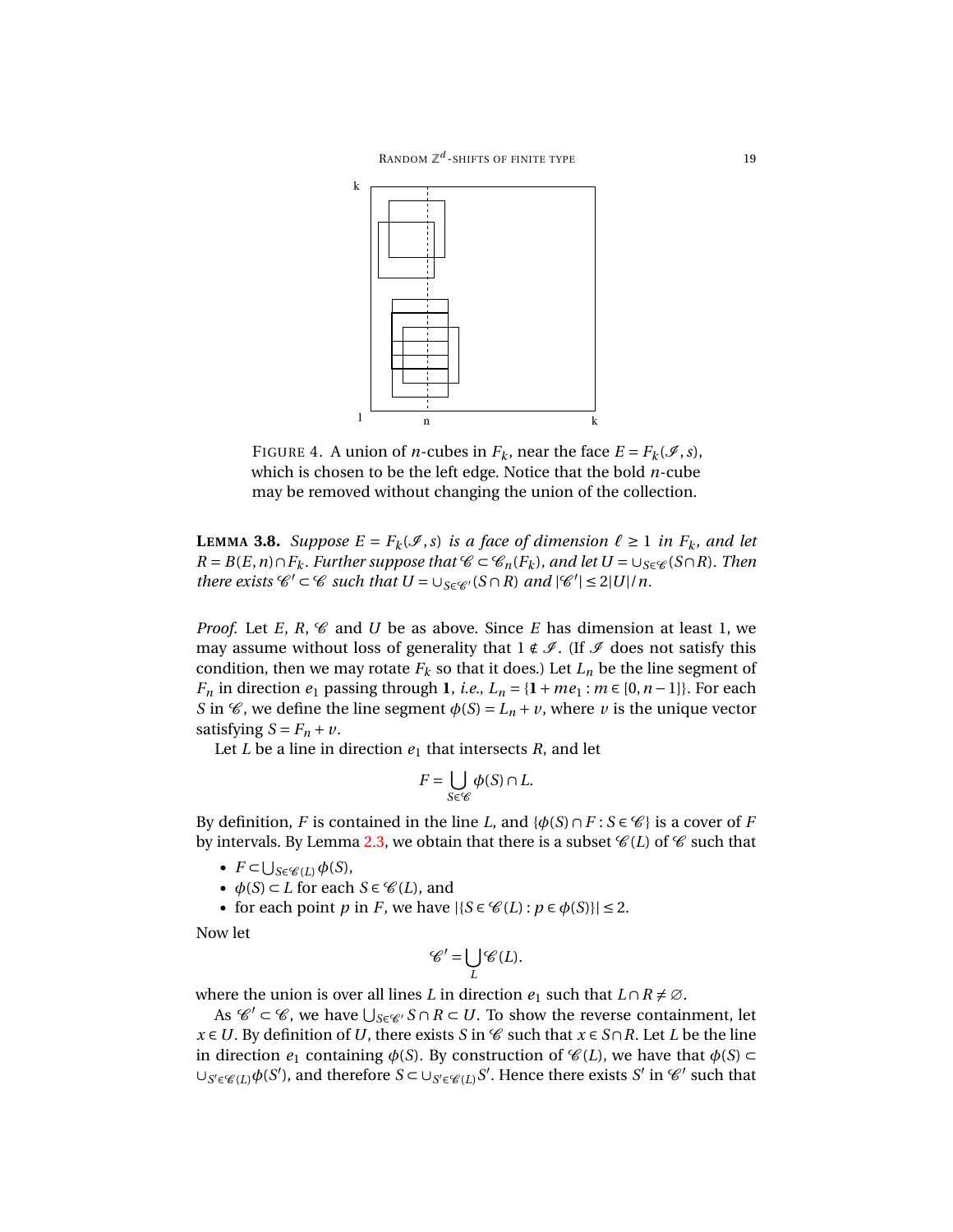

<span id="page-19-0"></span>FIGURE 5. Here we choose the face  $E = F_k(\mathcal{I}, s)$ , with  $\mathcal{I} = \{1, 2\}$ and  $s \equiv 1$ , *i.e. E* consists of the point **1**. For the indicated point *p* (which lies in  $(F_k \cap B(E, n)) \setminus B(E, r)$ ), we have  $\pi_{s,1}(p) = Q$  and  $\pi_{s,2}(p) = q$ .

 $x \in S'$ . Since  $x \in U$  was arbitrary, we conclude that

$$
U=\bigcup_{S\in\mathscr{C}'}S\cap R.
$$

Furthermore, for each *p* in *U*, we have that  $|\{S \in \mathcal{C}' : p \in \phi(S)\}| \leq 2$ . Therefore (using Lemma [2.2\)](#page-7-0)

$$
|\mathcal{C}'|n=\sum_{S\in\mathcal{C}'}|\phi(S)|\leq 2\left|\bigcup_{S\in\mathcal{C}'}\phi(S)\right|\leq 2|U|.
$$

Dividing by *n*, we obtain that  $|C| \le 2|U|/n$ , as desired.

<span id="page-19-1"></span>3.4.2. *Covering regions between faces and interiors.* The goal of this subsection is to prove Lemma [3.9,](#page-20-0) which will be used in Lemma [3.11](#page-22-0) to construct efficient repeat covers in regions of the form  $(F_k \cap B(F_{k,\ell}, n)) \setminus B(F_{k,\ell}, r)$ , with  $r < n$ . In order to do so, we will require some additional terminology.

Let  $E = F_k(\mathcal{I}, s)$  be a face of  $F_k$  (with notation as in Section [2.1.2\)](#page-4-0). For *p* in *F*<sup>*k*</sup> and *i* in  $\mathcal{I}$ , let  $\pi_{s,i}(p)$  be the point in  $F_k$  defined by

$$
\pi_{s,i}(p)_t = \begin{cases} p_t, & \text{for } t \neq i \\ s(i), & \text{for } t = i. \end{cases}
$$

Note that a single  $\pi_{s,i}$  does not necessarily project all points to  $E$ , because it only projects along a single direction (see Figure  $5$ ). Let Line( $p, q$ ) denote the line segment in  $F_k$  from  $p$  to  $q$ .

Given a set  $T \subset F_k$  and a face  $E = F_k(\mathcal{I}, s)$ , we say that  $p \in T$  is  $(E, T)$ *-necessary* if for each *i* ∈  $\mathcal{I}$ , we have that Line( $p, \pi_{s,i}(p)$ ) ∩ *T* = { $p$ }. For example, see Figure [6.](#page-20-1)

$$
\sqcup
$$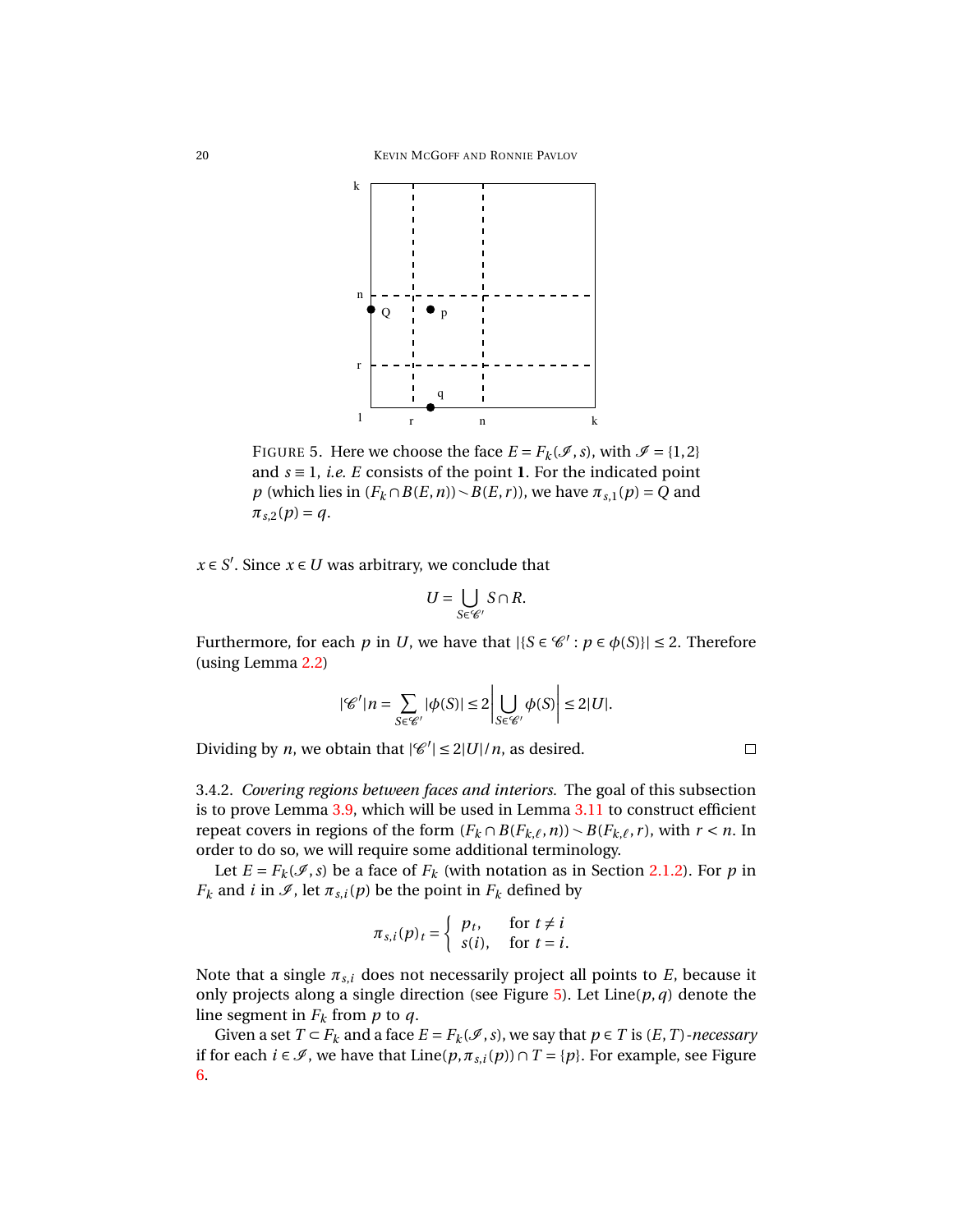

<span id="page-20-1"></span>FIGURE 6. Here we choose the face  $E = F_k(\mathcal{I}, s)$ , with  $\mathcal{I} = \{1, 2\}$ and  $s \equiv 1$ , *i.e. E* consists of the point **1**. If *T* is the shaded region, then there are three  $(E, T)$ -necessary points, marked with bold dots. The dashed lines demonstrate why the middle point is an (*E*,*T* )-necessary point.

Given a set  $T \subset F_k$  and  $\ell \in [0, d]$ , we say that  $p \in T$  is  $(\ell, T)$ -necessary if p is  $(E, T)$ -necessary for some face *E* of dimension  $\ell$ . Observe that if *p* is an  $(\ell, T)$ necessary point in  $F_k \sim B(F_{k,\ell}, r)$ , then there exist a face  $F_k(\mathcal{I}, s)$  of dimension  $\ell$  and  $i \in \mathcal{I}$  such that Line( $p, \pi_{s,i}(p)$ )  $\cap$   $T = \{p\}$  and  $|\text{Line}(p, \pi_{s,i}(p)) \setminus \{p\}| \ge r$ .

The following lemma bounds from above the number of  $(\ell, T)$ -necessary points contained in  $(F_k \cap B(F_{k,\ell}, n)) \setminus B(F_{k,\ell}, r)$ . This lemma is used in Lemma [3.11](#page-22-0) to find efficient covers of *A*(*J*) in the region  $(F_k \cap B(F_{k,\ell}, n)) \setminus B(F_{k,\ell}, r)$ .

<span id="page-20-0"></span>**LEMMA 3.9.** *Suppose*  $n < k$  *and*  $T \subset F_k$ *. Then for any*  $\ell \in [0, d-1]$  *and*  $r \in [1, n)$ *, the number of*  $(\ell, T)$ *-necessary points in*  $(F_k \cap B(F_{k,\ell}, n)) \setminus B(F_{k,\ell}, r)$  *is less than*  $d(k^d - |T|)/r$ .

*Proof.* Let *n*, *k*, *T*, $\ell$  and *r* be as above. Let  $\mathcal{N}$  be the set of  $(\ell, T)$ -necessary points in  $(F_k \cap B(F_{k,\ell}, n)) \setminus B(F_{k,\ell}, r)$ . If *p* is in  $\mathcal N$ , then there exist a face  $F_k(\mathcal I, s)$ of dimension  $\ell$  and  $i \in \mathcal{I}$  such that Line( $p, \pi_{s,i}(p)$ )∩ $T = \{p\}$  and  $|\text{Line}(p, \pi_{s,i}(p))\sim$ { $p$ }| ≥ *r*. Arbitrarily choosing such a pair ( $F_k(\mathcal{I}, s)$ , *i*) for each ( $\ell$ , *T*)-necessary point *p*, we let  $L_p = \text{Line}(p, \pi_{s,i}(p)) \setminus \{p\}$ . Hence  $L_p \subset F_k \setminus T$  and  $|L_p| \ge r$ . Note that for  $q$  in  $F_k$ ,

$$
|p \in \mathcal{N} : q \in L_p| \leq d,
$$

by the definition of necessary points and the fact that there are only *d* cardinal directions in  $\mathbb{Z}^d$  . Thus (by Lemma [2.2\)](#page-7-0), we have that

$$
|\mathcal{N}|r \leq \sum_{p \in \mathcal{N}} |L_p| \leq d|F_k \setminus T| = d(k^d - |T|),
$$

which shows that  $|\mathcal{N}| \le d(k^d - |T|)/r$ .

 $\Box$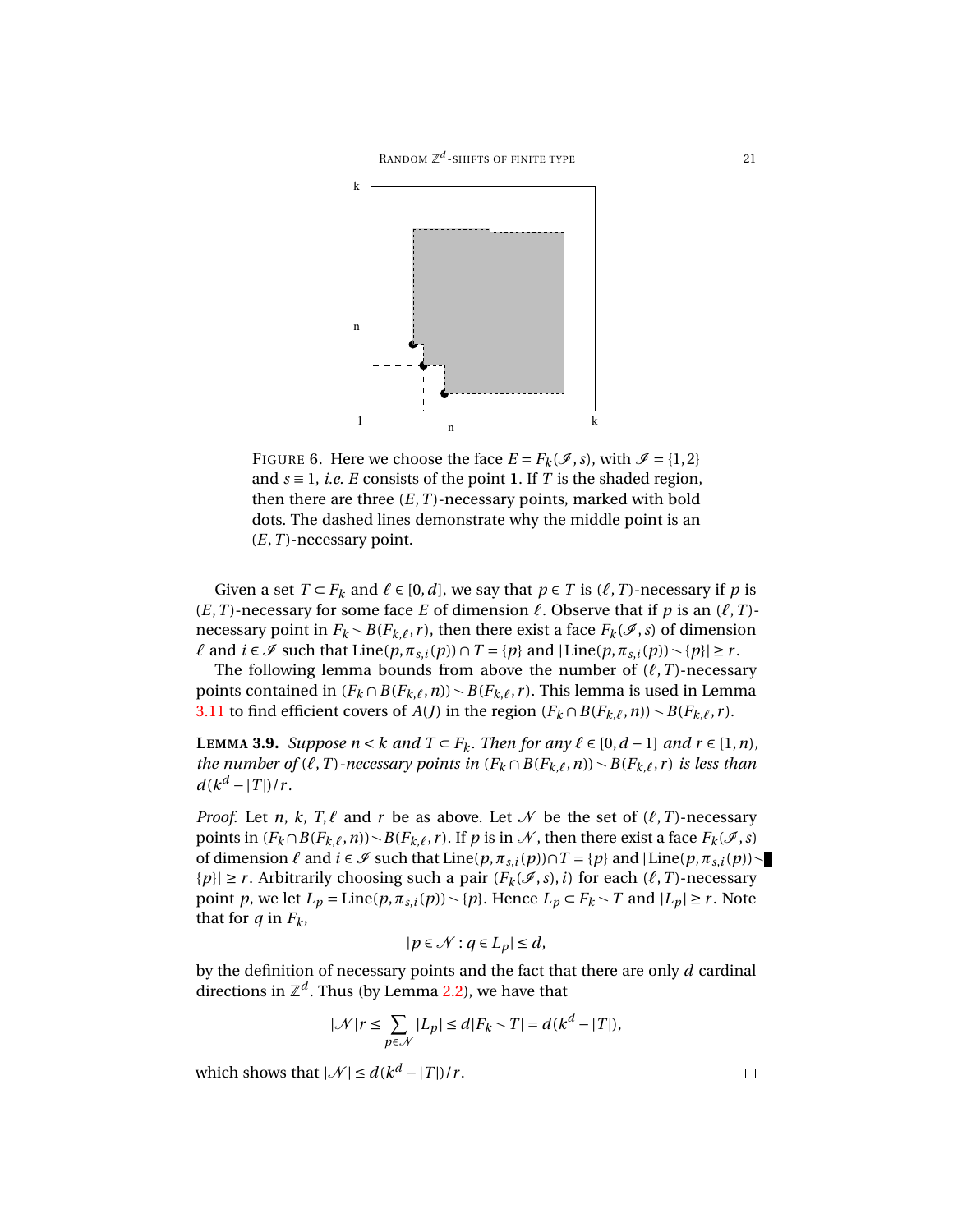<span id="page-21-1"></span>3.4.3. *Covering the interiors of hypercubes.* In the following lemma, we produce an efficient sub-cover of the interior of a hypercube under the condition that the interior is "covered densely," in some sense.

<span id="page-21-0"></span>**LEMMA** 3.10. Let  $F \subset \mathbb{Z}^{d_0}$  be a hypercube with side-length *k* in dimension  $d_0$ . *Suppose*  $\mathscr{C} \subset \mathscr{C}_n(F)$  *has the property that for each p in*  $\text{int}_n(F)$ *, there exists*  $S \in \mathscr{C}$  $such$  that if c is the center of S, then  $\rho(p, c) \le n/6$ . Then there exists  $\mathscr{C}' \subset \mathscr{C}$  such *that*

1.  $int_n(F) \subset \bigcup_{S \in \mathcal{C}'} S$ , and

2. 
$$
|\mathcal{C}'| \leq (2k/n)^{d_0}
$$
.

*Proof.* Let *F* and  $\mathscr C$  be as above. Fix a set  $\mathscr P \subset \text{int}_n(F)$  that is *n*/2-separated and whose *n*/3-thickening covers int*n*(*F*), *i.e.*,

- (i) if  $p, q \in \mathcal{P}$  and  $\rho(p, q) \leq n/2$ , then  $p = q$ ;
- (ii)  $\text{int}_n(F) \subset \bigcup_{p \in \mathcal{P}} B(p, n/3)$ .

(Note that such a set always exists. For  $d_0 = 1$ , let  $k - 2n = m(2n/3) + r$ , with  $r < 2n/3$ . Define points  $x_i^s = n + i(2n/3) + s$ , for  $i = 1,...,m$ . Then there exists some  $s < n/3$  such that  $\{x_i^s\}_i$  satisfies conditions (i) and (ii). For  $d_0 > 1$ , take the  $d_0$ -fold product of the set constructed for  $d_0 = 1$ .)

For each *p* in  $\mathcal{P}$ , arbitrarily choose an *n*-cube *S*(*p*) in  $\mathcal{C}$  such that  $\rho(p,c) \le$  $n/6$ , where *c* is the center of  $S(p)$  (and note that it is always possible to make such a choice by the hypothesis of the lemma). Let  $\mathcal{C}' = \{S(p) : p \in \mathcal{P}\}\)$ . We claim that  $\mathscr{C}'$  satisfies the conclusions of the lemma.

To verify (1), let *q* be in  $\text{int}_n(F)$ . Then by (ii), there exists *p* in  $\mathscr P$  such that  $\rho(p,q) \leq n/3$ . Let *c* be the center of *S*(*p*). Then we have

$$
\rho(q,c) \le \rho(p,q) + \rho(p,c) \le \frac{n}{3} + \frac{n}{6} = \frac{n}{2}.
$$

Hence *q* is in *B*(*c*, *n*/2) = *S*(*p*). Since *q* was arbitrary, we have verified (1).

Let us now verify (2). First, we show that the map  $p \rightarrow S(p)$  is injective on  $\mathcal{P}$ . Indeed, suppose  $S(p) = S(q)$  for p, q in  $\mathcal{P}$ , and let c be the center of  $S(p)$ . Then by definition of *S*(*p*) and *S*(*q*), we have *ρ*(*p*,*c*) ≤ *n*/6 and *ρ*(*q*,*c*) ≤ *n*/6. Hence

$$
\rho(p,q) \le \rho(p,c) + \rho(q,c) = \frac{n}{6} + \frac{n}{6} = \frac{n}{3}.
$$

Now by (i), we conclude that  $p = q$ , and therefore  $p \rightarrow S(p)$  is injective on  $\mathcal{P}$ . Thus  $|\mathscr{C}'| = |\mathscr{P}|$ .

We now bound  $|\mathscr{P}|$ . By (i) and the triangle inequality, we have that if  $p, q \in \mathscr{P}$ and  $p \neq q$ , then  $B(p, n/4) \cap B(q, n/4) = \emptyset$ . Hence

$$
|\mathscr{P}|(n/2)^{d_0} = \sum_{p \in \mathscr{P}} |B(p, n/4)| = \left| \bigcup_{p \in \mathscr{P}} B(p, n/4) \right| \leq |F| = k^{d_0}.
$$

Thus, we have that  $|\mathscr{C}'| = |\mathscr{P}| \leq (2k/n)^{d_0}$ , as was to be shown.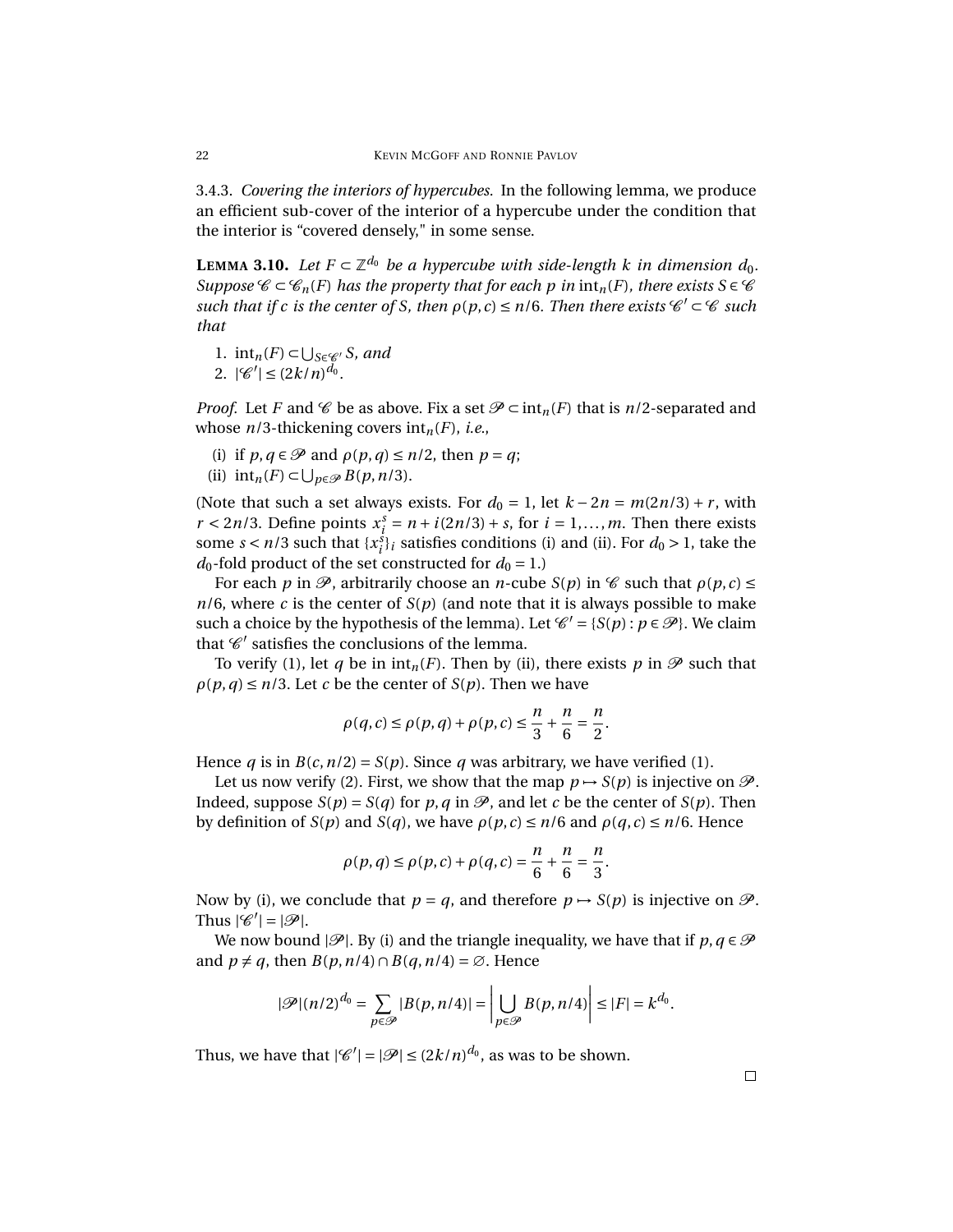3.4.4. *Finding efficient repeat covers.* In Lemma [3.11,](#page-22-0) we combine our results from Sections [3.4.1,](#page-17-2) [3.4.2,](#page-19-1) and [3.4.3](#page-21-1) to construct "efficient" repeat covers. Such repeat covers are built by decomposing the hypercube *F<sup>k</sup>* into three pieces and covering each piece separately. Each one of Lemmas [3.8,](#page-18-0) [3.9,](#page-20-0) and [3.10](#page-21-0) is used to bound the number of repeats needed to cover one of these pieces. Note that in our application of Lemma [3.11,](#page-22-0) we will choose  $r$  and  $\ell$  depending on  $j$  and  $n$ .

<span id="page-22-0"></span>**LEMMA** 3.11. Suppose  $r \in [1, n)$ ,  $\ell \in [1, d-1]$ ,  $j < n^{\ell+1}/3^d$ , and *u* is in  $\mathcal{A}^{F_k}$  with  $|W_n(u)| = j$ . Then there exists an *n*-repeat cover *J* of *u* such that

$$
|J| \leq 2c_{d,\ell} \frac{k^{\ell} r^{d-\ell}}{n} + \frac{d(k^d - |A(J)|)}{r} + \sum_{d_0=\ell+1}^d c_{d,d_0} \left(\frac{2k}{n}\right)^{d_0},
$$

*(recall that*  $c_{d,\ell}$  *is the number of faces of*  $F_k$  *of dimension*  $\ell$ *).* 

*Proof.* Let  $r, \ell, j$ , and  $u$  be as above. Let  $J'$  be an  $n$ -repeat cover of  $u$ . We consider *F*<sup>*k*</sup> as a union of three regions,  $F_k = R_1 ∪ R_2 ∪ R_3$ , defined below. We will construct a repeat cover *J* of *u* by selecting repeats from *J'* to cover  $A(J')$  in each of these regions separately.

Let  $R_1$  be the *r*-thickening of the  $\ell$ -skeleton in  $F_k$ :  $R_1 = B(F_{k,\ell}, r) \cap F_k$ . Let  $R_2$ be the *n*-thickening of the  $\ell$ -skeleton in  $F_k$  minus  $R_1$ , *i.e.*  $R_2 = (F_k \cap B(F_{k,\ell}, n))$ *B*(*F*<sub>*k*, $\ell$ </sub>, *r*). Lastly, let *R*<sub>3</sub> = *F*<sub>*k*</sub> ∕ (*R*<sub>1</sub> ∪ *R*<sub>2</sub>) = *F*<sub>*k*</sub> ∕ *B*(*F*<sub>*k*, $\ell$ </sub>, *n*). In light of [\(2.1\)](#page-4-1), we have that

<span id="page-22-3"></span>(3.14) 
$$
R_3 = F_k \sim B(F_{k,\ell}, n) = \bigsqcup_{\substack{E \text{ face of } F_k \\ \dim(E) \geq \ell+1}} T_n(E),
$$

where  $T_n(E)$  denotes the "*n*-thickened interior" of a face *E* (defined in Section [2.1.2\)](#page-4-0).

Let us now select repeats from *J'* that cover  $R_1 \cap A(J')$ . Note that  $R_1$  is the union of all the sets  $B(E, r) \cap F_k$ , where *E* is a face of  $F_k$  of dimension  $\ell$ . Let  $\mathscr{C} = \{S_2 : (S_1, S_2) \in J'\}$ . For each face *E* of dimension  $\ell$ , we apply Lemma [3.8](#page-18-0) and conclude that there exists a subset  $J_1(E) \subset J'$  such that

<span id="page-22-1"></span>(3.15) 
$$
B(E,r) \cap A(J') = \bigcup_{(S_1, S_2) \in J_1(E)} S_2 \cap B(E,r) = B(E,r) \cap A(J_1(E)),
$$

and

<span id="page-22-2"></span>(3.16) 
$$
|J_1(E)| \le \frac{2|B(E,r) \cap A(J')|}{n} \le \frac{2k^{\ell}r^{d-\ell}}{n}.
$$

Let *J*<sub>1</sub> =  $\cup$ <sub>*E*</sub> *J*<sub>1</sub>(*E*), where the union runs over all faces of *F*<sub>*k*</sub> of dimension  $\ell$ . By  $(3.15)$  and  $(3.16)$ , we have

*d*−*`*

<span id="page-22-4"></span>(3.17) 
$$
R_1 \cap A(J') = R_1 \cap A(J_1),
$$

and

<span id="page-22-5"></span>(3.18) 
$$
|J_1| \leq 2c_{d,\ell} \frac{k^{\ell} r^{d-\ell}}{n}.
$$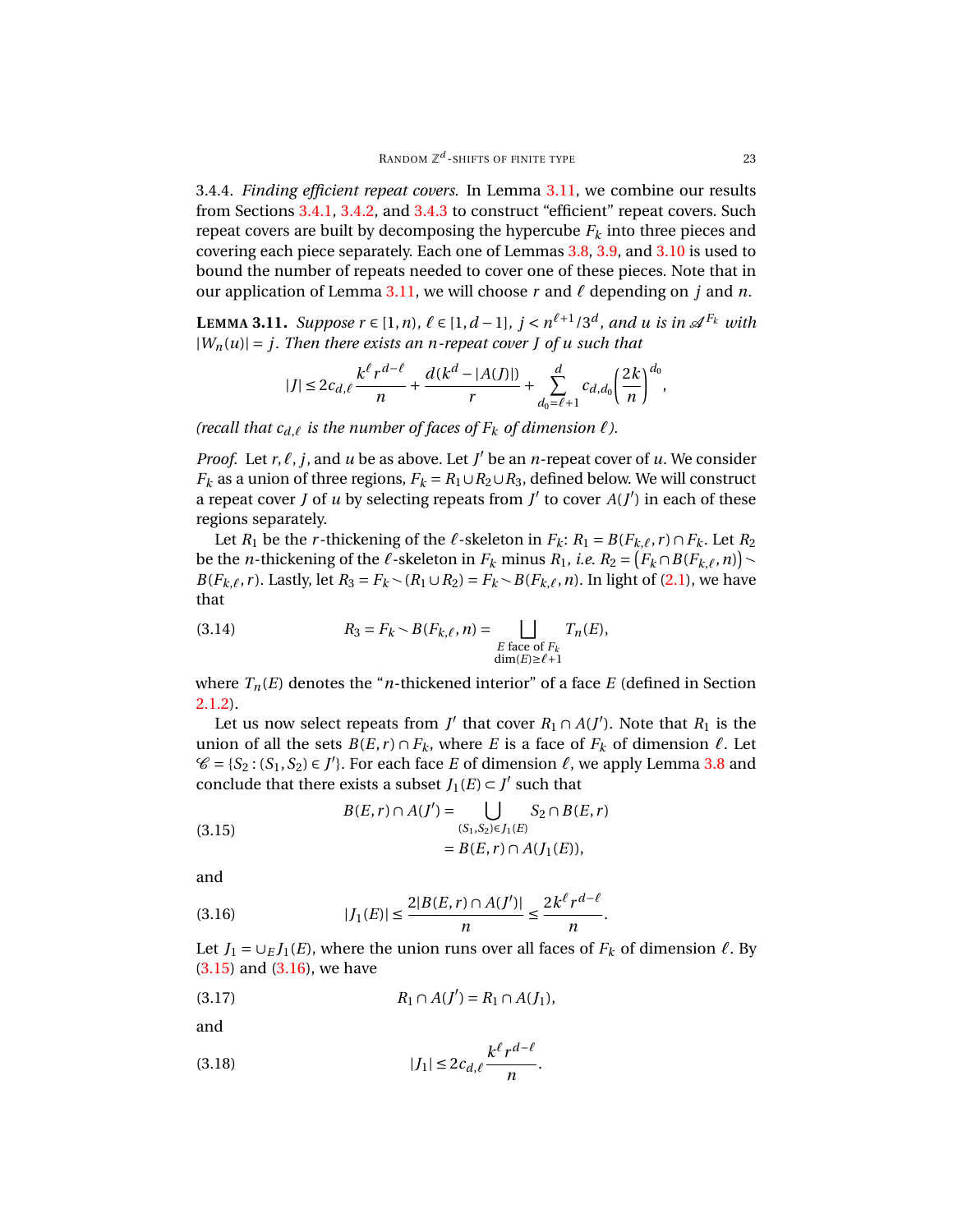Let us proceed to select repeats from *J'* that cover  $R_2 \cap A(J')$ . Let  $T = A(J')$ . Let N be the set of  $(\ell, T)$ -necessary points in  $R_2$ . For each p in N, arbitrarily choose a repeat  $(S_1(p), S_2(p))$  in *J'* such that  $p \in S_2(p)$ , and let  $J_2 = \{(S_1(p), S_2(p))\}$ :  $p \in \mathcal{N}$ . We claim that

<span id="page-23-0"></span>(3.19) 
$$
R_2 \cap A(J') = R_2 \cap (A(J_1) \cup A(J_2)).
$$

By definition, the set on the right-hand side is contained in the set on the lefthand side. Let *q* be in  $R_2 \cap A(J')$ . If *q* is in  $\mathcal N$ , then by construction there exists a repeat  $(S_1, S_2)$  in  $J_2$  such that  $q \in S_2$ . Suppose  $q$  is not in N, *i.e.*,  $q$  is not  $(\ell, T)$ -necessary. Since *q* is in *B*(*F*<sub>*k*, $\ell$ </sub>,*n*), there exists a face *E* = *F*<sub>*k*</sub>( $\mathcal{I}$ ,*s*) of dimension  $\ell$  such that  $q \in B(E, n)$ . Let *D* be the region in  $F_k$  "between" *q* and *E* (consisting of all vertices along shortest paths from *q* to *E*). Then there exists an  $(E, T)$ -necessary point  $q'$  in *D* (otherwise *q* would be  $(E, T)$ -necessary). If *q*<sup>'</sup> is in *B*(*E*, *r*), then there exists a repeat (*S*<sub>1</sub>, *S*<sub>2</sub>) in *J*<sub>1</sub> such that *q*<sup>'</sup>  $\in$  *S*<sub>2</sub>, and therefore  $q \in S_2$  (since *q* is in *B*(*E*, *n*) and *q*' is "between" *q* and *E*, any translate of  $F_n$  inside  $F_k$  that contains  $q'$  must also contain  $q$ ). Otherwise, if  $q'$  is not in *B*(*E*, *r*), then *q*<sup> $\prime$ </sup> is in  $\mathcal{N}$ , and therefore *q* ∈ *S*<sub>2</sub>(*q*<sup> $\prime$ </sup>) (again, since *q* is in *B*(*E*, *n*) and *q*<sup>'</sup> is "between" *q* and *E*, any translate of  $F_n$  inside  $F_k$  that contains *q*<sup>'</sup> must also contain *q*). In either case, *q* is in  $A(J_1) \cup A(J_2)$ . Since *q* was arbitrary, we deduce that  $(3.19)$  holds.

Furthermore, by definition of  $J_2$  and Lemma [3.9,](#page-20-0) we have

<span id="page-23-5"></span>(3.20) 
$$
|J_2| \le |\mathcal{N}| \le \frac{d(k^d - |A(J')|)}{r}.
$$

Finally we select repeats from *J'* that cover  $R_3 \cap A(J')$ . Let *E* be a face of  $F_k$ of dimension  $d_0 \in [\ell + 1, d]$ , and let  $\mathcal{C} = \{E \cap S_2 : (S_1, S_2) \in J'\}$ . Consider *E* as a *k*-hypercube in  $\mathbb{Z}^{d_0}.$  Let  $p$  be in  $\mathrm{int}_n(E).$  In  $\mathbb{Z}^{d_0},$  there  $n^{d_0}/3^{d_0}$  translates of *F<sub>n</sub>* whose centers are within *n*/6 of *p*. Since  $n^{d_0}/3^{d_0} \ge n^{\ell+1}/3^d > |W_n(u)|$ , the patterns in *u* appearing at these translates cannot all be distinct, meaning that there is a repeat. Thus, for each  $p$  in  $int_n(E)$ , there exists a repeat  $(S_1, S_2)$  in  $J'$ such that  $\rho(p, c) \leq n/6$ , where *c* is the center of *S*<sub>2</sub>. Applying Lemma [3.10,](#page-21-0) we conclude that there exists  $J_3(E) \subset J'$  such that

<span id="page-23-1"></span>
$$
(3.21) \quad \text{int}_n(E) \subset \bigcup_{(S_1, S_2) \in J_3(E)} S_2 \cap E,
$$

and

<span id="page-23-3"></span>
$$
(3.22)\qquad \qquad |J_3(E)| \le \left(\frac{2k}{n}\right)^{d_0}.
$$

By [\(3.21\)](#page-23-1), we have that

<span id="page-23-2"></span>(3.23) 
$$
T_n(E) \subset \bigcup_{(S_1, S_2) \in J_3(E)} S_2.
$$

Let  $J_3 = \bigcup_E J_3(E)$ , where the union runs over all faces *E* with dimension in [ $\ell$  + 1,*d*]. Then by [\(3.23\)](#page-23-2) and [\(3.14\)](#page-22-3), we have

<span id="page-23-4"></span>
$$
(3.24) \t R_3 \cap A(J') = R_3 \cap A(J_3).
$$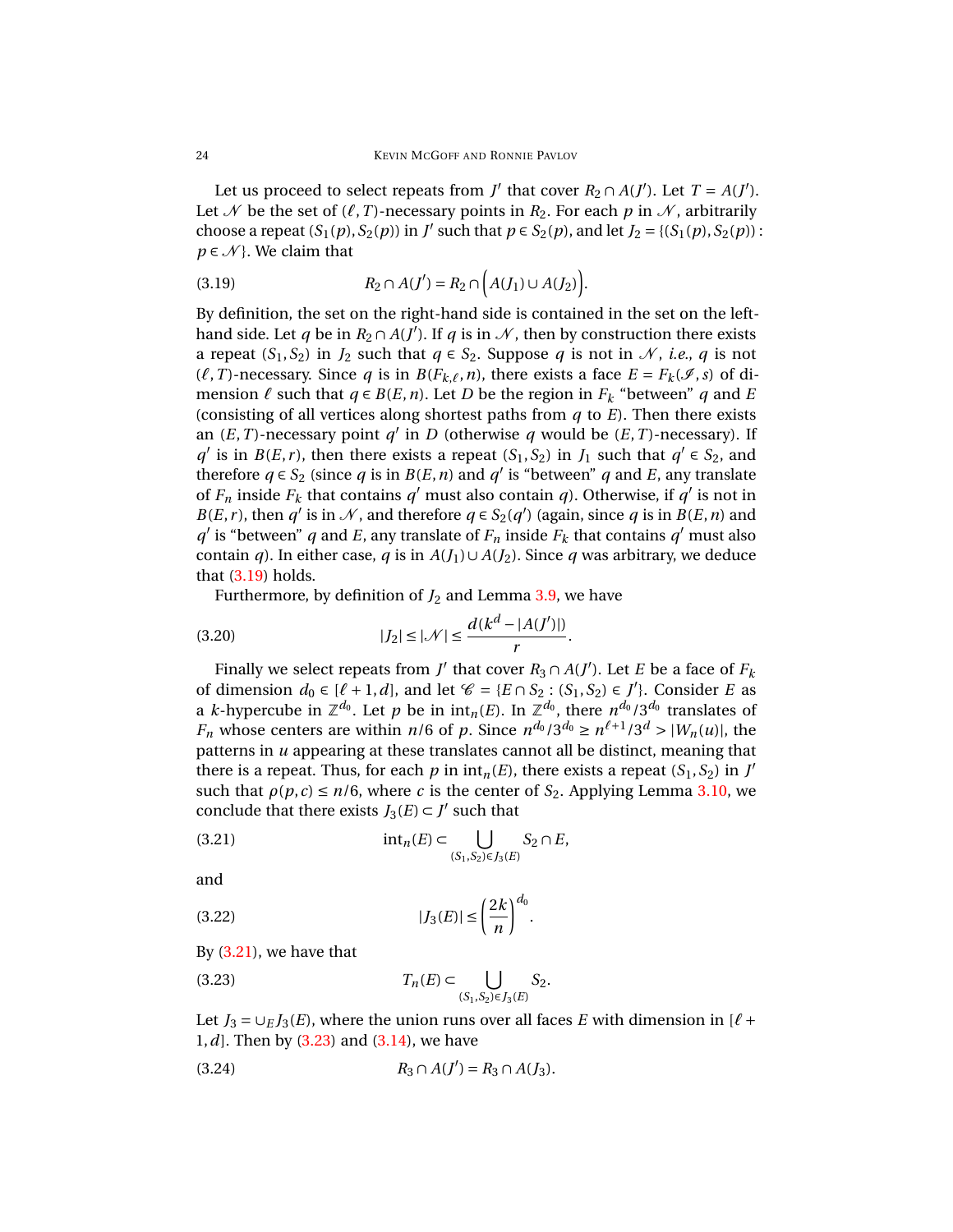By [\(3.22\)](#page-23-3), we have

<span id="page-24-2"></span>(3.25) 
$$
|J_3| \leq \sum_{d_0=\ell+1}^d c_{d,d_0} \left(\frac{2k}{n}\right)^{d_0}.
$$

Finally, we set *J* = *J*<sub>1</sub> ∪ *J*<sub>2</sub> ∪ *J*<sub>3</sub>. By [\(3.17\)](#page-22-4), [\(3.19\)](#page-23-0), and [\(3.24\)](#page-23-4), we have that

<span id="page-24-1"></span>
$$
(3.26)\qquad \qquad A(J') = A(J).
$$

Since  $J'$  was an *n*-repeat cover of  $u$  and  $J$  is a subset of  $J'$  satisfying [\(3.26\)](#page-24-1), we have that *J* is an *n*-repeat cover of *u*. Furthermore, by [\(3.18\)](#page-22-5), [\(3.20\)](#page-23-5), [\(3.25\)](#page-24-2), and [\(3.26\)](#page-24-1), we have that

$$
|J| \le |J_1| + |J_2| + |J_3|
$$
  
\n
$$
\le 2c_{d,\ell} \frac{k^{\ell} r^{d-\ell}}{n} + \frac{d(k^d - |A(J)|)}{r} + \sum_{d_0=\ell+1}^d c_{d,d_0} \left(\frac{2k}{n}\right)^{d_0}.
$$

We conclude this section with the following lemma, which quantifies the asymptotic efficiency that we can guarantee for repeat covers. This lemma plays a crucial role in obtaining the lower bound on the probability of emptiness in Section [3.5.](#page-26-0) The proof of the lemma involves a direct application of Lemma [3.11](#page-22-0) and some calculations. In Remark [3.13,](#page-26-1) we provide examples of sequences  ${f(n)}$  and  ${r_n}$  that satisfy the hypotheses of the lemma.

<span id="page-24-0"></span>**LEMMA 3.12.** *Suppose*  $\{f(n)\}$  *and*  $\{r_n\}$  *are sequences such that* 

- 1.  $f(n) \rightarrow \infty$ ;
- 2.  $\log(n)/r_n \to 0$ ;
- 3.  $f(n)r_n = o((n/\log n)^{1/d}).$

*Let*  $k = k(n) = nf(n)$ *. For any*  $\delta > 0$ *, there exists*  $n_0$  *such that if*  $n \ge n_0$  *and*  $u \in \mathcal{A}^{F_k}$ *with*  $|W_n(u)| = j \in [n/5^d, (k-n+1)^d]$ , then there exists a repeat cover *J* for *u* such *that*

$$
|J| \leq \delta \frac{j}{\log n}.
$$

*Proof.* Fix  $f(n)$  and  $r_n$  as above, and let  $k = k(n) = nf(n)$ . Let  $\delta > 0$ . By hypotheses (2) and (3), we may write  $r_n = \frac{\log n}{g_1(n)}$  $\frac{\log n}{g_1(n)}$  and  $f(n)r_n = g_2(n)(n/\log n)^{1/d}$ , where *g*<sub>1</sub>(*n*) and *g*<sub>2</sub>(*n*) tend to 0 as *n* tends to infinity. For *u* in  $\mathcal{A}^{F_k}$  with  $|W_n(u)| = j \ge$  $n^d/3^d$ , we apply Lemma [3.8](#page-18-0) to the hypercube  $F_k$  (considered as a face of  $F_k$  of dimension *d*) and conclude that there exists a repeat cover *J* for *u* such that

$$
|J| \le 2|F_k|/n = 2k^d/n.
$$

 $\Box$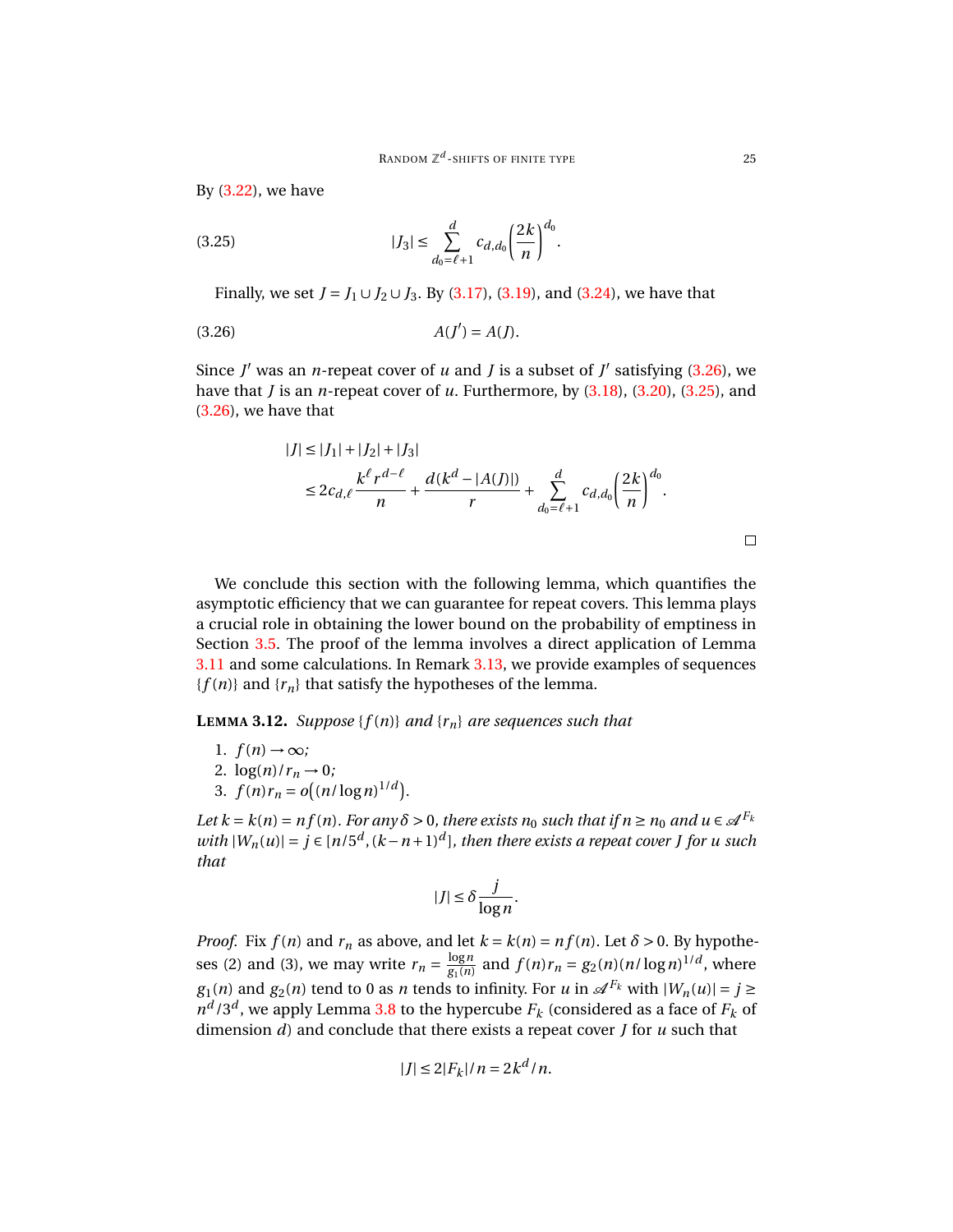Then since  $f(n)^d \le g_2(n)^d n/\log n$  and  $j \ge n^d/3^d$ , we have

$$
|J| \leq 2k^d/n
$$
  
=  $2n^{d-1}f(n)^d$   

$$
\leq 2n^{d-1}g_2(n)^d n/\log n
$$
  
=  $2g_2(n)^d n^d/\log n$   

$$
\leq 2 \cdot 3^d g_2(n)^d \frac{j}{\log n}.
$$

Since  $g_2(n)$  tends to 0, there exists  $n_1$  such that if  $n \ge n_1$ , then  $2 \cdot 3^d g_2(n)^d \le \delta$ . Then for  $n \ge n_1$ , we have that  $|J| \le \delta j / \log n$ .

Now suppose  $n^{\ell}/5^d \le j < n^{\ell+1}/3^d$  for some  $\ell \in [1, d-1]$ . Then by Lemma [3.11,](#page-22-0) for each *u* in  $\mathscr{A}^{F_k}$  with  $|W_n(u)| = j$ , there exists a repeat cover *J* such that

<span id="page-25-0"></span>
$$
(3.27) \t|J| \leq 2c_{d,\ell} \frac{k^{\ell} r_n^{d-\ell}}{n} + \frac{d(k^d - |A(J)|)}{r_n} + \sum_{d_0=\ell+1}^d c_{d,d_0} \left(\frac{2k}{n}\right)^{d_0}.
$$

Fix  $\epsilon > 0$ . By Lemma [3.7](#page-15-3) and the fact that  $n/k = 1/f(n)$  tends to 0 (hypothesis (1)), there exists  $n_2$  such that if  $n \ge n_2$  then  $k^d - |A(J)| \le (1 + 4dn/k)j \le (1 + \varepsilon)j$ . Applying this inequality in [\(3.27\)](#page-25-0) gives that for  $n \ge n_2$ , we have

<span id="page-25-1"></span>(3.28) 
$$
|J| \leq 2c_{d,\ell} \frac{k^{\ell} r_n^{d-\ell}}{n} + \frac{d(1+\epsilon)j}{r_n} + \sum_{d_0=\ell+1}^d c_{d,d_0} \left(\frac{2k}{n}\right)^{d_0}.
$$

Note that  $c_{d,d_0} \leq 2^d$ , and then we have

<span id="page-25-2"></span>(3.29) 
$$
\sum_{d_0=\ell+1}^d c_{d,d_0} \left(\frac{2k}{n}\right)^{d_0} \leq d4^d k^d / n^d.
$$

Then for  $n \ge n_2$ , by [\(3.28\)](#page-25-1) and [\(3.29\)](#page-25-2) we obtain that

$$
|J| \le 2c_{d,\ell} \frac{k^{\ell} r_n^{d-\ell}}{n} + d(1+\epsilon) \frac{j}{r_n} + d4^d k^d / n^d
$$
  
\n
$$
\le 2c_{d,\ell} n^{\ell-1} g_2(n)^d n / \log n + d(1+\epsilon) \frac{g_1(n)j}{\log n} + d4^d g_2(n)^d n / \log n
$$
  
\n
$$
\le 2c_{d,\ell} n^{\ell} g_2(n)^d / \log n + d(1+\epsilon) \frac{g_1(n)j}{\log n} + d4^d g_2(n)^d n / \log n
$$
  
\n
$$
\le (2c_{d,\ell} + d4^d) \frac{g_2(n)^d}{\log n} n^{\ell} + d(1+\epsilon) \frac{g_1(n)j}{\log n}
$$
  
\n
$$
\le (2c_{d,\ell} + d4^d) \frac{g_2(n)^d}{\log n} 5^d j + d(1+\epsilon) \frac{g_1(n)j}{\log n}
$$
  
\n
$$
\le \left( 5^d (2c_{d,\ell} + d4^d) g_2(n)^d + d(1+\epsilon) g_1(n) \right) \frac{j}{\log n}.
$$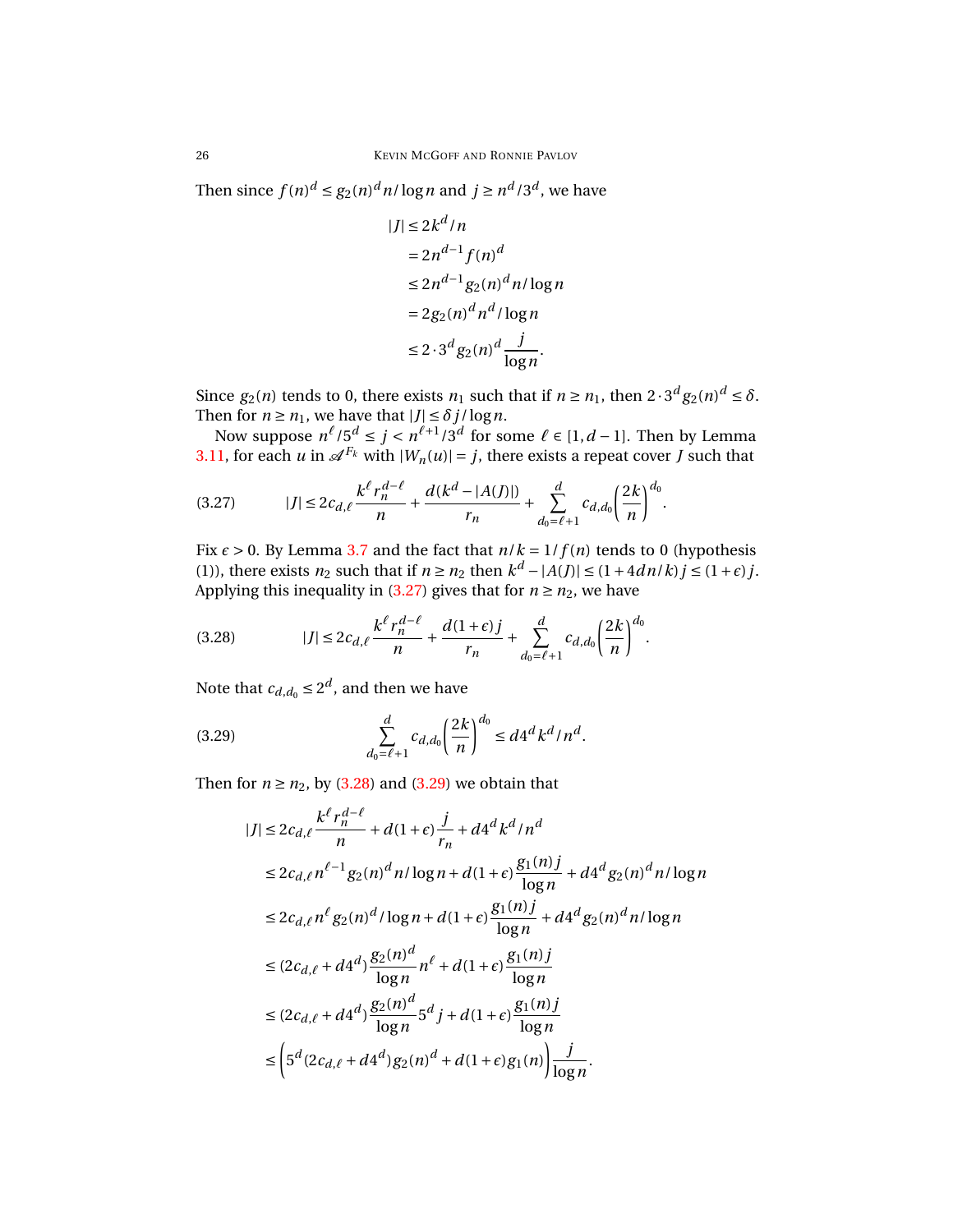As  $g_1(n)$  and  $g_2(n)$  tend to 0 as *n* tends to infinity, we see that there exists  $n_0 \ge$  $max(n_1, n_2)$  such that for  $n \ge n_0$ , we have

$$
|J| \le \delta \frac{j}{\log n}.
$$

<span id="page-26-1"></span>**REMARK 3.13.** As an example of sequences { $f(n)$ } and { $r<sub>n</sub>$ } that satisfy the hy-potheses of Lemma [3.12,](#page-24-0) one may take  $f(n) = r_n = n^{\tau}$  for any  $\tau$  satisfying  $0 <$  $\tau < \frac{1}{2d}$ . In this case, one obtains  $k = k(n) = n^{1+\tau}$ ,  $g_1(n) = \log(n)/n^{\tau}$ , and  $g_2(n) =$ 2*d*  $\log(n)^{1/d} n^{2\tau-\frac{1}{d}}$ . With this parametrization, the choice of  $\tau$  optimizing the up-per bound in the proof of Lemma [3.12](#page-24-0) is given by  $\tau = \frac{1}{2d+1}$ , which yields the estimate  $|J| \le C j / n^{\frac{1}{2d+1}}$  for some constant *C*.

<span id="page-26-0"></span>3.5. **Proofs of Theorems [1.1](#page-1-0) and [1.3.](#page-2-1)** In this section, we present proofs of Theorems [1.1](#page-1-0) and [1.3.](#page-2-1) As mentioned previously, the proof of Theorem [1.1](#page-1-0) involves finding both upper and lower bounds on the probability of emptiness. The upper bound is given by Proposition [3.2.](#page-9-0) The lower bound requires additional work, and Lemma [3.12](#page-24-0) plays a crucial role in that regard.

PROOF OF THEOREM [1.1.](#page-1-0) Let  $X = \mathcal{A}^{\mathbb{Z}^d}$ . Note that the radius of convergence of  $\zeta_X(t)$  is  $|\mathcal{A}|^{-1}$ . Also note that in the trivial case  $\alpha = 0$ , we have  $\mathbb{P}_{n,0}(\mathscr{E}_n) = 1$  $\zeta_X(0)^{-1}$ , so the conclusion of the theorem holds in this case.

First consider the case  $\alpha \ge |\mathcal{A}|^{-1}$ . By inclusion, we have  $\mathbb{P}_{n,\alpha}(\mathcal{E}_n) \le \mathbb{P}_{n,\alpha}(\text{Per}(X_\omega))$ ∅). Combining this inequality with Proposition [3.2](#page-9-0) and letting *n* tend to infinity, we obtain the conclusion of the theorem for  $\alpha \ge |\mathcal{A}|^{-1}$  (since  $\zeta_X(t)$  diverges to infinity for  $t \geq |\mathcal{A}|^{-1}$ ).

For the rest of the proof, we assume  $\alpha < |\mathcal{A}|^{-1}$ . Observe that for any  $k \ge n$ , we have that

<span id="page-26-2"></span>(3.30) 
$$
\mathbb{P}_{n,\alpha}(\mathscr{E}_n) \geq \mathbb{P}_{n,\alpha}\big(W_k(X_{\omega}) = \varnothing\big),
$$

by inclusion. For each  $u$  in  $\mathscr{A}^{F_k}$ , let  $F(u)$  be the event that  $u$  is forbidden (*i.e.*, *W<sub>n</sub>*(*u*)∩ $\mathcal{F}(\omega) \neq \emptyset$ ). Then by [\(3.30\)](#page-26-2) we have

<span id="page-26-3"></span>(3.31) 
$$
\mathbb{P}_{n,\alpha}(\mathscr{E}_n) \geq \mathbb{P}_{n,\alpha}\big(W_k(X_\omega) = \varnothing\big) = \mathbb{P}_{n,\alpha}\Bigg(\bigcap_{u \in \mathscr{A}^{F_k}} F(u)\Bigg).
$$

Let *P*<sup>*j*</sup> be the set of finite orbits  $\gamma$  in *X* such that  $|\gamma| = j$ . To each  $\gamma$  in  $P_j$  with  $j \leq$ *n*/2, we associate a pattern  $u_\gamma$  in  $\mathscr{A}^{F_k}$  such that  $W_n(u_\gamma) = W_n(\gamma)$  (and therefore  $|W_n(u_\gamma)| = |\gamma|$ . Let  $S_0 = \{u_\gamma : |\gamma| \leq n/2\}$ , and let

$$
S_1 = \left\{ u \in \mathscr{A}^{F_k} : \forall \gamma \in \bigcup_{j \le n/2} P_j, W_n(\gamma) \setminus W_n(u) \neq \varnothing \right\}.
$$

Let  $S = S_0 \sqcup S_1$ . Note that if  $u \in \mathcal{A}^{F_k} \setminus S_1$ , then there exists a finite orbit  $\gamma$  such that  $|\gamma| \leq n/2$  and  $W_n(\gamma) \subset W_n(u)$ , and therefore  $F(u_\gamma) \subset F(u)$ . Hence, we have

<span id="page-26-4"></span>(3.32) 
$$
\bigcap_{u \in \mathscr{A}^{F_k}} F(u) = \bigcap_{u \in S} F(u).
$$

 $\Box$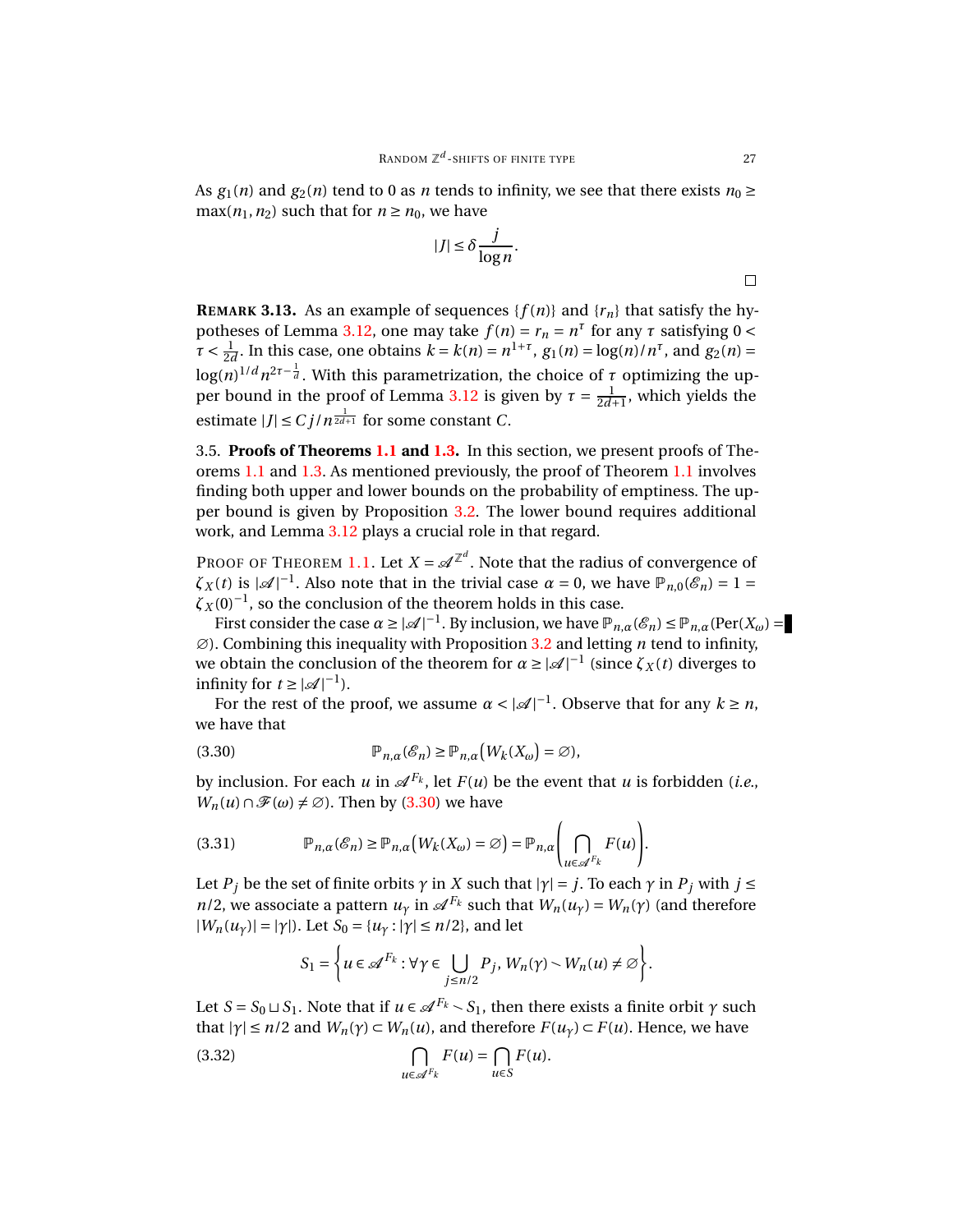Since each  $F(u)$  is a monotone decreasing event (meaning that if  $\omega \notin F(u)$ and  $\omega \leq \tau$  coordinate-wise, then  $\tau \notin F(u)$ , then by [\(3.31\)](#page-26-3), [\(3.32\)](#page-26-4), and the FKG inequality (see  $[13]$  for a proof), we get

<span id="page-27-0"></span>(3.33)  
\n
$$
\mathbb{P}_{n,\alpha}(\mathscr{E}_n) \ge \mathbb{P}_{n,\alpha} \left( \bigcap_{u \in \mathscr{A}^{F_k}} F(u) \right)
$$
\n
$$
= \mathbb{P}_{n,\alpha} \left( \bigcap_{u \in S} F(u) \right)
$$
\n
$$
\ge \prod_{u \in S} \mathbb{P}_{n,\alpha}(F(u)).
$$

Using [\(3.33\)](#page-27-0) and then re-writing, we obtain

<span id="page-27-1"></span>(3.34)  
\n
$$
\mathbb{P}_{n,\alpha}(\mathscr{E}_n) \geq \prod_{u \in S} \mathbb{P}_{n,\alpha}(F(u))
$$
\n
$$
= \prod_{u \in S} (1 - \alpha^{|W_n(u)|})
$$
\n
$$
= \prod_{u \in S_0} (1 - \alpha^{|W_n(u_\gamma)|}) \prod_{u \in S_1} (1 - \alpha^{|W_n(u)|})
$$
\n
$$
= \prod_{|\gamma| \leq n/2} (1 - \alpha^{|\gamma|}) \prod_{u \in S_1} (1 - \alpha^{|W_n(u)|}).
$$

By Lemma [3.5,](#page-13-0) if *u* is in  $S_1$ , then  $|W_n(u)| > n/2$ . From [\(3.34\)](#page-27-1) and this fact, we see that

<span id="page-27-2"></span>(3.35)  

$$
\mathbb{P}_{n,\alpha}(\mathcal{E}_n) \ge \prod_{|\gamma| \le n/2} (1 - \alpha^{|\gamma|}) \prod_{u \in S_1} (1 - \alpha^{|W_n(u)|})
$$

$$
\ge \prod_{|\gamma| \le n/2} (1 - \alpha^{|\gamma|}) \prod_{|W_n(u)| > n/2} (1 - \alpha^{|W_n(u)|}).
$$

Recall the notation (from [\(2.2\)](#page-6-0))

$$
N_{n,k}^j = \{ u \in \mathcal{A}^{F_k} : |W_n(u)| = j \}.
$$

Then [\(3.35\)](#page-27-2) gives

<span id="page-27-4"></span>(3.36) 
$$
\mathbb{P}_{n,\alpha}(\mathcal{E}_n) \geq \prod_{|\gamma| \leq n/2} (1 - \alpha^{|\gamma|}) \prod_{j=\lfloor n/2 \rfloor+1}^{(k-n+1)^d} (1 - \alpha^j)^{|N_{n,k}^j|}.
$$

Let us now show that there exist  $C > 0$  and  $0 < \beta < 1$  such that for large enough *n*, we have

<span id="page-27-3"></span>(3.37) 
$$
\prod_{j=n/2}^{(k-n+1)^d} (1-\alpha^j)^{|N_{n,k}^j|} \geq \exp(-C\beta^n).
$$

As  $\alpha |\mathcal{A}| < 1$ , there exist  $\epsilon > 0$  and  $\delta > 0$  such that  $\alpha |\mathcal{A}|^{1+\epsilon} < 1$  and  $8\delta d <$  $-\log(\alpha |\mathcal{A}|^{1+\epsilon})$ . Also, let {*f*(*n*)} and {*r*<sub>*n*</sub>} be sequences satisfying the hypotheses of Lemma [3.12](#page-24-0) (they may be taken as in Remark [3.13\)](#page-26-1), and let  $k = k(n) = nf(n)$ .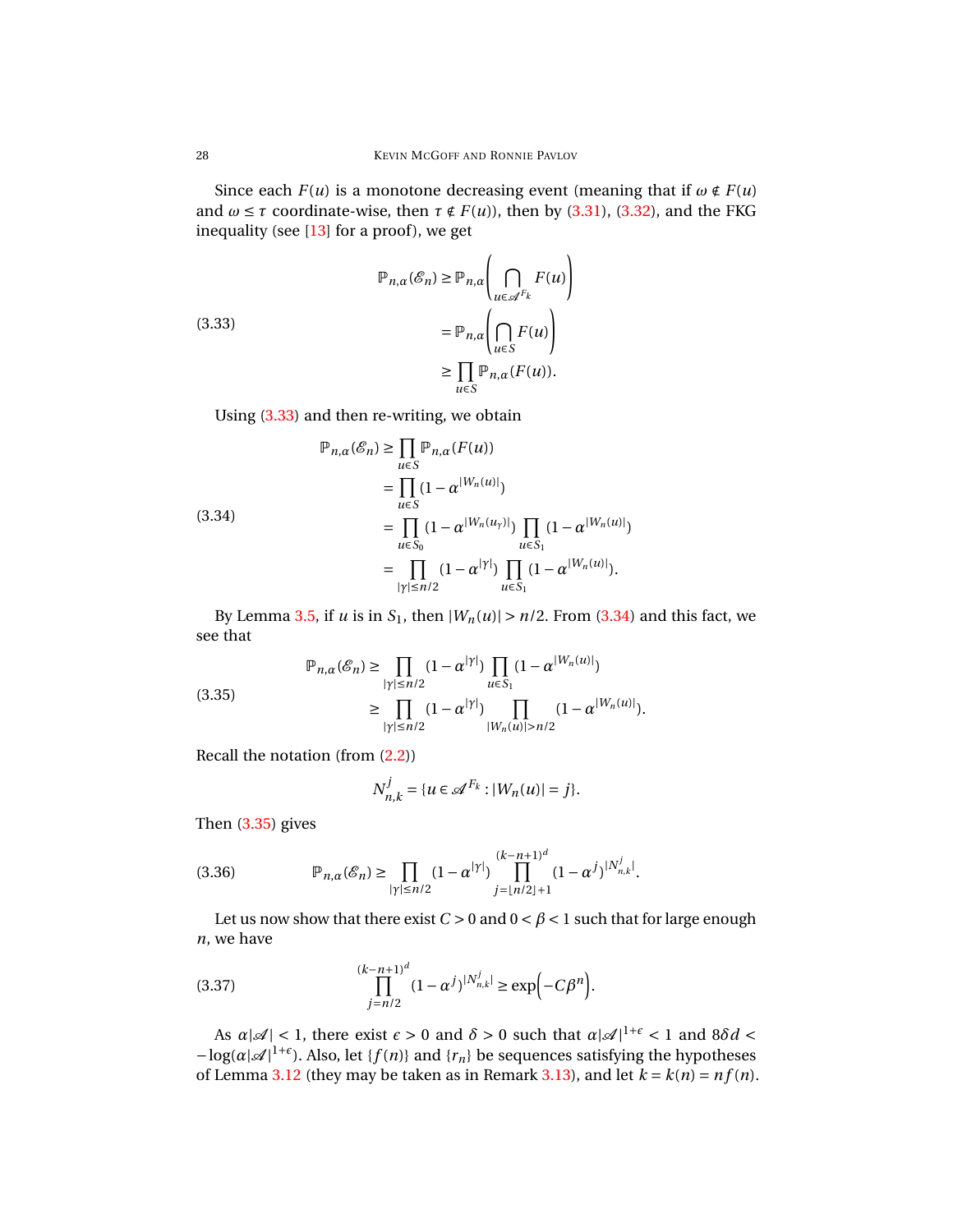By Lemma [3.12,](#page-24-0) there exists  $n_0$  such that if  $n \ge n_0$  and  $u \in N_n^j$  $n, k$  with  $n/5^d \le j \le k$  $(k - n + 1)<sup>d</sup>$ , then there exists a repeat cover *J* of *u* such that

$$
|J| \leq \delta \frac{j}{\log n}.
$$

For the moment, fix such a *j*. To each *u* in  $N_n^j$  $\int_{n,k}^{J}$ , let  $J_u$  be a repeat cover of *u* such that  $|J_u| \le \delta j / \log n$ , and let  $w_u = u|_{F_k \setminus A(J_u)} \in \mathcal{A}^{F_k \setminus A(J_u)}$ . Let

$$
U = \{ (J, w) : J \subset \mathcal{C}_n(F_k) \times \mathcal{C}_n(F_k), w \in \mathcal{A}^{F_k \setminus A(J)} \}.
$$

Define a map  $\phi: N_{n,k}^j \to U$  by  $\phi(u) = (J_u, w_u)$ . By Lemma [3.6,](#page-14-1)  $\phi$  is injective, so that  $|N^j_{\nu}|$  $|m,k| = |\phi(N_n^j)|$  $\mathcal{P}^{J}_{n,k}$ )|. Also, let  $\mathcal{P}(S)$  denote the power set of a set *S*, and define a map  $\pi: U \to \mathcal{P}(\mathcal{C}_n(F_k) \times \mathcal{C}_n(F_k))$  by  $\pi(J, w) = J \subset \mathcal{C}_n(F_k) \times \mathcal{C}_n(F_k)$ . By construction,

<span id="page-28-0"></span>(3.38) 
$$
\pi \circ \phi(N_{n,k}^j) = \{J_u : u \in N_{n,k}^j\} \subset \{J \subset \mathcal{C}_n(F_k) \times \mathcal{C}_n(F_k) : |J| \le \delta j/\log n\}.
$$

Using [\(3.38\)](#page-28-0) and  $|\mathcal{C}_n(F_k)| \leq k^d$ , we see that

<span id="page-28-1"></span>(3.39) 
$$
|\pi \circ \phi(N_{n,k}^j)| \leq |\{J \subset \mathcal{C}_n(F_k) \times \mathcal{C}_n(F_k) : |J| \leq \delta j/\log n\}|
$$

$$
\leq (k^{2d})^{\delta j/\log n + 1}.
$$

Also, for each  $J \subset \mathcal{C}_n(F_k) \times \mathcal{C}_n(F_k)$ ,

<span id="page-28-2"></span>
$$
(3.40) \t\t |\pi^{-1}(J)| \leq |\mathcal{A}|^{|F_k \sim A(J)|} = |\mathcal{A}|^{|k^d - |A(J)|}.
$$

By Lemma [3.7](#page-15-3) and the fact that  $n/k = 1/f(n) \rightarrow 0$ , there exists  $n_1 \ge n_0$  such that if  $n \geq n_1$  and  $u \in N_n^j$  $n_{n,k}^{\prime}$ , then

<span id="page-28-3"></span>(3.41) 
$$
k^d - |A(J_u)| \le (1 + 4dn/k) j \le (1 + \epsilon) j.
$$

By [\(3.39\)](#page-28-1), [\(3.40\)](#page-28-2), and [\(3.41\)](#page-28-3), we obtain that for *n* ≥ *n*<sub>1</sub> and  $n/5^d$  ≤ *j* ≤ (*k* − *n* + 1)*<sup>d</sup>* ,

<span id="page-28-4"></span>
$$
|N_{n,k}^{j}| = |\phi(N_{n,k}^{j})|
$$
  
\n
$$
\leq |\pi \circ \phi(N_{n,k}^{j})| \cdot \max\{|\pi^{-1}(J)| : J \in \pi \circ \phi(N_{n,k}^{j})\}
$$
  
\n
$$
\leq k^{2d(\delta j + \log n)/\log n} \cdot \max\{|\mathcal{A}|^{k^{d} - |A(J_{u})|} : u \in N_{n,k}^{j}\}
$$
  
\n
$$
\leq k^{2d(\delta j + \log n)/\log n} \cdot |\mathcal{A}|^{(1+\epsilon)j}.
$$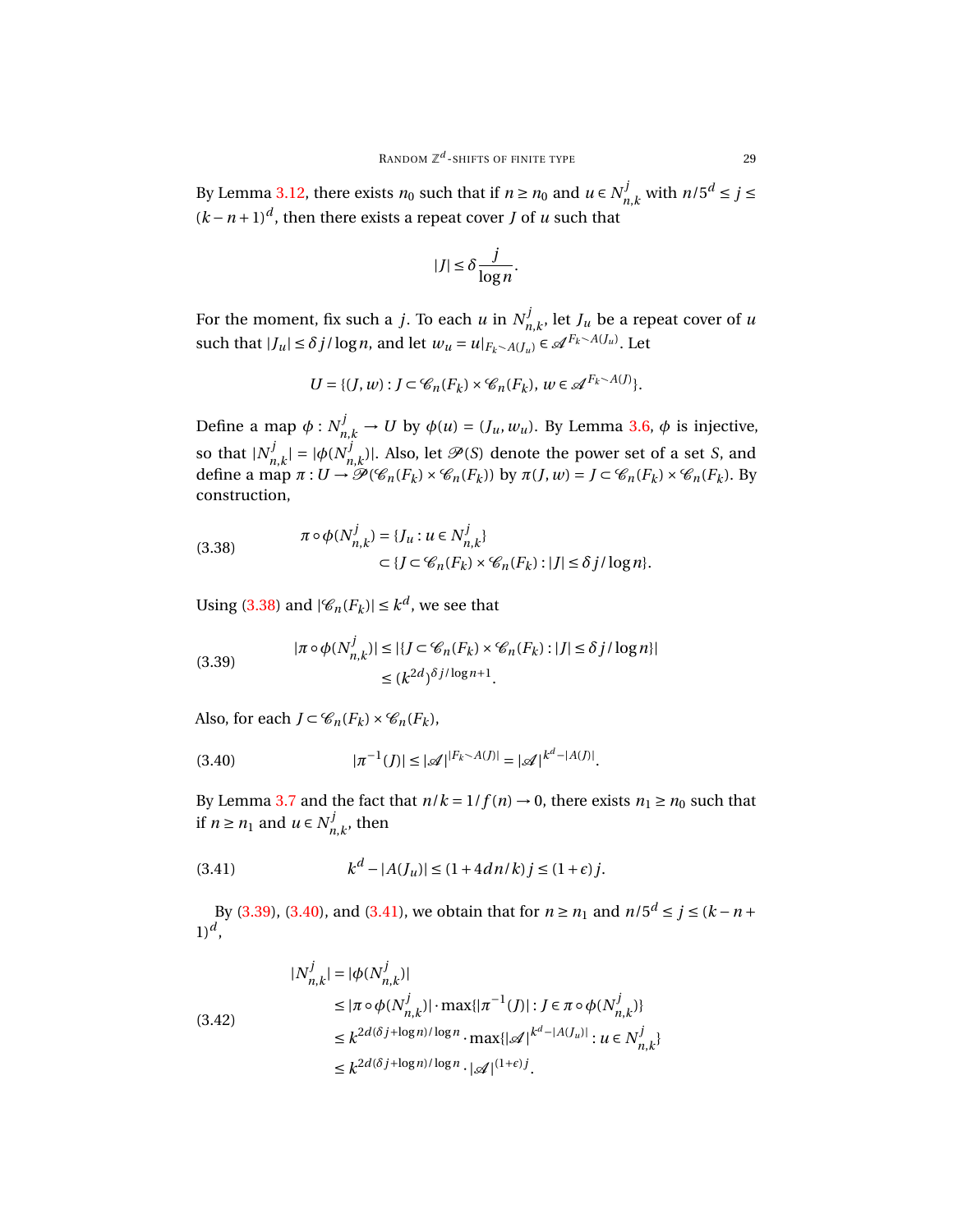Since  $k = nf(n)$  and  $\{f(n)\}$  satisfies hypothesis (3) from Lemma [3.12,](#page-24-0) there exists  $n_2 \ge n_1$  such that if  $n \ge n_2$ , then  $k \le n^2$ . Then by [\(3.42\)](#page-28-4), for  $n \ge n_2$ , we have

<span id="page-29-0"></span>(3.43)  

$$
\alpha^{j} |N_{k,n}^{j}| \leq \alpha^{j} |\mathcal{A}|^{(1+\epsilon)j} k^{2d(\delta j + \log n)/\log n}
$$

$$
= \exp \left( j \log(\alpha |\mathcal{A}|^{1+\epsilon}) + 2d(\delta j + \log n) \log(k) / \log n \right)
$$

$$
\leq \exp \left( j \left( \log(\alpha |\mathcal{A}|^{1+\epsilon}) + 4d(\delta + \log(n) / j) \right) \right).
$$

Since  $j \ge n/5^d$  (so that  $\log(n)/j$  tends to 0), our choice of  $\delta$  implies that there exists *n*<sub>3</sub> ≥ *n*<sub>2</sub> such that if *n* ≥ *n*<sub>3</sub> then  $4d(δ + log(n)/j) ≤ -log(α|α|^{1+ε})/2$ . Hence for  $n \ge n_3$ , [\(3.43\)](#page-29-0) yields

<span id="page-29-1"></span>(3.44) 
$$
\alpha^j |N_{k,n}^j| \le \exp\biggl(j \log(\alpha |\mathscr{A}|^{1+\epsilon})/2\biggr).
$$

Letting  $\beta_0 = (\alpha |\mathcal{A}|^{1+\epsilon})^{1/2} < 1$ , we see from [\(3.44\)](#page-29-1) that

<span id="page-29-2"></span>(3.45) 
$$
\sum_{j=n/2}^{(k-n+1)^d} \alpha^j |N_{k,n}^j| \leq \sum_{j=n/2}^{(k-n+1)^d} \beta_0^j \leq \beta_0^{n/2} \frac{1}{1-\beta_0}.
$$

By calculus, there exist  $n_4 \ge n_3$  and  $C_0 > 0$  such that for  $j \ge n_4/2$ ,

<span id="page-29-3"></span>
$$
(3.46)\qquad \qquad -\log(1-\alpha^j) \le C_0 \alpha^j.
$$

Then for  $n \ge n_4$ , by [\(3.45\)](#page-29-2) and [\(3.46\)](#page-29-3), we have that

$$
\prod_{j=\lfloor n/2\rfloor+1}^{(k-n+1)^d} (1-\alpha^j)^{|N_{n,k}^j|} = \exp\left(\sum_{j=n/2}^{(k-n+1)^d} |N_{n,k}^j| \log(1-\alpha^j)\right)
$$
  

$$
\geq \exp\left(-C_0 \sum_{j=n/2}^{(k-n+1)^d} \alpha^j |N_{n,k}^j|\right)
$$
  

$$
\geq \exp\left(-C_0 \beta_0^{n/2} \frac{1}{1-\beta_0}\right).
$$

Taking  $C = C_0/(1 - \beta_0)$  and  $\beta = \beta_0^{1/2}$  establishes [\(3.37\)](#page-27-3).

Note that [\(3.35\)](#page-27-2), [\(3.36\)](#page-27-4) and [\(3.37\)](#page-27-3) together imply that for large enough *n*,

<span id="page-29-4"></span>(3.47) 
$$
\mathbb{P}_{n,\alpha}(\mathscr{E}_n) \geq \prod_{|\gamma| \leq n/2} (1 - \alpha^{|\gamma|}) \exp(-C\beta^n).
$$

Then [\(3.47\)](#page-29-4) shows that for large enough *n*, we have

<span id="page-29-5"></span>(3.48) 
$$
\mathbb{P}_{n,\alpha}(\mathscr{E}_n) \ge \zeta_X(\alpha)^{-1} \exp(-C\beta^n).
$$

By [\(3.48\)](#page-29-5) and Proposition [3.2](#page-9-0) (see [\(3.2\)](#page-10-1)), we have that for  $\alpha \in (0, |\mathcal{A}|^{-1})$ , there exist  $C_1$ ,  $C_2 > 0$  and  $\beta_1$ ,  $\beta_2$ ,  $\in (0, 1)$  such that for large enough *n*,

<span id="page-29-6"></span>(3.49) 
$$
1 - C_1 \beta_1^n \leq \frac{\mathbb{P}_{n,\alpha}(\mathcal{E}_n)}{\zeta_X(\alpha)^{-1}} \leq 1 + C_2 \beta_2^n.
$$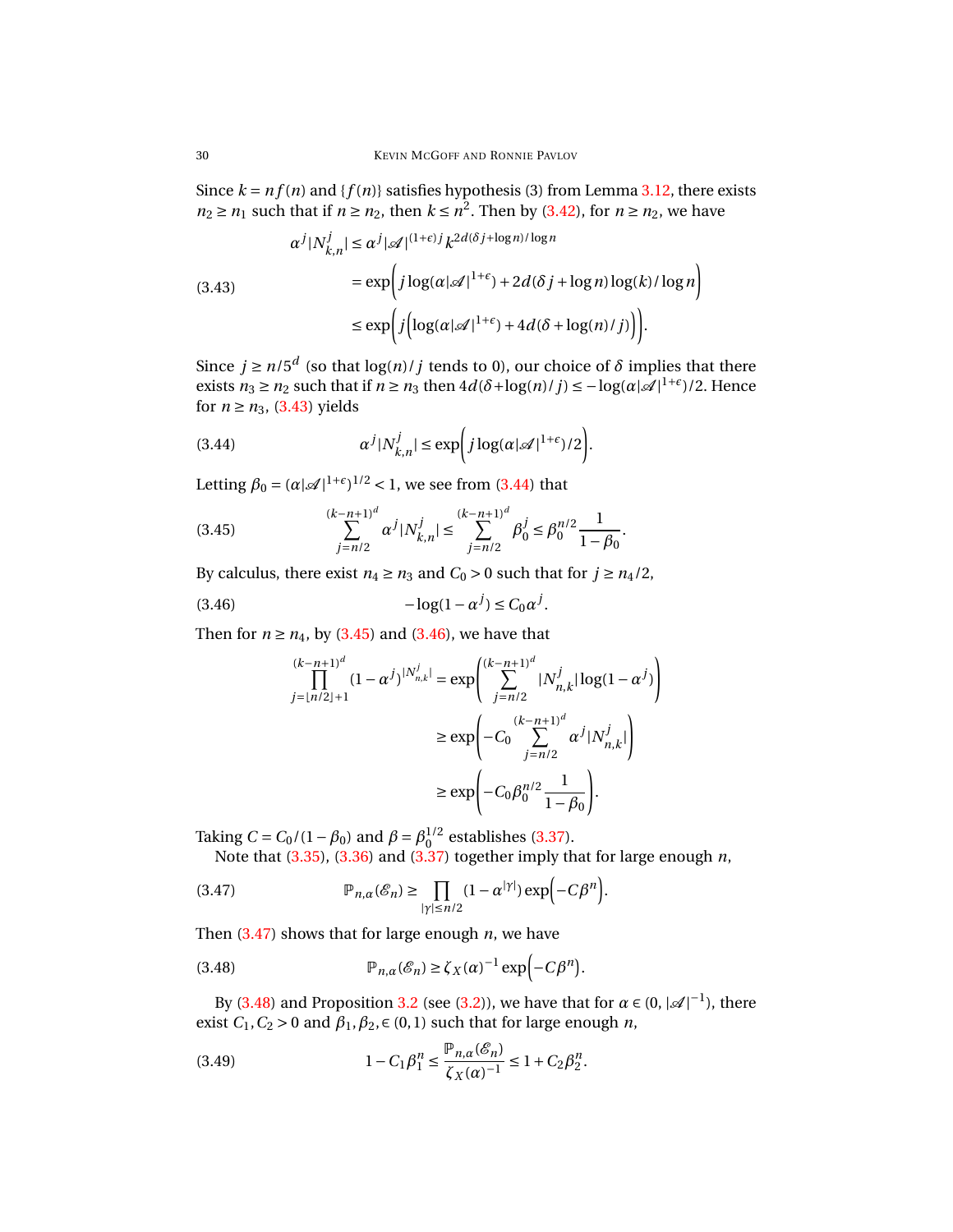$$
|\mathbb{P}_{n,\alpha}(\mathcal{E}_n) - \zeta_X(\alpha)^{-1}| \le \zeta_X(\alpha)^{-1} C_3 \beta_3^n,
$$

which concludes the proof of the theorem.  $\Box$ 

We are now in a position to prove Theorem [1.3.](#page-2-1) The proof of Theorem [1.3](#page-2-1) follows easily from Proposition [3.2](#page-9-0) and an estimate obtained in the proof of Theorem [1.1.](#page-1-0)

PROOF OF THEOREM [1.3.](#page-2-1) Let  $\mathcal{A}$ ,  $d$ , and  $\mathcal{G}_n$  be as the statement of the theorem. By inclusion, we have

<span id="page-30-1"></span>(3.50) 
$$
\mathbb{P}_{n,\alpha}(\mathscr{G}_n) \leq \mathbb{P}_{n,\alpha}(\text{Per}(X_{\omega}) = \emptyset).
$$

For  $\alpha > |\mathcal{A}|^{-1}$ , the probability that  $X_\omega$  has no finite orbits tends to 0 at least exponentially in  $n$  by Proposition [3.2](#page-9-0) (see  $(3.3)$ ), which establishes the conclusion of the theorem for  $\alpha > |\mathcal{A}|^{-1}$ . For  $\alpha = |\mathcal{A}|^{-1}$ , the combination of [\(3.50\)](#page-30-1) with Proposition [3.2](#page-9-0) yields the desired conclusion.

Now suppose  $\alpha < |\mathcal{A}|^{-1}$ . By [\(3.37\)](#page-27-3) and calculus, there exist  $C_4$ ,  $C_5 > 0$  and  $\beta_4$ ,  $\beta_5 \in (0, 1)$  such that for large enough *n*,

<span id="page-30-2"></span>(3.51) 
$$
\mathbb{P}_{n,\alpha}(\mathcal{E}_n) \ge \zeta_X(\alpha)^{-1} \exp(-C_4 \beta_4^n) \ge \zeta_X(\alpha)^{-1} (1 - C_5 \beta_5^n).
$$

By [\(3.2\)](#page-10-1), [\(3.37\)](#page-27-3), and [\(3.51\)](#page-30-2), we have that there exist *C*<sub>6</sub>, *C*<sub>7</sub> > 0 and  $β_6$ ,  $β_7$  ∈ (0, 1) such that for large enough *n*,

<span id="page-30-3"></span>
$$
\mathbb{P}_{n,\alpha}(\mathcal{G}_n) = \mathbb{P}_{n,\alpha}(\{\text{Per}(X_{\omega}) = \varnothing\} \setminus \mathcal{E}_n)
$$
  
\n
$$
= \mathbb{P}_{n,\alpha}(\text{Per}(X_{\omega}) = \varnothing) - \mathbb{P}_{n,\alpha}(\mathcal{E}_n)
$$
  
\n
$$
\leq \zeta_X(\alpha)^{-1}(1 + C_6 \beta_6^n) - \zeta_X(\alpha)^{-1}(1 - C_7 \beta_7^n)
$$
  
\n
$$
\leq \zeta_X(\alpha)^{-1} C_8 \beta_8^n,
$$

where  $C_8 = 2 \max(C_6, C_7)$  and  $\beta_8 = \max(\beta_6, \beta_7)$ . By [\(3.52\)](#page-30-3), we have completed the proof.  $\Box$ 

# 4. ENTROPY

<span id="page-30-0"></span>In this section we investigate the entropy of random  $\mathbb{Z}^d$ -SFTs. The proof of Theorem [1.2,](#page-2-0) presented in Section [4.2,](#page-39-0) involves two second moment arguments, one providing an upper bound on entropy and the other providing a lower bound on entropy. To prepare for this proof, we prove several lemmas in Section [4.1.](#page-31-0) These lemmas estimate the asymptotic behavior of the first and second moments of several random variables used to bound entropy. One random variable counts the number of patterns on  $F_k$  that avoid the forbidden  $F_n$ -patterns (see  $(4.1)$ ), and the other random variable counts the average number of allowed *F<sup>k</sup>* -patterns that can fill in a fixed periodic boundary pattern (see  $(4.15)$ .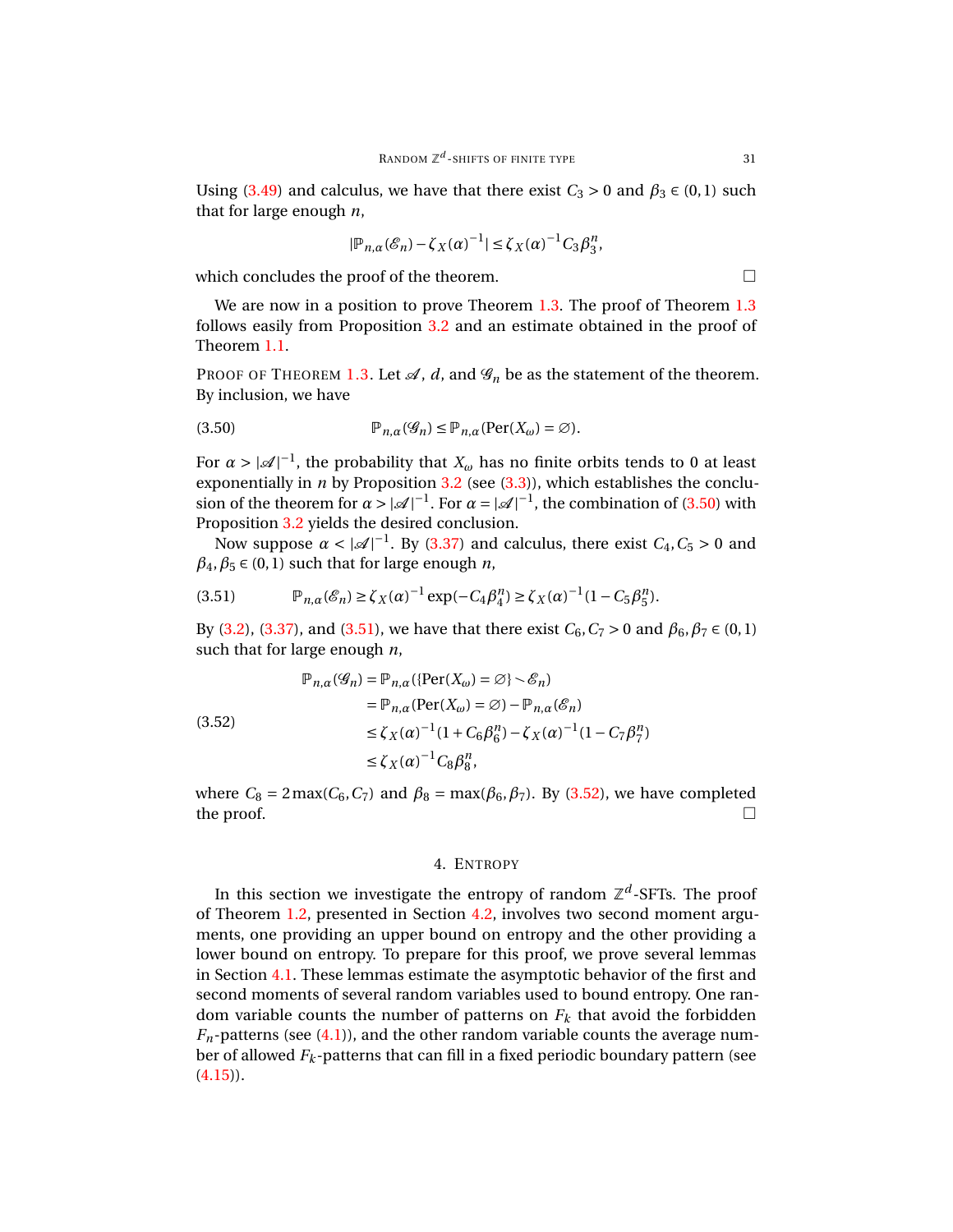<span id="page-31-0"></span>4.1. **Entropy lemmas.** Throughout this section we will assume that  $k > n$ . Also, as standing notation, we set  $\ell = k - n + 1$ . For each  $u$  in  $\mathscr{A}^{F_k}$ , let  $\xi_u$  be the random variable that is 1 when *u* is allowed (*i.e.*, when  $W_n(u) \cap \mathcal{F}(w) = \emptyset$ ) and 0 otherwise.

4.1.1. *Lemmas for upper bound on entropy*. Let  $\phi_{n,k}$  be the number of allowed *F<sup>k</sup>* -patterns:

<span id="page-31-1"></span>(4.1) 
$$
\phi_{n,k} = \sum_{u \in \mathscr{A}^F} \xi_u.
$$

The following two lemmas, which concern the expectation and variance of  $\phi_{n,k}$ , will be used to give an upper bound on the limiting distribution of entropy. We begin by describing the asymptotic behavior of the expectation of  $\phi_{n,k}$ .

<span id="page-31-6"></span>**LEMMA 4.1.** *For any*  $k > n$ *, it holds that* 

<span id="page-31-3"></span>(4.2) 
$$
\mathbb{E}_{n,\alpha}(\phi_{n,k}) \geq \alpha^{\ell^d} |\mathscr{A}^{F_k}| = \alpha^{\ell^d} |\mathscr{A}|^{k^d}.
$$

*Furthermore, if*  $\alpha > |\mathcal{A}|^{-1}$  *and*  $k = k(n)$  *satisfies*  $n/k \to 0$  *and*  $\log(k)/n \to 0$ *, then* 

$$
\lim_{n} \mathbb{E}_{n,\alpha}(\phi_{n,k})^{1/k^d} = \alpha |\mathscr{A}|.
$$

*Proof.* Recall *N j*  $m_{n,k}$ <sup>*=*{</sup> $u \in \mathcal{A}^{F_k}$  : | $W_n(u)$ | = *j*}, and note that

<span id="page-31-2"></span>
$$
(4.3) \qquad \mathbb{E}_{n,\alpha}(\phi_{n,k}) = \sum_{u \in \mathscr{A}^{F_k}} \mathbb{E}_{n,\alpha}(\xi_u) = \sum_{u \in \mathscr{A}^{F_k}} \alpha^{|W_n(u)|} = \sum_{j=1}^{\ell^d} \alpha^j |N_{n,k}^j|.
$$

Then by [\(4.3\)](#page-31-2),

$$
\mathbb{E}_{n,\alpha}(\phi_{n,k}) \geq \alpha^{\ell^d} |\mathscr{A}^{F_k}| = \alpha^{\ell^d} |\mathscr{A}|^{k^d},
$$

which verifies [\(4.2\)](#page-31-3).

Now assume that  $\alpha > |\mathcal{A}|^{-1}$  (so that  $\alpha |\mathcal{A}| > 1$ ) and  $k = k(n)$  satisfies  $n/k \to 0$ and  $log(k)/n \rightarrow 0$ . From [\(4.2\)](#page-31-3), we see that

<span id="page-31-5"></span>(4.4) 
$$
\liminf_{n} \left( \mathbb{E}_{n,\alpha}(\phi_{n,k}) \right)^{1/k^d} \geq \liminf_{n} \alpha^{(\ell/k)^d} |\mathscr{A}| = \alpha |\mathscr{A}|,
$$

since  $\ell/k = 1 - n/k + 1/k$ , which tends to one as *n* tends to infinity.

Let us now bound the cardinality of  $N_n^j$ *n*<sup>*k*</sup></sup> (for each *j* ∈ [1,  $\ell$ <sup>*d*</sup>]) from above. Let  $\epsilon$  > 0, and consider *j* in [1,  $\ell^d$ ]. By Lemma [3.8,](#page-18-0) for each pattern *u* in  $N^j_n$  $n_{n,k}^{\prime}$ , there exists a repeat cover *J* of *u* such that  $|J| \leq 2k^d/n$ . By Lemma [3.7](#page-15-3) and the fact that  $n/k \to 0$ , for *n* large enough, any repeat cover *J* of a pattern *u* in  $N_n^j$  $n_{n,k}^{\prime}$  satisfies  $|F_k \setminus A(J)| \leq (1 + 4dn/k) j \leq (1 + \epsilon) j$ . Assume now that we have *n* large enough for these inequalities to hold. By Lemma [3.6,](#page-14-1) a pattern  $u$  in  $N_u^j$  $n_{n,k}^{\prime}$  is determined by any repeat cover *J* for *u* and the pattern  $w = u|_{F_k \sim A(J)}$ . Thus, bounding  $|N^j_n|$ *n*,*k* | by the number of pairs  $(J, w)$ , where  $J \subset \mathcal{C}_n(F_k) \times \mathcal{C}_n(F_k)$  with  $|J| \leq 2k^d/n$  and  $w \in \mathcal{A}^{F_k \setminus A(J)}$ , we obtain

<span id="page-31-4"></span>(4.5) 
$$
|N_{n,k}^{j}| \leq |\mathcal{A}|^{(1+\epsilon)j} (k^{2d})^{2k^{d}/n+1}.
$$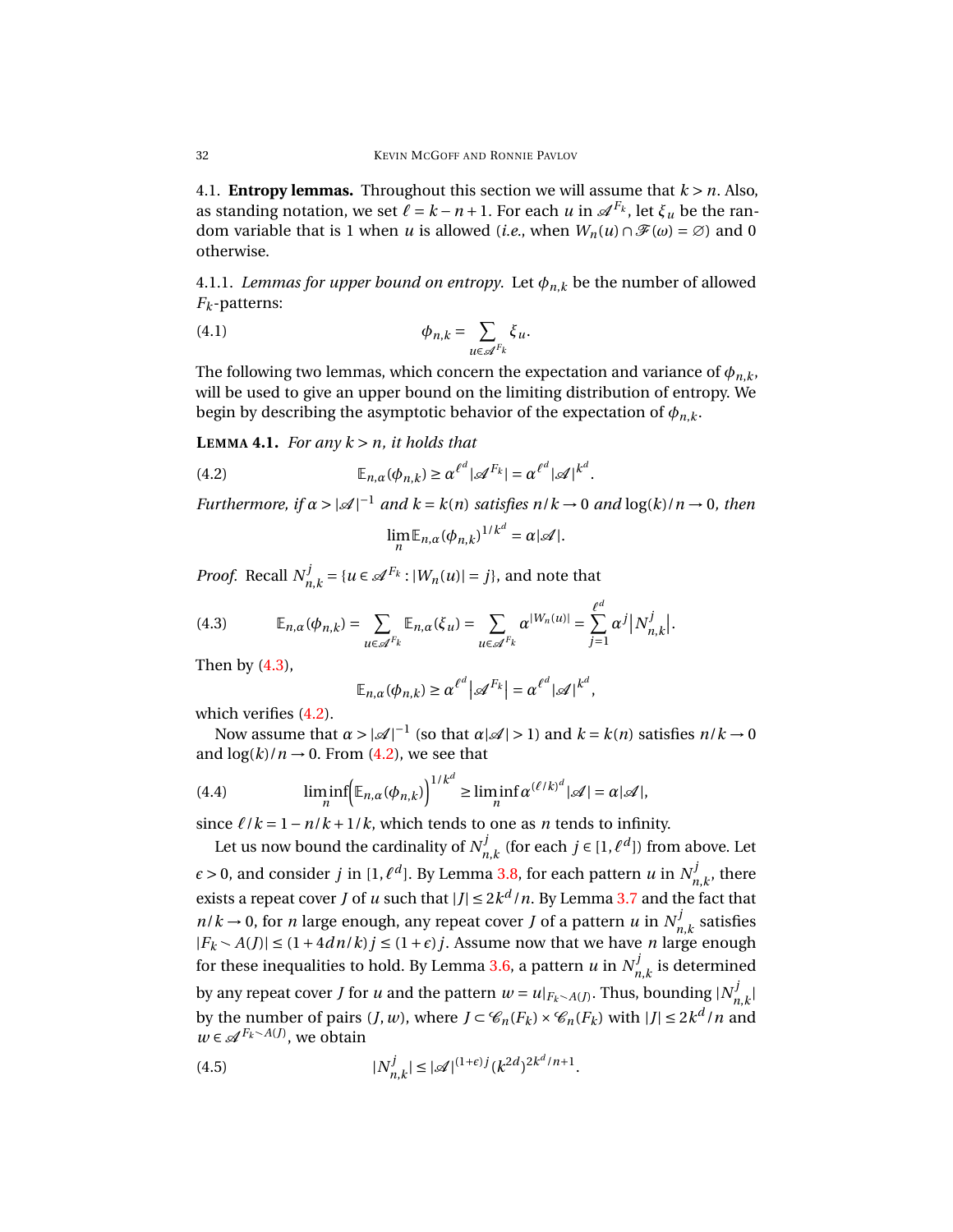Here  $(k^{2d})^{2k^d/n+1}$  is an upper bound on the number of subsets *J* of  $\mathscr{C}_n(F_k) \times$  $\mathscr{C}_n(F_k)$  such that  $|J| \leq 2k^{\frac{d}{d}}/n$ , and  $|\mathscr{A}|^{(1+\epsilon)j}$  is an upper bound on the number of patterns in  $\mathscr{A}^{F_k \sim A(J)}$  where  $|F_k \sim A(J)| \leq (1+\epsilon)j$ .

Let  $p_1(k) = k^{4d+1}$ . Then by [\(4.5\)](#page-31-4), for any  $\epsilon > 0$  and large enough *n*, we have that

$$
\mathbb{E}_{n,\alpha}(\phi_{n,k}) = \sum_{j=1}^{\ell^d} \alpha^j |N_{n,k}^j|
$$
  
\n
$$
\leq \alpha^{\ell^d} |\mathscr{A}|^{k^d} + \sum_{j=1}^{\ell^d-1} \alpha^j |\mathscr{A}|^{(1+\epsilon)j} p(k)^{k^d/n}
$$
  
\n
$$
\leq \alpha^{\ell^d} |\mathscr{A}|^{k^d} + p_1(k)^{k^d/n} \sum_{j=1}^{\ell^d-1} (\alpha |\mathscr{A}|^{1+\epsilon})^j
$$
  
\n
$$
\leq \alpha^{\ell^d} |\mathscr{A}|^{k^d} + p_1(k)^{k^d/n} (\alpha |\mathscr{A}|^{1+\epsilon})^{\ell^d} (\alpha |\mathscr{A}|^{1+\epsilon} - 1)^{-1}
$$
  
\n
$$
\leq 2 \max \bigg( \alpha^{\ell^d} |\mathscr{A}|^{k^d}, p_1(k)^{k^d/n} (\alpha |\mathscr{A}|^{1+\epsilon})^{\ell^d} (\alpha |\mathscr{A}|^{1+\epsilon} - 1)^{-1} \bigg).
$$

By [\(4.6\)](#page-32-0) and our assumptions on  $\alpha$  (*i.e.*,  $\alpha|\mathcal{A}| > 1$ ) and on  $k$  (*i.e.*,  $n/k \rightarrow 0$  and  $log(k)/n \rightarrow 0$ , we obtain

$$
\limsup_n \Bigl(\mathbb{E}_{n,\alpha}(\phi_{n,k})\Bigr)^{1/k^d} \leq \alpha |\mathcal{A}|^{1+\epsilon}.
$$

As  $\epsilon$  > 0 was arbitrary, we see that

<span id="page-32-0"></span>(4.6)

<span id="page-32-1"></span>(4.7) 
$$
\limsup_{n} \Bigl(\mathbb{E}_{n,\alpha}(\phi_{n,k})\Bigr)^{1/k^d} \leq \alpha |\mathcal{A}|.
$$

From  $(4.4)$  and  $(4.7)$ , we have that

$$
\lim_{n} \Bigl( \mathbb{E}_{n,\alpha}(\phi_{n,k}) \Bigr)^{1/k^d} = \alpha |\mathscr{A}|.
$$

In the following lemma, we show that the variance of  $\phi_{n,k}$  is small compared to the square of its expectation.

<span id="page-32-2"></span>**LEMMA 4.2.** *Suppose*  $\alpha |A| > 1$  *and*  $k = k(n) = nf(n)$  *with*  $f(n) \rightarrow \infty$  *and*  $f(n) =$  $o((n/\log n)^{1/d})$ . Then there exist  $K_1 > 0$  and  $\rho_1 > 0$  such that for large enough n,

$$
\frac{\text{Var}_{n,\alpha}(\phi_{n,k})}{\mathbb{E}_{n,\alpha}(\phi_{n,k})^2} \le K_1 \exp(-\rho_1 n^d).
$$

*Proof.* Suppose that  $\alpha$  and  $k = k(n)$  are as above. We introduce the notation

$$
D_{n,k}^j = \{(u,v) \in \mathcal{A}^{F_k} \times \mathcal{A}^{F_k} : W_n(u) \cap W_n(v) \neq \emptyset, |W_n(u) \cup W_n(v)| = j\}.
$$

 $\Box$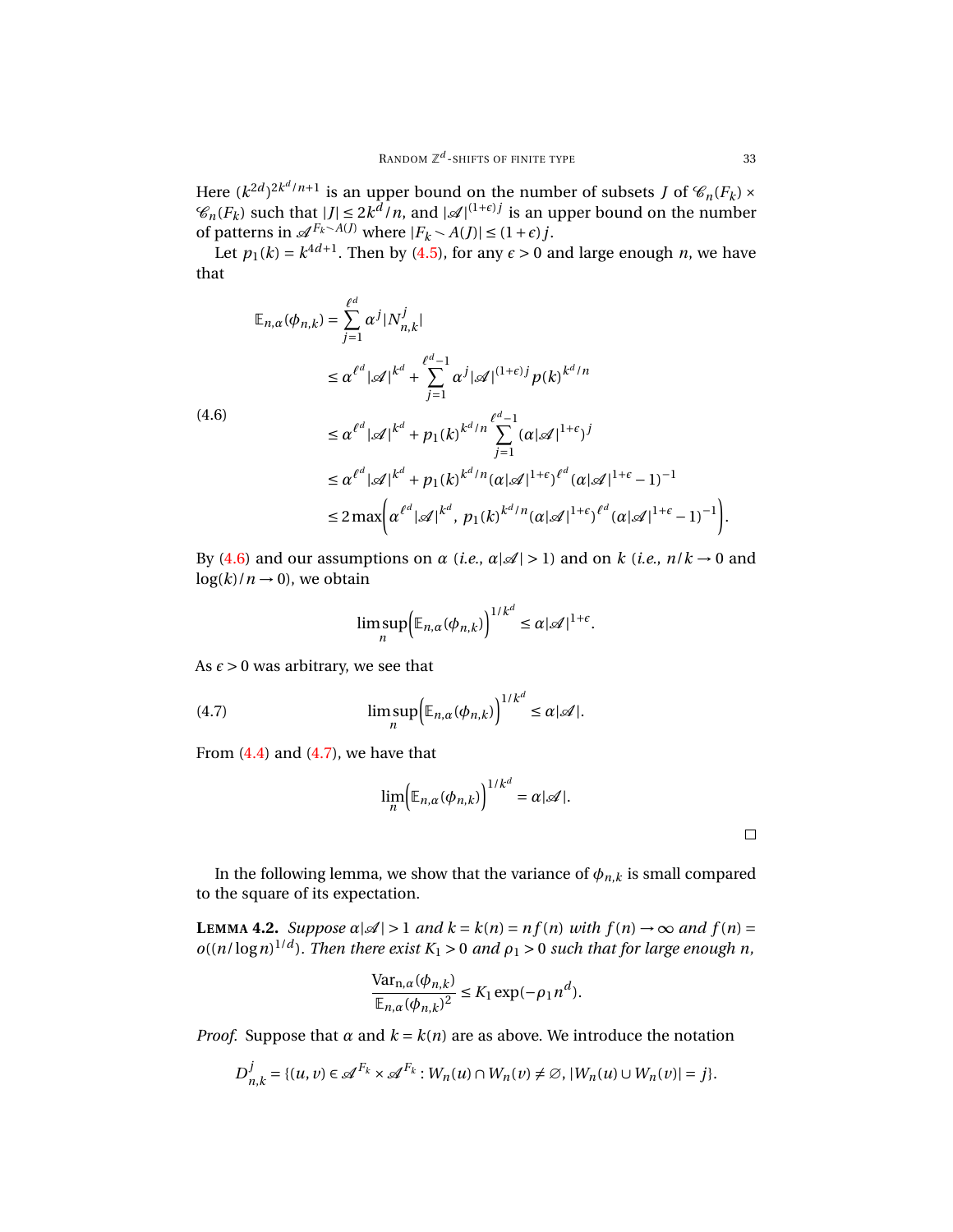Observe that the covariance of  $\xi_u$  and  $\xi_v$  is

<span id="page-33-3"></span>
$$
\mathbb{E}_{n,\alpha}\Big(\big(\xi_u-\mathbb{E}_{n,\alpha}(\xi_u)\big)\big(\xi_v-\mathbb{E}_{n,\alpha}(\xi_v)\big)\Big)=\mathbb{E}_{n,\alpha}\big(\xi_u\xi_v\big)-\mathbb{E}_{n,\alpha}(\xi_u)\mathbb{E}_{n,\alpha}(\xi_v)
$$
\n
$$
=\alpha^{|W_n(u)\cup W_n(v)|}-\alpha^{|W_n(u)|+|W_n(v)|}
$$
\n
$$
=\alpha^{|W_n(u)\cup W_n(v)|}\big(1-\alpha^{|W_n(u)\cap W_n(v)|}\big).
$$

Then, since the variance of a sum is the sum of the covariances, we have

<span id="page-33-0"></span>(4.9)  
\n
$$
\operatorname{Var}_{n,\alpha}(\phi_{n,k}) = \sum_{u,v \in \mathscr{A}^{F_k}} \alpha^{|W_n(u) \cup W_n(v)|} \left(1 - \alpha^{|W_n(u) \cap W_n(v)|}\right)
$$
\n
$$
\leq \sum_{\substack{u,v \in \mathscr{A}^{F_k} \\ W_n(u) \cap W_n(v) \neq \emptyset}} \alpha^{|W_n(u) \cup W_n(v)|}
$$
\n
$$
= \sum_{j=1}^{2\ell^d - 1} \alpha^j |D^j_{n,k}|.
$$

Then by  $(4.2)$  and  $(4.9)$ , we have that

<span id="page-33-2"></span>(4.10) 
$$
\frac{\text{Var}_{n,\alpha}(\phi_{n,k})}{\mathbb{E}_{n,\alpha}(\phi_{n,k})^2} \le \frac{\sum_{j=1}^{2\ell^d-1} \alpha^j |D_{n,k}^j|}{\alpha^{2\ell^d} |\mathscr{A}|^{2k^d}}
$$

Let  $(u, v)$  be in  $D^j$  $_{n,k}^j$ . Let  $F'_k$  $k_{k}^{\prime}$  be a disjoint copy of  $F_{k}$ ; for concreteness, we take  $F'_{l}$  $k' = F_k + k$ **1**. For notational convenience, we assume that  $v \in \mathcal{A}^{F_k}$ , so that we may think of  $(u, v)$  as an element of  $\mathscr{A}^{F_k \sqcup F'_k}$  and use the terminology of repeats as in Section [2.1.3.](#page-5-1) Let  $r$  be the total number of  $n$ -repeats in  $(u, v)$ . Let *p* be in  $F_\ell \cup (F_\ell + k\mathbf{1})$ , and let  $S = F_n + p - \mathbf{1}$ . Note that either there exists a unique repeat  $(S_1, S_2)$  for  $(u, v)$  such that  $S = S_2$  or else *S* is the lexicographically minimal appearance of the pattern  $(u, v)|_S$  in  $(u, v)$ . Thus, we have that

*<sup>d</sup>*−1

$$
2\ell^d = j + r,
$$

and hence  $r = 2\ell^d - j$ .

Now let *V* be the repeat region  $A(J)$ , where *J* is any repeat cover for  $(u, v)$ (recall that the set  $A(J)$  does not depend on the choice of *J*). Let  $(S_1^*$ 1 ,*S* ∗  $_2^*$ ) be the repeat in  $(u, v)$  such that  $S_2^*$ 2 is lexicographically minimal. For any *n*-cube *S* in  $\mathscr{C}_n$ <sup>*C<sub>k</sub>*  $\sqcup$   $F'_k$ </sup> *k* ), let *M*(*S*) denote the lexicographically maximal element of *S*. Define a map  $\Phi$  from the *n*-repeats in  $(u, v)$  into the power set of *V* as follows:

$$
\Phi(S_1, S_2) = \begin{cases} S_2, & \text{if } (S_1, S_2) = (S_1^*, S_2^*) \\ \{M(S_2)\}, & \text{otherwise.} \end{cases}
$$

Note that if  $(S_1, S_2)$  and  $(S_3, S_4)$  are repeats in  $(u, v)$ , then  $\Phi(S_1, S_2) \cap \Phi(S_3, S_4) = \emptyset$ . Thus, we have shown that  $|V| \ge n^d + (r-1)$ , and therefore

$$
|V| \ge n^d + (r - 1) = 2\ell^d - j + n^d - 1.
$$

Then

<span id="page-33-1"></span>(4.11) 
$$
|(F_k \sqcup F'_k) \smallsetminus V| = 2k^d - |V| \leq 2k^d - 2\ell^d - n^d + j + 1.
$$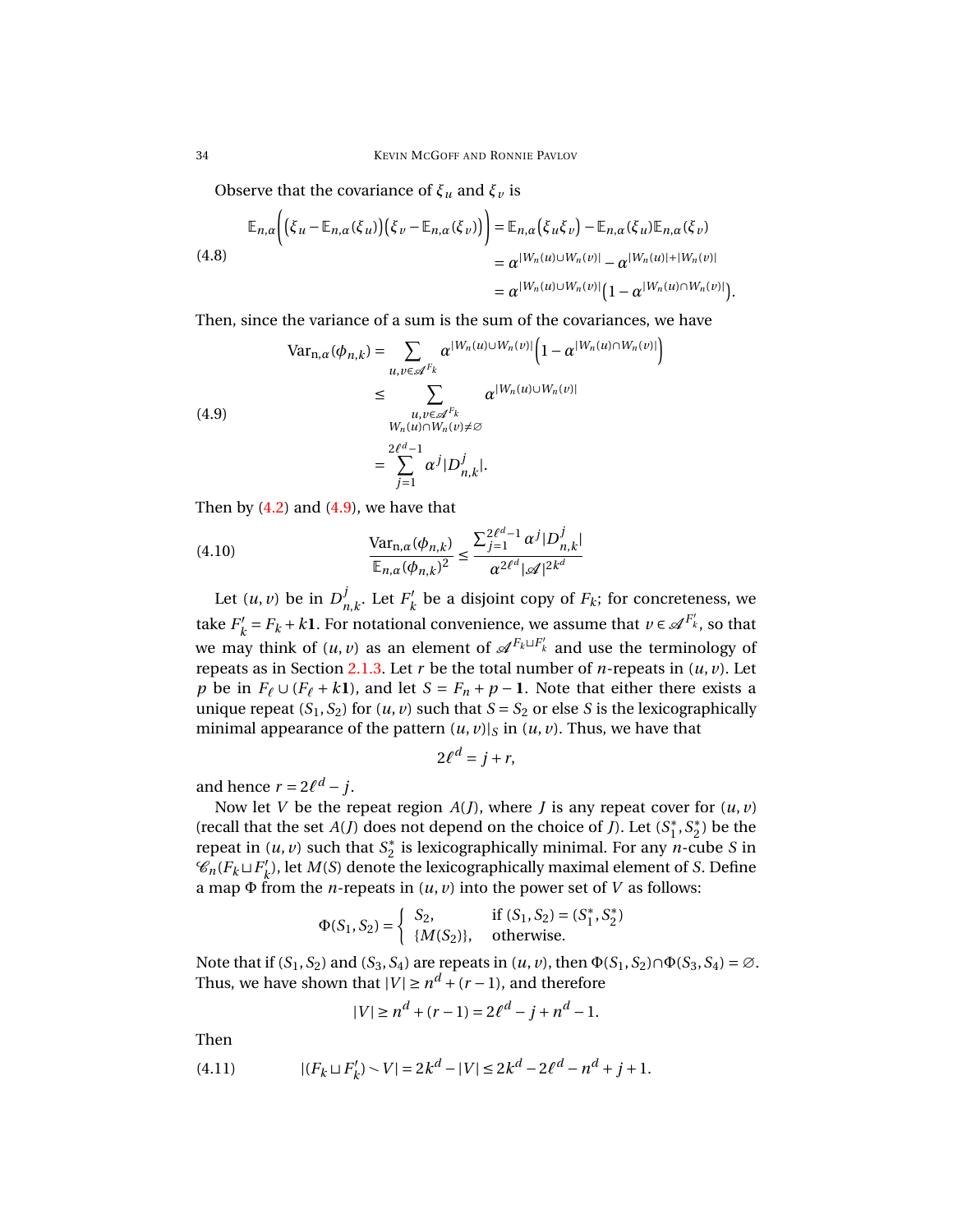By Lemma [3.8,](#page-18-0) there exists a repeat cover *J* of  $(u, v)$  such that  $|J| \leq 4k^d/n$ . By Lemma [3.6,](#page-14-1) any element  $(u, v)$  in  $D^j$  $\sum_{n,k}$  is uniquely determined by a repeat cover *J* for  $(u, v)$  and the pattern  $w = (u, v)|_{(F_k \cup F'_k) \setminus A(J)}$ . Thus, we may bound the cardinality of  $D^j_{\boldsymbol{\cdot}}$  $\sum_{n,k}^{j}$  by the number of pairs  $(J, w)$ , where  $J \subset \mathscr{C}_n(F_k \sqcup F'_k)$  $K_k$ <sup>*y*</sup>  $\times$   $\mathcal{C}_n$  ( $F_k \sqcup F'_k$ *k* ) satisfies  $|J| \leq 4k^d/n$  and *w* is an element of  $\mathcal{A}^{(F_k \sqcup F'_k) \sim A(J)}$  (and we know that  $|(F_k \sqcup F'_k)$  $k'$ <sub>k</sub> $)$   $\sim$  *A*(*J*)| may be bounded as in [\(4.11\)](#page-33-1)). In this way, we obtain that

<span id="page-34-0"></span>(4.12) 
$$
|D_{n,k}^{j}| \le (4k^{2d})^{4k^d/n+1} |\mathcal{A}|^{2k^d - 2\ell^d - n^d + j + 1}
$$

$$
\le p_2(k)^{k^d/n} |\mathcal{A}|^{2k^d - 2\ell^d - n^d + j + 1},
$$

where  $4k^{2d}$  is an upper bound on the number of pairs of *n*-cubes contained in  $F_k \sqcup F'_k$  $p_2(k) = (4k^{2d})^5$ .

By [\(4.10\)](#page-33-2) and [\(4.12\)](#page-34-0), we have

<span id="page-34-1"></span>
$$
\frac{\text{Var}_{n,\alpha}(\phi_{n,k})}{\mathbb{E}_{n,\alpha}(\phi_{n,k})^2} \leq \frac{\sum_{j=1}^{2\ell^d-1} \alpha^j |D_{n,k}^j|}{\alpha^{2\ell^d} |\mathcal{A}|^{2k^d}}
$$
\n
$$
\leq \frac{p_2(k)^{k^d/n} |\mathcal{A}|^{2k^d-2\ell^d-n^d+1} \sum_{j=1}^{2\ell^d-1} (\alpha|\mathcal{A}|)^j}{\alpha^{2\ell^d} |\mathcal{A}|^{2k^d}}
$$
\n
$$
\leq \frac{p_2(k)^{k^d/n} |\mathcal{A}|^{2k^d-2\ell^d-n^d+1} (\alpha|\mathcal{A}|)^{2\ell^d} (\alpha|\mathcal{A}|-1)^{-1}}{\alpha^{2\ell^d} |\mathcal{A}|^{2k^d}}
$$
\n
$$
= \frac{p_2(k)^{k^d/n} |\mathcal{A}| (\alpha|\mathcal{A}|-1)^{-1}}{|\mathcal{A}|^{n^d}}.
$$

By hypothesis, we have  $k = nf(n)$ , and we may write  $f(n) = g_1(n)(n/\log n)^{1/d}$ with  $g_1(n) \to 0$ . Note that for large enough *n*, we must have  $k \le n^2$  and  $p_2(k) \le$  $k^{10d+1}$ . Then by [\(4.13\)](#page-34-1), for *n* large enough, we have

<span id="page-34-2"></span>
$$
(4.14)
$$

$$
\frac{\text{Var}_{n,\alpha}(\phi_{n,k})}{\mathbb{E}_{n,\alpha}(\phi_{n,k})^2} \le \frac{p_2(k)^{k^d/n} |\mathcal{A}| (\alpha|\mathcal{A}| - 1)^{-1}}{|\mathcal{A}|^{n^d}}
$$
\n
$$
= |\mathcal{A}| (\alpha|\mathcal{A}| - 1)^{-1} \exp\left(\frac{k^d}{n} \log p_2(k) - n^d \log |\mathcal{A}|\right)
$$
\n
$$
\le |\mathcal{A}| (\alpha|\mathcal{A}| - 1)^{-1} \exp\left((10d + 1)\frac{n^d g_1(n)^d}{\log n} \log k - n^d \log |\mathcal{A}|\right)
$$
\n
$$
\le |\mathcal{A}| (\alpha|\mathcal{A}| - 1)^{-1} \exp\left(2(10d + 1)n^d g_1(n)^d - n^d \log |\mathcal{A}|\right)
$$
\n
$$
= |\mathcal{A}| (\alpha|\mathcal{A}| - 1)^{-1} \exp\left(n^d (2(10d + 1)g_1(n)^d - \log |\mathcal{A}|)\right).
$$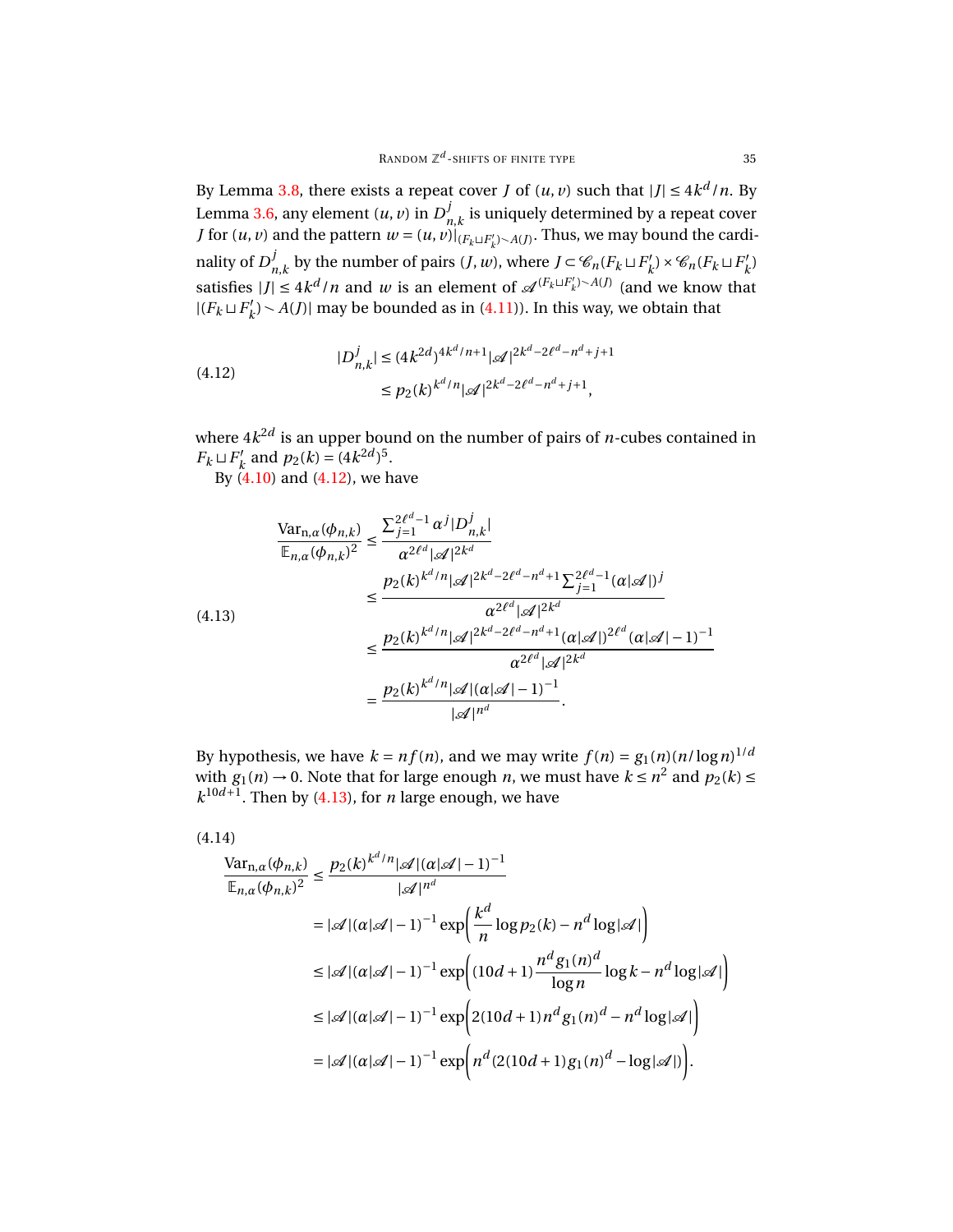By [\(4.14\)](#page-34-2) and the fact that  $g_1(n) \rightarrow 0$ , we see that there exist  $K_1 > 0$  and  $\rho_1 > 0$ such that for large enough *n*,

$$
\frac{\text{Var}_{n,\alpha}(\phi_{n,k})}{\mathbb{E}_{n,\alpha}(\phi_{n,k})^2} \le K_1 \exp(-\rho_1 n^d).
$$

4.1.2. *Lemmas for lower bound on entropy.* The next two lemmas will be used to give a lower bound on the limiting distribution of entropy. In order to state these lemmas, we need some additional notation. Let  $V_{n,k}$  be the (nonrandom) set of periodic patterns on  $\partial_n F_k$  (with period  $\ell$  in each cardinal direction):

$$
V_{n,k} = \{ u \in \mathcal{A}^{\partial_n F_k} : u_{t+\ell e_i} = u_t \text{ whenever } t, t+\ell e_i \in \partial_n F_k \}.
$$

Also, let  $P_{n,k}$  be the set of  $F_k$ -patterns with periodic *n*-boundaries:

$$
P_{n,k} = \{ u \in \mathcal{A}^{F_k} : u|_{\partial_n F_k} \in V_{n,k} \}.
$$

Note for future reference that  $|P_{n,k}| = |\mathscr{A}|^{\ell^d}.$  Let  $\psi_{n,k}$  be the average number of ways of filling in a periodic boundary (*i.e.*, a boundary from *Vn*,*<sup>k</sup>* ):

<span id="page-35-0"></span>(4.15) 
$$
\psi_{n,k} = \frac{1}{|V_{n,k}|} \sum_{b \in P_{n,k}} \xi_b.
$$

Note that  $\psi_{n,k}$  is a random quantity. The following lemma shows that  $\psi_{n,k}$  may be used to give a lower bound on the entropy of the random ℤ<sup>d</sup>-SFT.

<span id="page-35-1"></span>**LEMMA 4.3.** *For*  $k > n$  *and any*  $\omega$  *in*  $\Omega_n$ *, it holds that* 

$$
\frac{1}{k^d} \log \psi_{n,k}(\omega) \le h_{per}(X_\omega) \le h(X_\omega).
$$

*Proof.* Let  $k > n$ , and let  $\omega$  be in  $\Omega_n$ .

For a periodic boundary *b* in  $V_{n,k}$ , let  $W(b)$  be the set of patterns  $u$  in  $W_k(X_\omega)$ such that  $u|_{\partial_n F_k} = b$ . Since the forbidden patterns have shape  $F_n$  and the patterns in  $V_{n,k}$  have thickness *n*, we have that

$$
\psi_{n,k}(\omega) = \frac{1}{|V_{n,k}|} \sum_{b \in V_{n,k}} |W(b)|.
$$

Since the average of a finite set of real numbers is less than or equal to its maximum, there exists *b* in  $V_{n,k}$  such that  $|W(b)| \ge \psi_{n,k}(\omega)$ , and we fix such a pattern *b*.

By definition,  $X_\omega$  is a  $\mathbb{Z}^d$ -SFT, and the forbidden patterns that define  $X_\omega$  all have shape  $F_n$ . Thus, if  $\{w_p\}_{p \in \mathbb{Z}^d}$  is any collection of patterns in  $W(b)$  indexed by  $\mathbb{Z}^d$ , then there is a point *x* in  $X_\omega$  such that  $x|_{F_k+\ell p} = w_p$  for all  $p$  in  $\mathbb{Z}^d$ . In particular, if  ${w_p}_{p \in \mathbb{Z}^d}$  is totally periodic, then the corresponding point *x* has a finite orbit. Therefore

$$
\frac{1}{\ell^d} \log |W(b)| \le h_{\text{per}}(X_\omega) \le h(X_\omega).
$$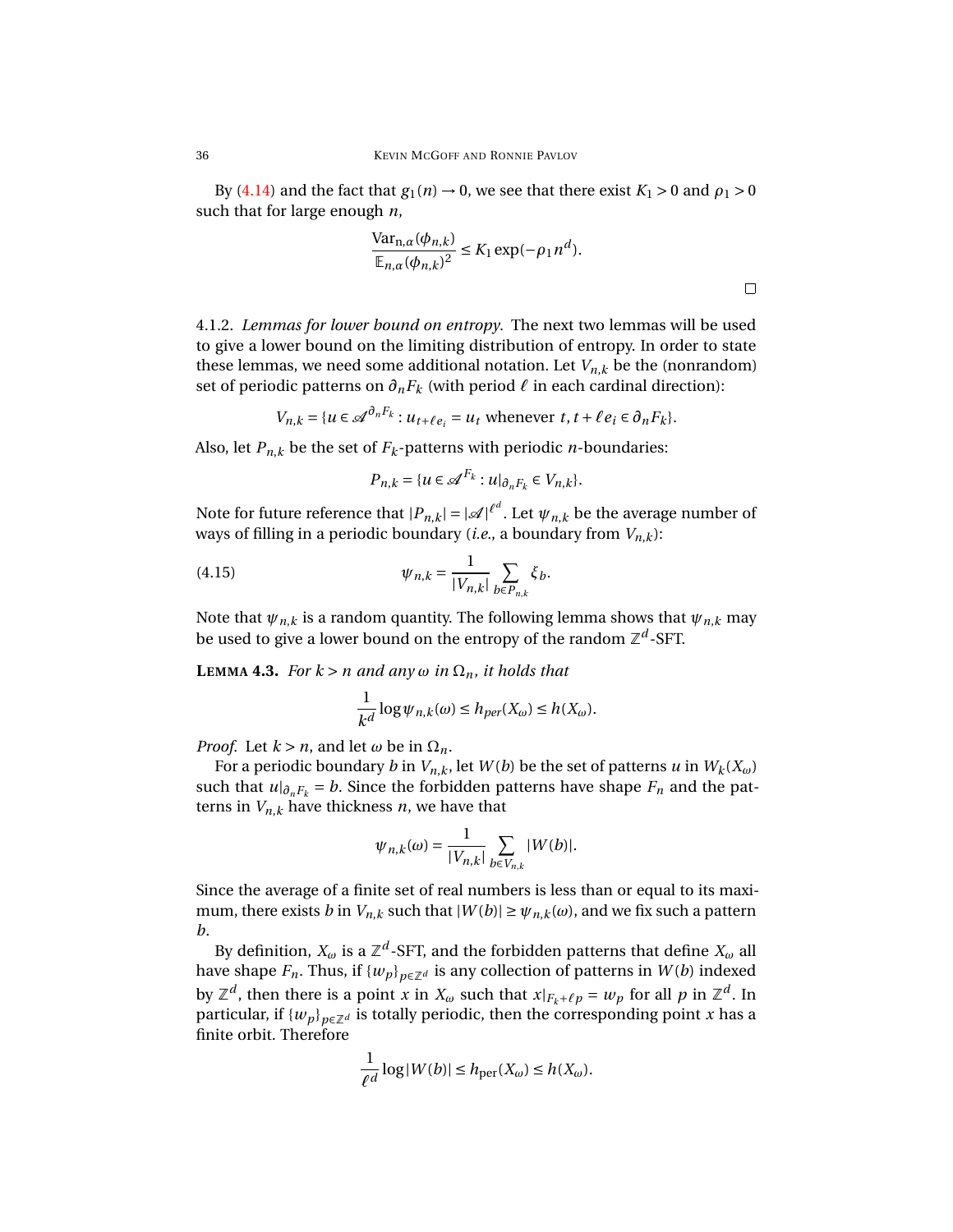Then, using that  $|W(b)| \ge \psi_{n,k}(\omega)$  and  $\ell \le k$ , we see that

$$
\frac{1}{k^d}\log \psi_{n,k}(\omega) \leq \frac{1}{\ell^d}\log |W(b)| \leq h_{\text{per}}(X_\omega) \leq h(X_\omega),
$$

as desired.

In the following lemma, we describe the asymptotic behavior of the expectation of  $\psi_{n,k}$ .

### <span id="page-36-4"></span>**LEMMA 4.4.** *For any*  $k > n$ *, it holds that*

<span id="page-36-1"></span>(4.16) 
$$
\mathbb{E}_{n,\alpha}(\psi_{n,k}) \geq |V_{n,k}|^{-1} \alpha^{\ell^d} |P_{n,k}| = |V_{n,k}|^{-1} \alpha^{\ell^d} |\mathcal{A}|^{\ell^d}.
$$

*Further, if*  $\alpha |A| > 1$  *and*  $k = k(n)$  *satisfies*  $n/k \rightarrow 0$  *and*  $\log(k)/n \rightarrow 0$ *, then* 

$$
\lim_{n} \mathbb{E}_{n,\alpha}(\psi_{n,k})^{1/k^d} = \alpha |\mathscr{A}|.
$$

*Proof.* Define

$$
Q_{n,k}^j = \{u \in P_{n,k} : |W_n(u)| = j\},\
$$

and note that

<span id="page-36-0"></span>(4.17) 
$$
|V_{n,k}| \mathbb{E}_{n,\alpha}(\psi_{n,k}) = \sum_{b \in P_{n,k}} \mathbb{E}_{n,\alpha}(\xi_b)
$$

$$
= \sum_{b \in P_{n,k}} \alpha^{|W_n(b)|}
$$

$$
= \sum_{j=1}^{\ell^d} \alpha^j |Q_{n,k}^j|.
$$

Recall that  $|P_{n,k}| = |\mathcal{A}|^{\ell^d}$ . Then using [\(4.17\)](#page-36-0), we obtain

$$
\mathbb{E}_{n,\alpha}(\psi_{n,k}) = |V_{n,k}|^{-1} \sum_{j=1}^{\ell^d} \alpha^j |Q_{n,k}^j|
$$
  
\n
$$
\geq |V_{n,k}|^{-1} \alpha^{\ell^d} |P_{n,k}|
$$
  
\n
$$
= |V_{n,k}|^{-1} \alpha^{\ell^d} |\mathscr{A}|^{\ell^d},
$$

which verifies  $(4.16)$ .

Now suppose that  $\alpha > |\mathcal{A}|^{-1}$  (so that  $\alpha | \mathcal{A} | > 1$ ) and  $k = k(n)$  satisfies  $n/k \to 0$ and  $\log(k)/n \to 0$ . Since  $P_{n,k} \subset \mathcal{A}^{F_k}$  and  $|V_{n,k}| \ge 1$ , we have  $\psi_{n,k} \le \phi_{n,k}$ . Then by Lemma [4.1,](#page-31-6) we have that

<span id="page-36-2"></span>(4.18) 
$$
\limsup_{n} \mathbb{E}_{n,\alpha}(\psi_{n,k})^{1/k^d} \leq \limsup_{n} \mathbb{E}_{n,\alpha}(\phi_{n,k})^{1/k^d} = \alpha |\mathscr{A}|.
$$

For the sake of notation, define  $B = \log_{|\mathcal{A}|} |V_{n,k}|$ , and note that  $B \leq |\partial_n F_k| \leq$  $K(d) n k^{d-1}$  for some constant  $K(d)$  that depends only on *d*, which implies that  $B/k^d \to 0$ . Then by [\(4.16\)](#page-36-1) and the fact that  $n/k \to 0$ , we have that

<span id="page-36-3"></span>(4.19) 
$$
\liminf_{n} \mathbb{E}_{n,\alpha}(\psi_{n,k})^{1/k^d} \geq \liminf_{n} |\mathcal{A}|^{-B/k^d} (\alpha|\mathcal{A}|)^{(\ell/k)^d} = \alpha|\mathcal{A}|.
$$

 $\Box$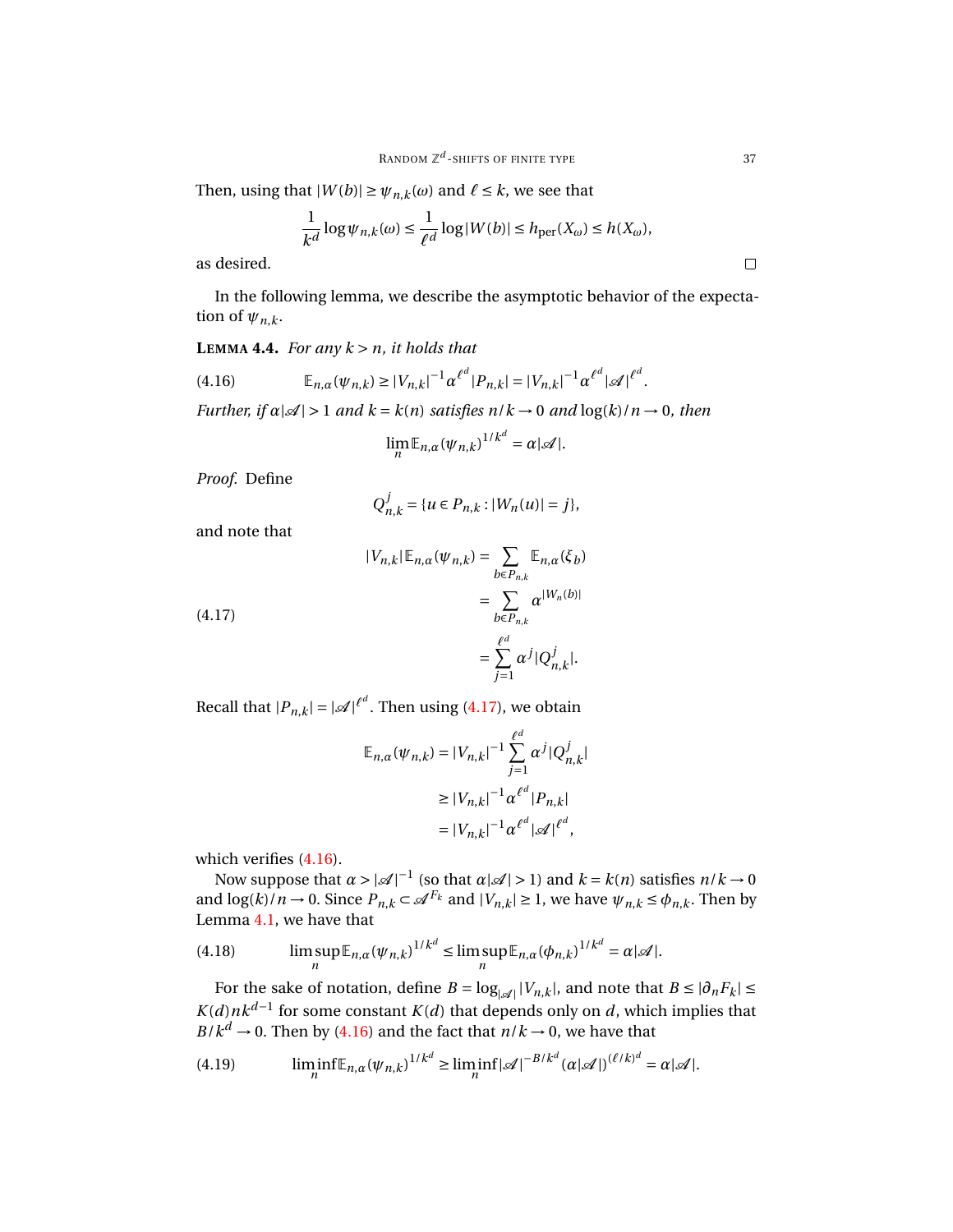By  $(4.18)$  and  $(4.19)$ , we obtain

$$
\lim_{n} \mathbb{E}_{n,\alpha}(\psi_{n,k})^{1/k^d} = \alpha |\mathscr{A}|.
$$

 $\Box$ 

The following lemma shows that the variance of  $\psi_{n,k}$  is small compared to the square of its expectation.

<span id="page-37-2"></span>**LEMMA 4.5.** *Suppose*  $\alpha |A| > 1$  *and*  $k = k(n) = nf(n)$  *with*  $f(n) \rightarrow \infty$  *and*  $f(n) =$  $o((n/\log n)^{1/d})$ . Then there exist  $K_2 > 0$  and  $\rho_2 > 0$  such that for large enough n,

$$
\frac{\text{Var}_{n,\alpha}(\psi_{n,k})}{\mathbb{E}_{n,\alpha}(\psi_{n,k})^2} \le K_2 \exp(-\rho_2 n^d).
$$

*Proof.* Define

$$
\hat{S}_{n,k}^j = \{(u, v) \in P_{n,k} \times P_{n,k} : W_n(u) \cap W_n(v) \neq \emptyset, |W_n(u) \cup W_n(v)| = j\},\
$$

$$
S_{n,k}^j = \bigcup_{i=1}^j \hat{S}_{n,k}^i.
$$

*W<sub>n</sub>*(*u*)∩*W<sub>n</sub>*(*v*)≠∅

As in (4.8) and (4.9), we have  
\n
$$
\text{Var}_{n,\alpha}(\psi_{n,k}) = |V_{n,k}|^{-2} \sum_{u,v \in P_{n,k}} \alpha^{|W_n(u) \cup W_n(v)|} \Big( 1 - \alpha^{|W_n(u) \cap W_n(v)|} \Big)
$$
\n
$$
\leq |V_{n,k}|^{-2} \sum_{u,v \in P_{n,k}} \alpha^{|W_n(u) \cup W_n(v)|}
$$
\n(4.20)

<span id="page-37-0"></span>(4.20)

and

$$
= |V_{n,k}|^{-2} \sum_{j=1}^{2\ell^d - 1} \alpha^j |\hat{S}_{n,k}^j|.
$$

Let *b* = *b*(*n*) =  $2\ell^d - n^d$ . Then by Lemma [4.4](#page-36-4) and [\(4.20\)](#page-37-0), we have

<span id="page-37-1"></span>
$$
\frac{\text{Var}_{n,\alpha}(\psi_{n,k})}{\mathbb{E}_{n,\alpha}(\psi_{n,k})^2} \le \frac{\sum_{j=1}^{2\ell^d - 1} \alpha^j |\hat{S}_{n,k}^j|}{(\alpha|\mathscr{A}|)^{2\ell^d}} \\
\le \frac{\sum_{j=1}^{b-1} \alpha^j |\hat{S}_{n,k}^j| + \sum_{j=b}^{2\ell^d - 1} \alpha^j |\hat{S}_{n,k}^j|}{(\alpha|\mathscr{A}|)^{2\ell^d}} \\
\le \frac{\sum_{j=1}^{b-1} \alpha^j |\hat{S}_{n,k}^j| + \alpha^b \sum_{j=b}^{2\ell^d - 1} |\hat{S}_{n,k}^j|}{(\alpha|\mathscr{A}|)^{2\ell^d}} \\
\le \frac{\sum_{j=1}^{b-1} \alpha^j |\hat{S}_{n,k}^j| + \alpha^b |S_{n,k}^{2\ell^d - 1}|}{(\alpha|\mathscr{A}|)^{2\ell^d}}
$$

We proceed by finding upper bounds for  $|\hat{S}^j_{i}\rangle$  $\sum_{n,k}$ | and |*S*<sup>2 $\ell^{d}$ −1</sup>  $\frac{2\ell^a-1}{n,k}$ .

First, we seek an upper bound for  $|\hat{S}^j_{\nu}\rangle$  $_{n,k}^J$ . As in the proof of Lemma [4.2,](#page-32-2) we consider pairs  $(u, v)$  in  $P_{n,k} \times P_{n,k}$  as elements of  $\mathscr{A}^{F_k \sqcup F'_k}$ , where we take  $F'_k$  $\frac{h}{k}$  $F_k + k\mathbf{1}$  for concreteness. For such a pair  $(u, v)$ , let *r* be the total number of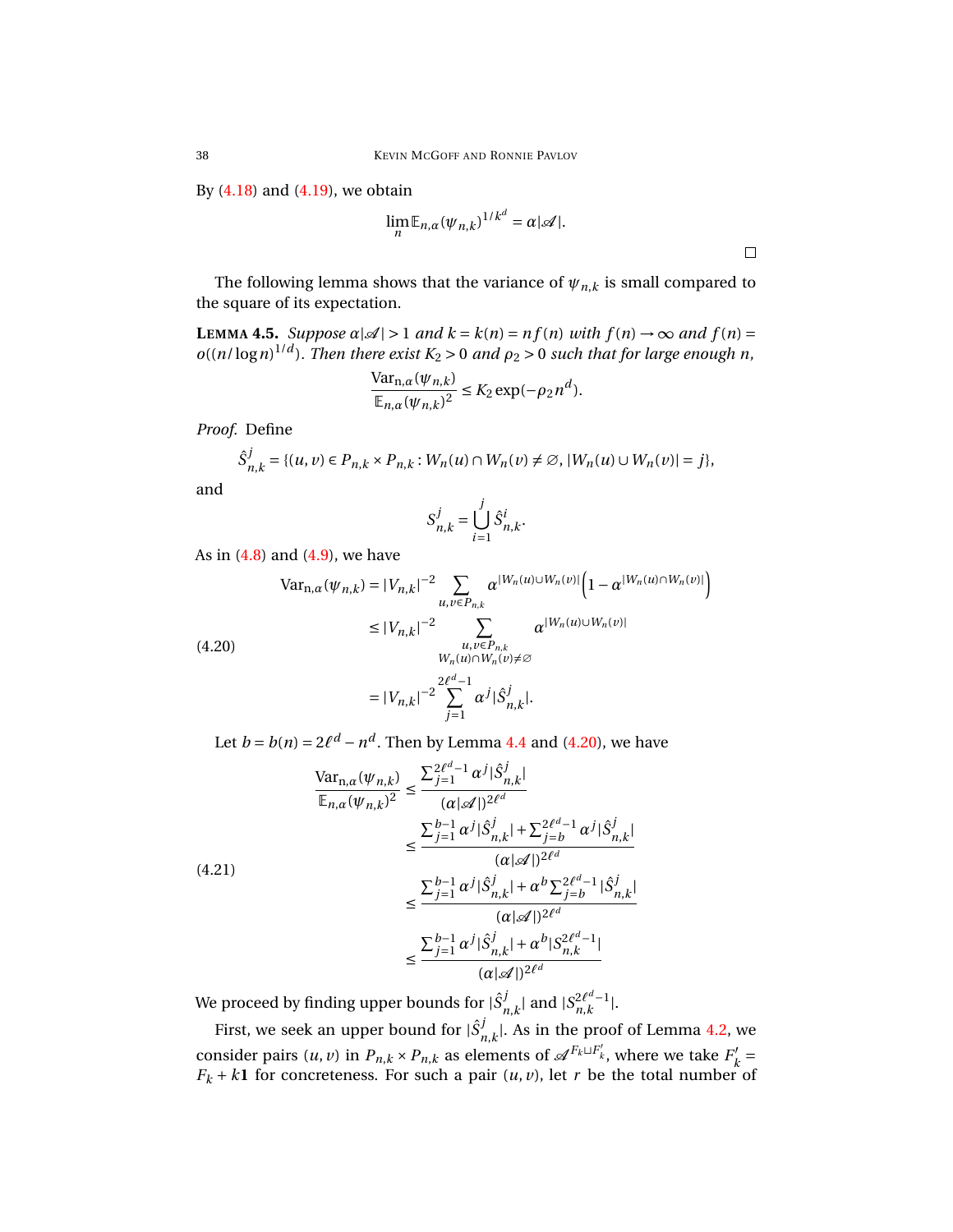repeats in  $(u, v)$ . Then, as before,  $2\ell^d = j + r$ , and so  $r = 2\ell^d - j$ . Let *V* be the repeat region, *i.e.*,  $V = A(J)$  for any repeat cover *J* of  $(u, v)$  (recall that the set *A*(*J*) is independent of the choice of *J*). The map  $(S_1, S_2) \rightarrow m(S_2)$  is an injection of the set of repeats in  $(u, v)$  into the set  $V \cap (F_\ell \sqcup (F_\ell + k\mathbf{1}))$ , and therefore

$$
|V \cap (F_{\ell} \sqcup (F_{\ell} + k\mathbf{1}))| \geq r = 2\ell^d - j.
$$

Hence,

<span id="page-38-0"></span>(4.22) 
$$
| (F_{\ell} \sqcup (F_{\ell} + k\mathbf{1})) \setminus V | = 2\ell^{d} - |V \cap (F_{\ell} \sqcup (F_{\ell} + k\mathbf{1}))|
$$

$$
\leq 2\ell^{d} - (2\ell^{d} - j) = j.
$$

By Lemma [3.8](#page-18-0) (viewing the full  $d$ -cube  $F_k$  as a face of dimension  $d$ ), for each  $(u, v)$  in  $\hat{S}^j$ *n*<sub>*k*</sub>, there exists a repeat cover *J* of  $(u, v)$  such that  $|J| \leq 4k^d/n$ . Furthermore, each element  $(u, v)$  of  $\hat{S}^j$  $n_{n,k}$  is uniquely determined by a repeat cover *J* and the pattern  $w = (u, v)|_{F_{\ell} \sqcup (F_{\ell} + k\mathbf{1}) > A(J)}$  (by Lemma [3.6](#page-14-1) and the fact that *u* and *v* have periodic boundary). Thus, bounding  $|\hat{S}^j$ ,  $\int_{n,k}^{J}$  by the number of pairs  $(J, w)$  such that  $J \subset \mathcal{C}_n(F_k \sqcup F'_k)$  $K_k'$ ) ×  $\mathcal{C}_n(F_k \sqcup F'_k)$ *k*<sup>*l*</sup> with  $|J|$  ≤ 4*k<sup>d</sup> / n* and *w* ∈  $\mathscr{A}^{\left(F_{\ell} \sqcup \left(F_{\ell}+k\mathbf{1}\right)\right)\smallsetminus A\left(J\right)}$  and using [\(4.22\)](#page-38-0), we see that

<span id="page-38-1"></span>(4.23) 
$$
|\hat{S}_{n,k}^j| \le (4k^{2d})^{4k^d/n+1} |\mathcal{A}|^j.
$$

Here we have used that  $4k^{2d}$  is an upper bound on the number of pairs of hypercubes in  $F_k \sqcup F'_k$  $h'_{k}$ . As before, let  $p_2(k) = (4k^{2d})^5$ .

Let us now obtain an upper bound on the cardinality of  $S_{n,k}^{2\ell^d-1}$  $\sum_{n,k}$ <sup>2 $\ell^{\alpha-1}$ . Here we will</sup> use the fact that for any pair  $(u, v)$  in  $S_{n,k}^{2\ell^d-1}$  $\frac{2\ell^d-1}{n,k}$ , we have that  $W_n(u) \cap W_n(v) \neq \emptyset$ . Let  $(u, v)$  be in  $S_{n,k}^{2\ell^d-1}$  $2e^{2x-1}$ . Due to the periodicity of the boundary of *v*, the pattern  $v|_{F_{\ell}+q}$  uniquely determines *v* for each *q* such that  $F_{\ell}+q \subset F'_{\ell}$  $k'$ . Choose the lexicographically minimal *n*-cube *S* ∗ <sup>\*</sup><sub>2</sub> in  $\mathcal{C}_n(F'_k)$  $w'$ <sub>*k*</sub>) such that *v*|<sub>*S*<sup>\*</sup></sup><sub>2</sub></sub> ∈  $W_n(u)$  (which exists since  $W_n(u) \cap W_n(v) \neq \emptyset$ , and then choose the lexicographically minimal *n*-cube in  $S_1^*$ <sup>\*</sup><sub>1</sub> in *F<sub>k</sub>* such that  $v|_{S_1^*} = v|_{S_2^*}$ . Now choose the lexicographically minimal point  $\overrightarrow{q}$  in  $F'_l$  $S_k^*$  such that  $S_2^* \subset F_\ell + q \subset F'_k$  $k_{k}^{\prime}$  (and note that  $q$  is uniquely determined by  $S_2^*$  $\sum_{2}^{k}$ ). Let  $\varphi$  map  $(u, v)$  to  $(S_1^*)$  $\frac{1}{1}$ ,  $S_2^*$  $\sum_{i=1}^{n} u_i \widetilde{v}|_{(F_{\ell}+q)\sim S_2^*}$ ). Then  $\varphi$  is injective, and therefore

<span id="page-38-2"></span>
$$
(4.24) \t|S_{n,k}^{2\ell^d-1}| = |\varphi(S_{n,k}^{2\ell^d-1})| \le k^{2d} |\mathcal{A}|^{\ell^d} |\mathcal{A}|^{\ell^d-n^d} = k^{2d} |\mathcal{A}|^{2\ell^d-n^d}.
$$

Here we have used that  $k^{2d}$  is an upper bound on the cardinality of the possible pairs  $(S_1, S_2)$  appearing in the first two coordinates of the image of  $\varphi$ . Note that  $k^{2d} \le p_2(k) = (4k^{2d})^5$ .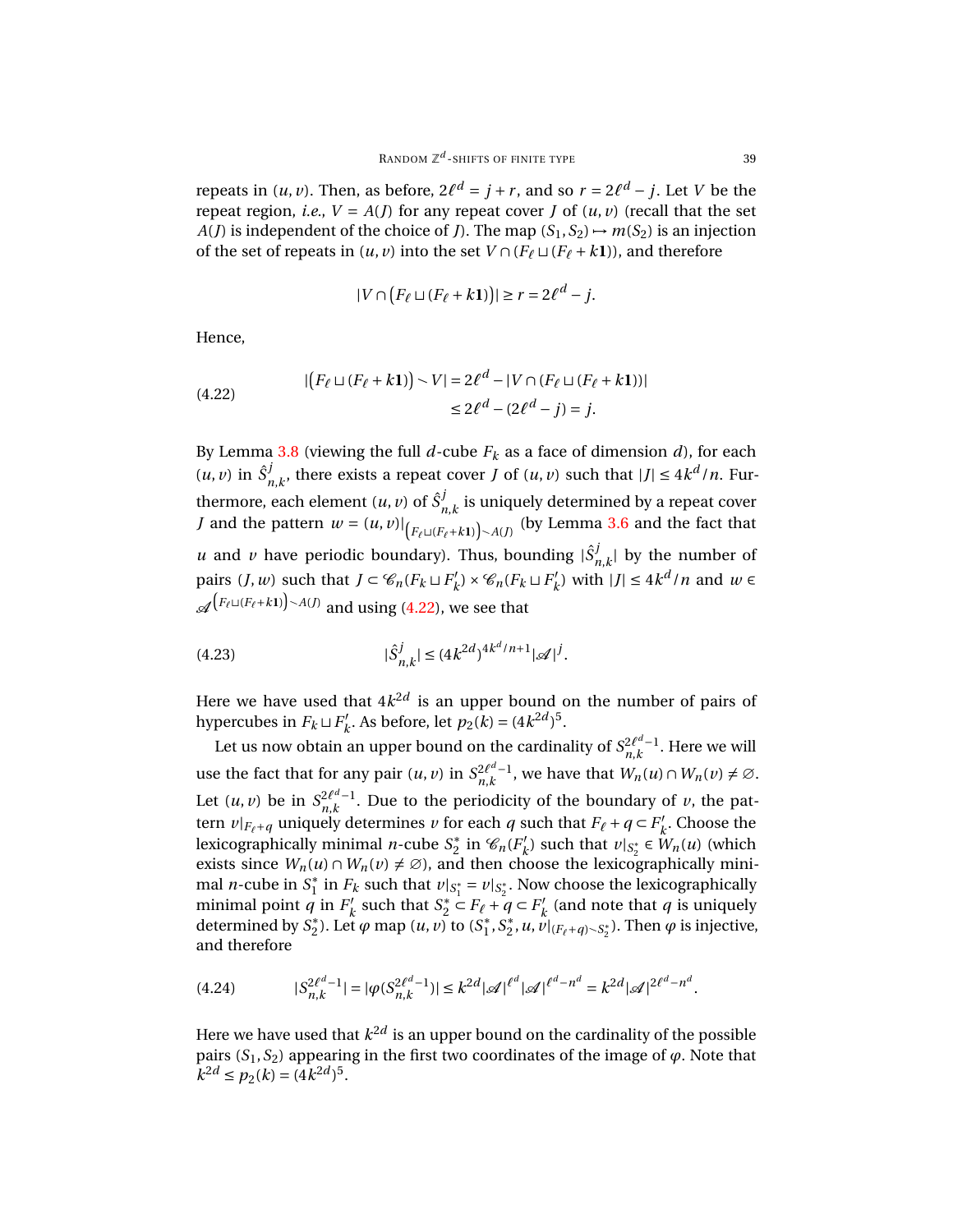By [\(4.21\)](#page-37-1), [\(4.23\)](#page-38-1) and [\(4.24\)](#page-38-2), we have

<span id="page-39-1"></span>
$$
\frac{\text{Var}_{n,\alpha}(\psi_{n,k})}{\mathbb{E}_{n,\alpha}(\psi_{n,k})^2} \leq \frac{\sum_{j=1}^{b-1} \alpha^j |\hat{S}_{n,k}^j| + \alpha^b |S_{n,k}^{2\ell^d - 1}|}{(\alpha |\mathscr{A}|)^{2\ell^d}}
$$
\n
$$
\leq \frac{p_2(k)^{k^d/n} \sum_{j=1}^{b-1} \alpha^j |\mathscr{A}|^j + \alpha^b p_2(k) |\mathscr{A}|^{2\ell^d - n^d}}{(\alpha |\mathscr{A}|)^{2\ell^d}}
$$
\n
$$
\leq \frac{(\alpha |\mathscr{A}| - 1)^{-1} p_2(k)^{k^d/n} (\alpha |\mathscr{A}|)^b}{(\alpha |\mathscr{A}|)^{2\ell^d}} + \frac{(\alpha |\mathscr{A}|)^{2\ell^d - n^d} p_2(k)}{(\alpha |\mathscr{A}|)^{2\ell^d}}
$$
\n
$$
\leq \frac{(\alpha |\mathscr{A}| - 1)^{-1} p_2(k)^{k^d/n}}{(\alpha |\mathscr{A}|)^{n^d}} + \frac{p_2(k)}{(\alpha |\mathscr{A}|)^{n^d}}.
$$

By hypothesis, we may write  $k = nf(n)$ , where  $f(n) = o((n/\log n)^{1/d})$ . Using this hypothesis, the fact that  $\alpha |A| > 1$  and [\(4.25\)](#page-39-1), we see that there exist  $K_2 > 0$ and  $\rho_2 > 0$  such that for large enough *n*,

$$
\frac{\text{Var}_{n,\alpha}(\psi_{n,k})}{\mathbb{E}_{n,\alpha}(\phi_{n,k})^2} \le K_2 \exp(-\rho_2 n^d).
$$

<span id="page-39-0"></span>4.2. **Proof of Theorems [1.2](#page-2-0) and [1.4.](#page-3-1)** Here we present a unified proof of Theorems [1.2](#page-2-0) and [1.4.](#page-3-1) The proof essentially breaks into two parts, the upper bound on entropy and the lower bound on the periodic entropy. In each case we use a second moment argument, relying on Chebyshev's inequality. The upper bound is a consequence of Lemmas [4.1](#page-31-6) and [4.2,](#page-32-2) and the lower bound is a consequence of Lemmas [4.4](#page-36-4) and [4.5.](#page-37-2)

PROOF OF THEOREMS [1.2](#page-2-0) AND [1.4.](#page-3-1) Choose  $k = k(n) = nf(n)$  with  $f(n) \rightarrow \infty$  and  $f(n) = o((n/\log n)^{1/d})$ . By subadditivity, for any  $k > n$ , we have that

<span id="page-39-2"></span>(4.26) 
$$
h(X_{\omega}) \leq \frac{1}{k^{d}} \log |W_{k}(X_{\omega})| = \frac{1}{k^{d}} \log \phi_{n,k}.
$$

Let  $\beta_n(\omega) = \exp(h(X_\omega))$  and  $\eta_n(\omega) = \exp(h_{\text{per}}(X_\omega))$ . Then [\(4.26\)](#page-39-2) may be rewritten as

<span id="page-39-3"></span>(4.27) 
$$
\beta_n^{k^d} \le |W_k(X_\omega)| = \phi_{n,k}.
$$

On the other hand, by Lemma [4.3,](#page-35-1) we have that

$$
\frac{1}{k^d} \log \psi_{n,k} \le h_{\text{per}}(X_\omega) = \log \eta_n,
$$

and therefore

<span id="page-39-4"></span>
$$
(4.28)\t\t\t \psi_{n,k} \le \eta_n^{k^d}.
$$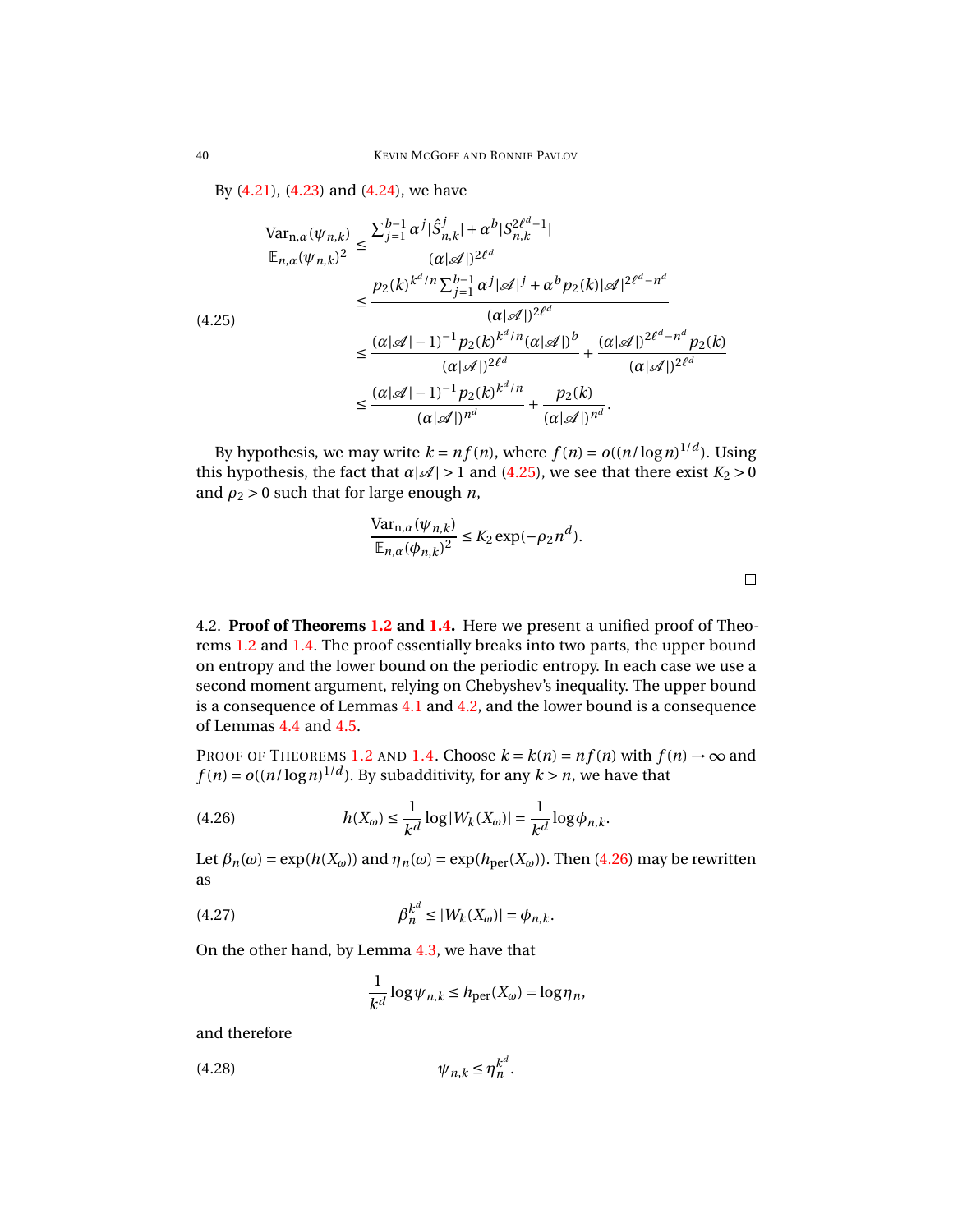Suppose  $\alpha > |\mathcal{A}|^{-1}$  (so that  $\alpha |\mathcal{A}| > 1$ ), and let  $\epsilon > 0$  be such that  $\alpha |\mathcal{A}| - \epsilon > 1$ . Then

<span id="page-40-0"></span>(4.29)

$$
\mathbb{P}_{n,\alpha} \Big( |\beta_n - \alpha| \mathscr{A}|| \ge \epsilon \text{ or } |\eta_n - \alpha| \mathscr{A}|| \ge \epsilon \Big) \le \mathbb{P}_{n,\alpha} \Big( \phi_{n,k} \ge (\alpha|\mathscr{A}| + \epsilon)^{k^d} \Big) + \mathbb{P}_{n,\alpha} \Big( \psi_{n,k} \le (\alpha|\mathscr{A}| - \epsilon)^{k^d} \Big),
$$

where the inequality follows from [\(4.27\)](#page-39-3), [\(4.28\)](#page-39-4), and  $\eta_n \leq \beta_n$  by inclusion. Note that

$$
\mathbb{P}_{n,\alpha}(\phi_{n,k} \geq (\alpha | \mathcal{A}| + \epsilon)^{k^d})
$$
  
= 
$$
\mathbb{P}_{n,\alpha}(\phi_{n,k} - \mathbb{E}_{n,\alpha}(\phi_{n,k}) \geq (\alpha | \mathcal{A}| + \epsilon)^{k^d} - \mathbb{E}_{n,\alpha}(\phi_{n,k})
$$
  
= 
$$
\mathbb{P}_{n,\alpha}(\phi_{n,k} - \mathbb{E}_{n,\alpha}(\phi_{n,k}) \geq \mathbb{E}_{n,\alpha}(\phi_{n,k}) \Big( \Big( \frac{\alpha | \mathcal{A}| + \epsilon}{\mathbb{E}_{n,\alpha}(\phi_{n,k})^{1/k^d}} \Big)^{k^d} - 1 \Big) \Big).
$$

Let  $d_1 = (\text{Var}_{n,\alpha}(\phi_{n,k}))^{1/2}/\mathbb{E}_{n,\alpha}(\phi_{n,k})$ . Then by Chebyshev's inequality,

$$
\mathbb{P}_{n,\alpha} \left( \phi_{n,k} \geq (\alpha | \mathcal{A}| + \epsilon)^{k^d} \right)
$$
  
\n
$$
= \mathbb{P}_{n,\alpha} \left( \phi_{n,k} - \mathbb{E}_{n,\alpha} (\phi_{n,k}) \geq (\text{Var}_{n,\alpha} (\phi_{n,k}))^{1/2} \frac{1}{d_1} \left( \left( \frac{\alpha | \mathcal{A}| + \epsilon}{\mathbb{E}_{n,\alpha} (\phi_{n,k})^{1/k^d}} \right)^{k^d} - 1 \right) \right)
$$
  
\n
$$
\leq \left( \frac{d_1}{\left( (\alpha | \mathcal{A}| + \epsilon) / \mathbb{E}_{n,\alpha} (\phi_{n,k})^{1/k^d} \right)^{k^d} - 1} \right)^2.
$$

Since  $\mathbb{E}_{n,\alpha}(\phi_{n,k})^{1/k^d}$  tends to  $\alpha|\mathcal{A}|$  (Lemma [4.1\)](#page-31-6) and  $d_1^2 \le K_1 \exp(-\rho_1 n^d)$  for large enough *n* (Lemma [4.2\)](#page-32-2), we obtain that there exist  $K_3 > 0$  and  $\rho_3 > 0$  such that for large enough *n*,

<span id="page-40-1"></span>(4.30) 
$$
\mathbb{P}_{n,\alpha}\left(\phi_{n,k}\geq (\alpha|\mathscr{A}|+\epsilon)^{k^d}\right)\leq K_3 \exp(-\rho_3 n^d).
$$

Similarly, letting  $d_2 = (\text{Var}_{n,a}(\psi_{n,k}))^{1/2}/\mathbb{E}_{n,a}(\psi_{n,k})$  and using Chebyshev's inequality gives

$$
\mathbb{P}_{n,\alpha}\left(\psi_{n,k} \leq (\alpha|\mathcal{A}| - \epsilon)^{k^d}\right)
$$
\n
$$
= \mathbb{P}_{n,\alpha}\left(\psi_{n,k} - \mathbb{E}_{n,\alpha}(\psi_{n,k}) \geq (\text{Var}_{n,\alpha}(\psi_{n,k}))^{1/2} \frac{1}{d_2} \left(\left(\frac{\alpha|\mathcal{A}| - \epsilon}{\mathbb{E}_{n,\alpha}(\psi_{n,k})^{1/k^d}}\right)^{k^d} - 1\right)\right)
$$
\n
$$
\leq \left(\frac{d_2}{\left((\alpha|\mathcal{A}| - \epsilon) / \mathbb{E}_{n,\alpha}(\psi_{n,k})^{1/k^d}\right)^{k^d} - 1}\right)^2.
$$

Since  $\mathbb{E}_{n,\alpha}(\psi_{n,k})^{1/k^d}$  tends to  $\alpha|\mathcal{A}|$  (Lemma [4.4\)](#page-36-4) and  $d_2^2 \leq K_2 \exp(-\rho_2 n^d)$  for large enough *n* (Lemma [4.5\)](#page-37-2), we obtain that there exist  $K_4 > 0$  and  $\rho_4 > 0$  such that for large enough *n*,

<span id="page-40-2"></span>(4.31) 
$$
\mathbb{P}_{n,\alpha}\Big(\psi_{n,k} \leq (\alpha|\mathscr{A}| - \epsilon)^{k^d}\Big) \leq K_4 \exp(-\rho_4 n^d).
$$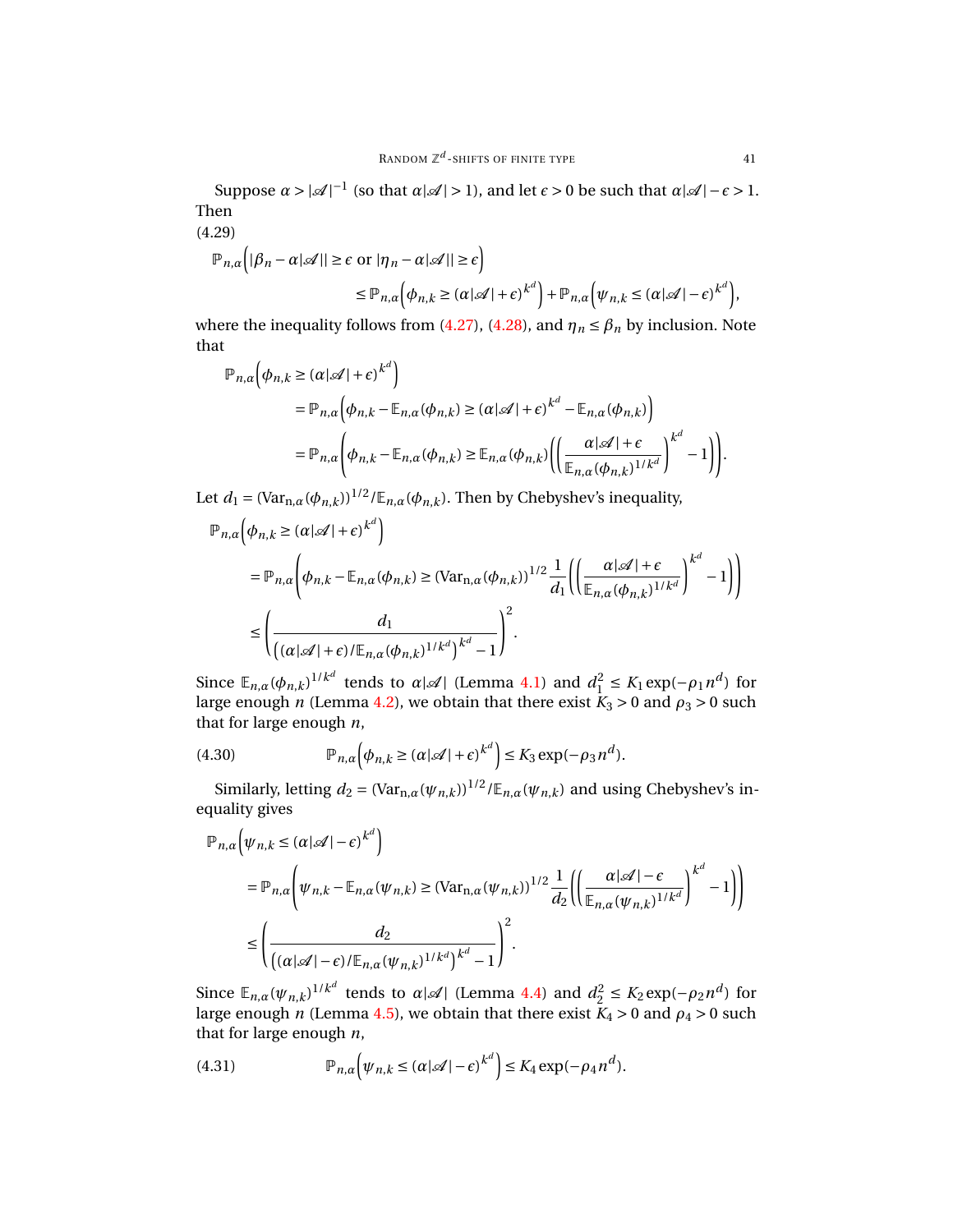Combining [\(4.29\)](#page-40-0), [\(4.30\)](#page-40-1) and [\(4.31\)](#page-40-2), we have that there exist  $K_5$  and  $\rho_5$  such that for large enough *n*,

$$
\mathbb{P}_{n,\alpha}\Big(|\beta_n - \alpha| \mathcal{A}|| \geq \epsilon \text{ or } |\eta_n - \alpha| \mathcal{A}|| \geq \epsilon\Big) \leq K_5 \exp(-\rho_5 n^d),
$$

which is equivalent to the conclusions of the theorems for  $\alpha > |\mathcal{A}|^{-1}$  by the continuity of the logarithm.

Now suppose that *α* ≤ |  $\mathcal{A}$ |<sup>-1</sup>. Let *ε* > 0. Choose *α'* > |  $\mathcal{A}$ |<sup>-1</sup> such that log(*α'*|  $\mathcal{A}$ |) =  $\epsilon/2$ . Since entropy is a monotone increasing random variable (*i.e.*, if  $\omega \leq \omega'$  then  $h(X_\omega) \le h(X_{\omega'})$  and  $\alpha < \alpha'$ , then by [\[13,](#page-43-12) Theorem 2.1], we have that

$$
\mathbb{P}_{n,\alpha}(h(X_{\omega}) \geq \epsilon) \leq \mathbb{P}_{n,\alpha'}(h(X_{\omega}) \geq \epsilon).
$$

Also, since  $log(\alpha'|\mathcal{A}|) = \epsilon/2$ , we have

$$
\mathbb{P}_{n,\alpha'}\Big(h(X_{\omega})\geq \epsilon\Big)=\mathbb{P}_{n,\alpha'}\Big(h(X_{\omega})-\log(\alpha'|\mathscr{A}|)\geq \epsilon/2\Big).
$$

Since  $\alpha' > |\mathcal{A}|^{-1}$ , we have already shown that there exist  $K > 0$  and  $\rho > 0$  such that for large enough *n*,

$$
\mathbb{P}_{n,\alpha'}\Big(h(X_{\omega})-\log(\alpha'|\mathcal{A}|)\geq \epsilon/2\Big)\leq K\exp(-\rho n^d).
$$

By combining the previous three displays and using that  $h_{\text{per}}(X_\omega) \le h(X_\omega)$ , we obtain the desired conclusions.

### 5. DISCUSSION

<span id="page-41-0"></span>Let us close with some general remarks and open questions regarding the behavior of random Z *d* -SFTs.

**REMARK 5.1.** There is a more general setting for  $\mathbb{Z}^d$ -SFTs than the one considered in this work. Suppose *X* is a  $\mathbb{Z}^d$ -SFT. Then one may obtain a probability distribution on the  $\mathbb{Z}^d$ -SFTs contained in *X* by randomly forbidding patterns from  $W_n(X)$  with some probability  $\alpha$ . Hence, one may ask about the likely properties of random  $\mathbb{Z}^d$ -SFTs contained inside an ambient  $\mathbb{Z}^d$ -SFT *X*. In [\[26\]](#page-43-0), this more general setting was studied for Z-SFTs, and results analogous to Theorems [1.1](#page-1-0) and [1.2](#page-2-0) were shown to hold whenever  $X$  is an irreducible  $\mathbb{Z}$ -SFT. In this work, we only allow the ambient shift *X* to be a full shift, as full shifts seem to provide the only cleanly defined class of  $\mathbb{Z}^d$ -SFTs for  $d \geq 2$  that possess all of the properties required for our proofs. Nonetheless, it would be interesting to understand the behavior of random  $\mathbb{Z}^d$ -SFTs inside of other ambient shifts.

**REMARK 5.2.** It has been quite difficult to prove  $\mathbb{Z}^d$ -SFT versions of many fundamental theorems about  $Z$ -SFTs (for example, consider factor theorems [\[7,](#page-42-11) [8,](#page-42-8) [25\]](#page-43-13), embedding theorems [\[18,](#page-43-14) [20,](#page-43-15) [21\]](#page-43-16), and uniqueness of measure of maximal entropy theorems [\[9,](#page-42-9) [28\]](#page-43-17)). The difficulty in extending such theorems is often caused by the strange or pathological behavior that can occur in some  $\mathbb{Z}^d$ -SFTs, which either removes hope for the  $\mathbb{Z}^d$  result entirely or forces stringent hypotheses to absolutely rule out the "bad" examples.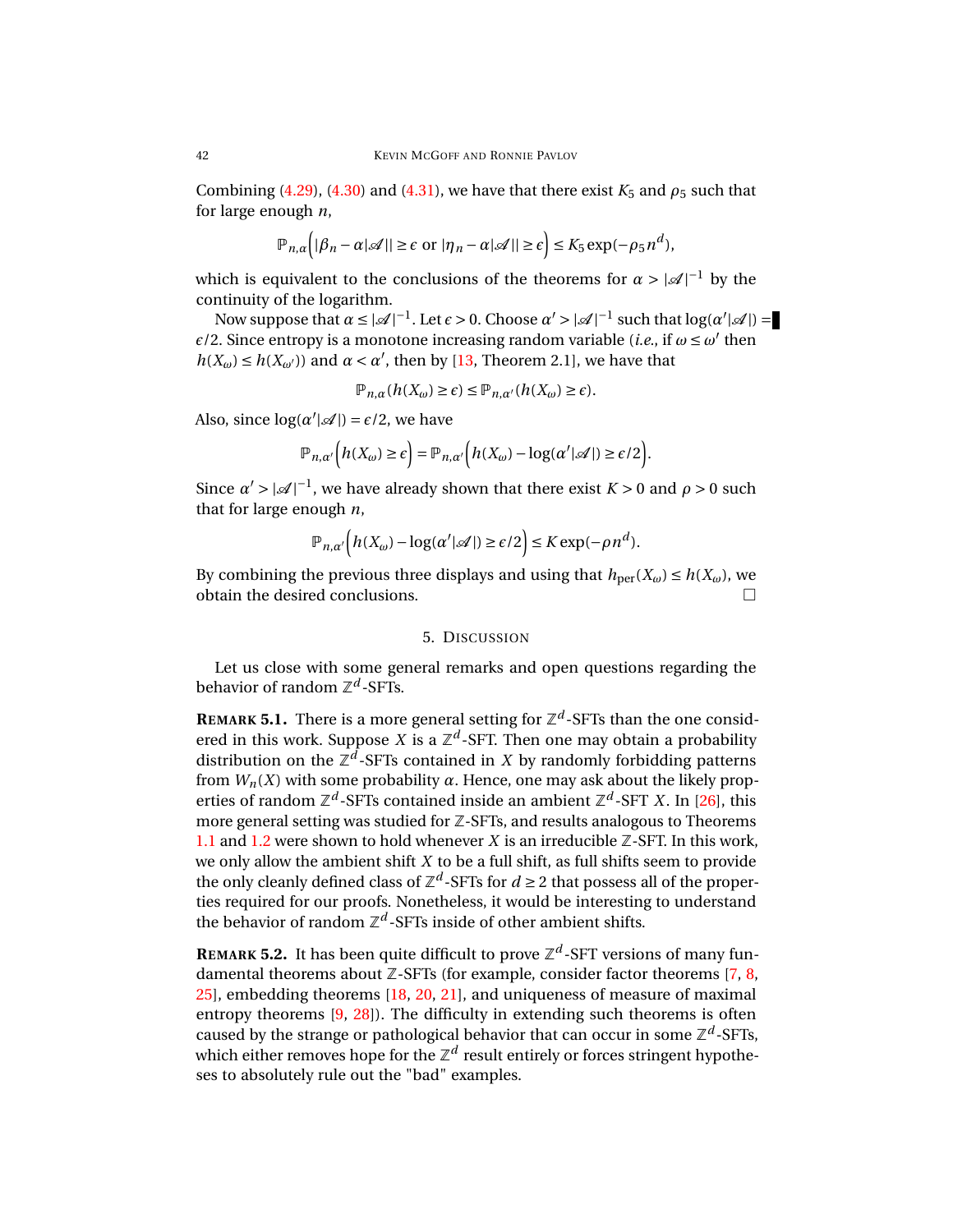However, the results of this paper suggest that "typical" Z<sup>d</sup>-SFTs may avoid these pathological behaviors. Therefore, it may be possible to prove versions of  $\mathbb Z$ -theorems for "typical"  $\mathbb Z^d$ -SFTs. In particular, there may be some  $\mathbb Z$ -SFT theorems which hold, not for all  $\mathbb{Z}^d$ -SFTs, but for sets of  $\mathbb{Z}^d$ -SFTs that have probability tending to one as *n* approaches infinity (for certain values of *α*). For example, one may ask whether "typical"  $\mathbb{Z}^d$ -SFTs have a unique measure of maximal entropy. Previous work  $[26,$  Theorem 1.4] implies that for  $\alpha$  close to one, a random Z-SFT has a unique measure of maximal entropy with probability tending to one as *n* tends to infinity.

**REMARK 5.3.** As mentioned in the introduction, the class of  $\mathbb{Z}^d$ -SFTs exhibits strikingly different behavior in the two cases  $d = 1$  and  $d > 1$ . However, our results suggest that these differences may not appear for "typical" systems. Indeed, the main results presented in this work give a precise sense in which typical  $\mathbb{Z}^d$ -SFTs behave similarly with respect to emptiness, entropy, and periodic points, regardless of *d*. Thus, there remains an interesting open question, which we formulate as follows. Does there exist a property  $\mathcal Q$  of SFTs, a probability  $\alpha \in [0,1]$ , an alphabet  $\mathcal{A}$ , and natural numbers  $d_1 \neq d_2$  such that  $\inf_n \mathbb{P}_{n,\alpha}(\mathcal{Q}) > 0$  in dimension  $d_1$  and  $\lim_{n \to \infty} P_{n,\alpha}(\mathcal{Q}) = 0$  in dimension  $d_2$ ?

**Acknowledgments.** The authors thank Mike Boyle for valuable comments regarding early versions of the manuscript.

#### **REFERENCES**

- <span id="page-42-2"></span>[1] E. Abbe and A. Montanari. On the concentration of the number of solutions of random satisfiability formulas. *Random Structures Algorithms*, 2013.
- <span id="page-42-3"></span>[2] D. Achlioptas, A. Coja-Oghlan, and F. Ricci-Tersenghi. On the solution-space geometry of random constraint satisfaction problems. *Random Structures Algorithms*, 38(3):251–268, 2011.
- <span id="page-42-4"></span>[3] D. Achlioptas, A. Naor, and Y. Peres. Rigorous location of phase transitions in hard optimization problems. *Nature*, 435(7043):759–764, 2005.
- <span id="page-42-5"></span>[4] D. Achlioptas and Y. Peres. The threshold for random *k*-SAT is 2*<sup>k</sup>* log2−*O*(*k*). *J. Amer. Math. Soc.*, 17(4):947–973 (electronic), 2004.
- <span id="page-42-7"></span>[5] R. Berger. The undecidability of the domino problem. *Mem. Amer. Math. Soc. No.*, 66:72, 1966.
- <span id="page-42-0"></span>[6] R. Bowen. *Equilibrium states and the ergodic theory of Anosov diffeomorphisms*, volume 470 of *Lecture Notes in Mathematics*. Springer-Verlag, Berlin, revised edition, 2008. With a preface by David Ruelle, Edited by Jean-René Chazottes.
- <span id="page-42-11"></span>[7] M. Boyle. Lower entropy factors of sofic systems. *Ergodic theory and dynamical systems*, 3(04):541–557, 1983.
- <span id="page-42-8"></span>[8] M. Boyle, R. Pavlov, and M. Schraudner. Multidimensional sofic shifts without separation and their factors. *Trans. Amer. Math. Soc.*, 362(9):4617–4653, 2010.
- <span id="page-42-9"></span>[9] R. Burton and J. E. Steif. Non-uniqueness of measures of maximal entropy for subshifts of finite type. *Ergodic Theory Dynam. Systems*, 14(2):213–235, 1994.
- <span id="page-42-1"></span>[10] M. Denker, C. Grillenberger, and K. Sigmund. *Ergodic theory on compact spaces*. Lecture Notes in Mathematics, Vol. 527. Springer-Verlag, Berlin, 1976.
- <span id="page-42-10"></span>[11] N. J. Fine and H. S. Wilf. Uniqueness theorems for periodic functions. *Proc. Amer. Math. Soc.*, 16:109–114, 1965.
- <span id="page-42-6"></span>[12] E. Friedgut. Sharp thresholds of graph properties, and the *k*-sat problem. *J. Amer. Math. Soc.*, 12(4):1017–1054, 1999. With an appendix by Jean Bourgain.